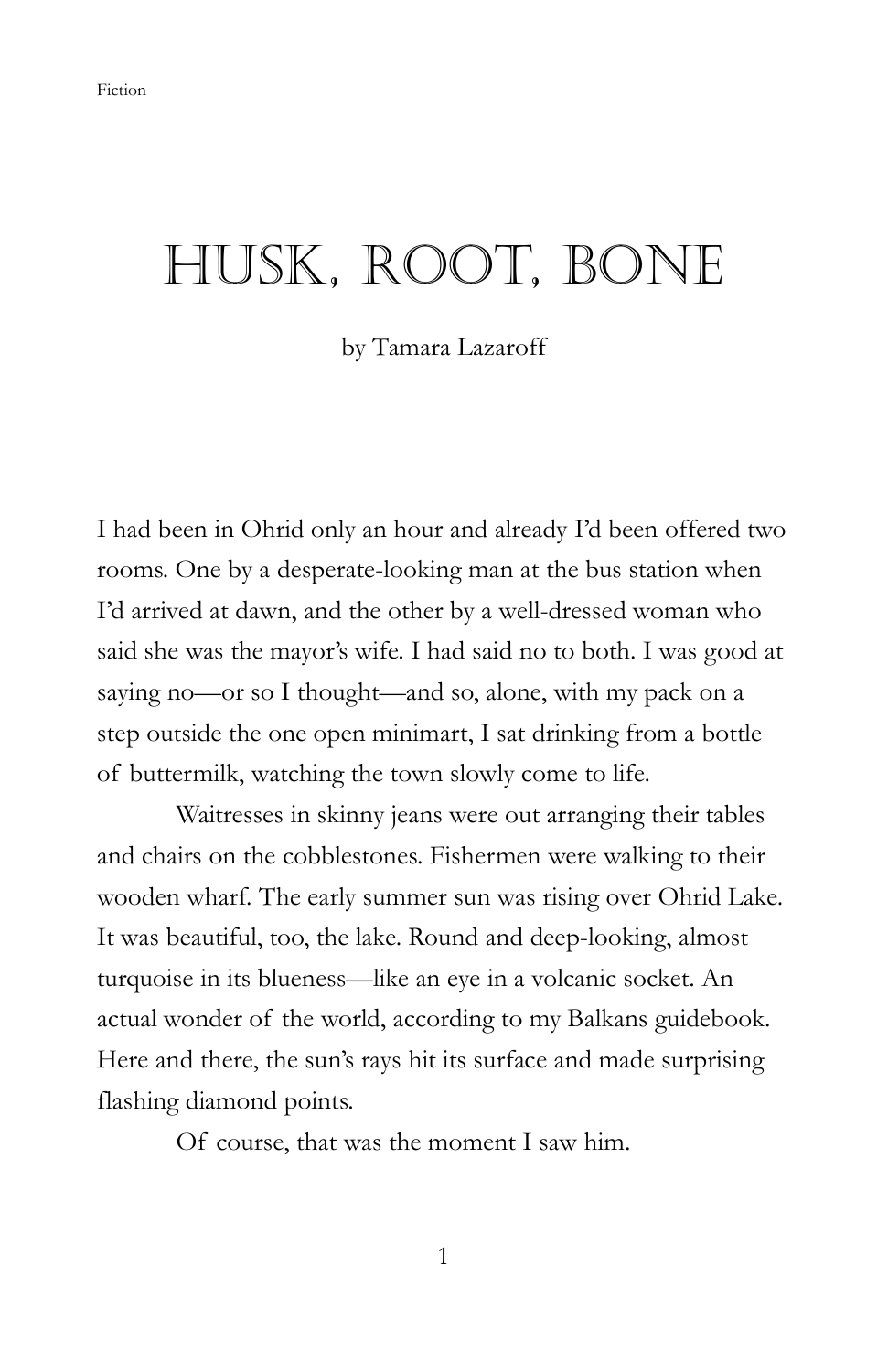I didn't want to see him, or ask to, but he came anyway, riding a bicycle with skinny, banged-up wheels. He was pedaling it very slowly, leisurely, as if his life were a holiday, with a bare chest and cut-off shorts. His hair was wet and all slicked back, and he smiled as he passed, and then he stopped and pedaled backwards toward me, which made me think that I knew him. I didn't. How could I? It was almost impossible. But he looked so familiar. Like he could've been a friend or might be, and I needed a friend so badly then—but not at any price.

 He smiled again, looking at me through his round-framed spectacles.

"Hello," he said with a near-perfect English accent.

"You speak it? You speak English?"

It had been a long time.

 "Of course. And five other languages—fluently. My native, Macedonian, and Serbo-Croatian, German, Russian and French." He was also a philosopher, though what kind he didn't say. "Zlatko." That was his name. "And yours?"

 "Magdalena. Maggie, for short," I told him, trying not to trust too quickly.

"You are a student?"

 "No," I laughed, slightly flattered. "I'm not that young." "From?"

I was glad that he asked.

"Australia. But my grandparents and my parents were born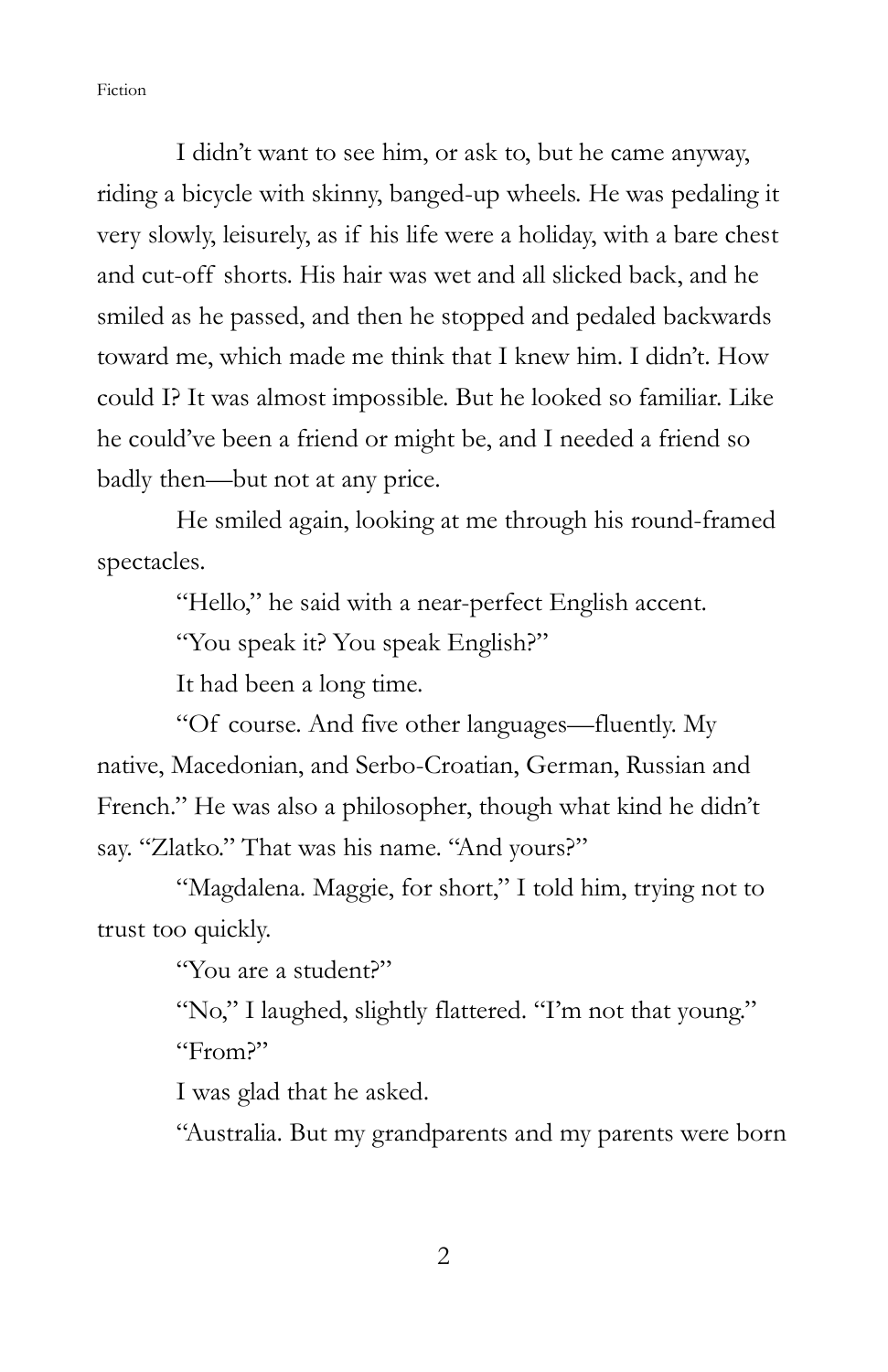here, in Macedonia."

 They had migrated from Yugoslavia, as it was then, after the Second World War. I told him so.

"Ah, so you are here to know your roots?"

I nodded. "Yes, sort of."

 I didn't mention that my mother had recently died. But why would I?

 "Well, Magdalena," he said, looking at me intently, the lake still sparkling behind him. "I think I can help you. If I may ask, where are you staying tonight and all nights?"

 He had seemed so charming at first, too, but when I told him that I wasn't yet sure, he insisted, all extravagant gestures, that I should come to stay with him. He had a flat close by, close to the lake, to Ohrid's cafes, its nightlife. It could be for the long or short term. It was all up to me. Every day he would cook me feasts. He would show me the sights that tourists didn't normally see.

 But I did not want him to cook me feasts or show me the sights that tourists didn't normally see. I wanted to discover them for myself, on my own. Even if he did look familiar, like a friend, or like he could be. And especially because he was a philosopher. I was tired of older men with big ideas. Besides, I knew where sleeping in his flat would inevitably lead, and I didn't want things to go that way for so, so many reasons.

 So, I said no, thanks, for the third time that morning and found somewhere else to lay my head.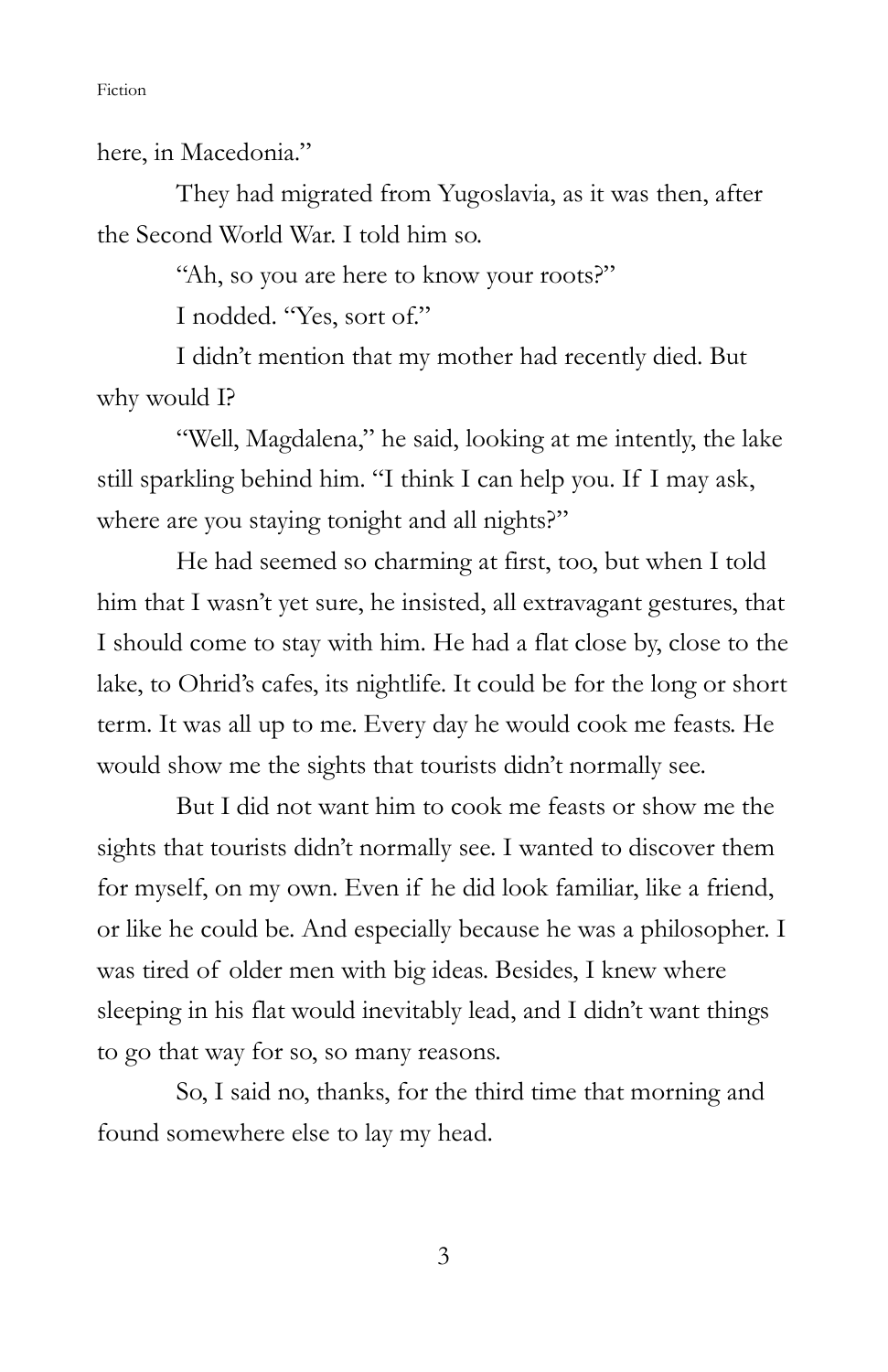Still, later that day, after I'd showered and settled into my room in the old part of town, he, Zlatko, came to pick me up. Because I'd told him where I was staying. In fact, I'd let him walk me there himself and, on the way, I'd relented, I'd agreed, I'd said yes to letting him show me the special spot by the lake that tourists didn't normally get to see.

So, there he was at the gate.

 I let him in and told him what my landlord had told me. About the young, reckless men who, in the height of summer, jumped off the cliffs above us into the lake, into the blue, blue water.

"But I won't be doing that, just so you know," I said, meaning both literally and in terms of any hopes he might have had about me and him.

 Still, excitedly, I carried on. I told him about the insides of the traditional nineteenth century hotel-house I was staying in. With its rag rugs, wood fire stove and copper cooking vessels hanging from nails on the walls, I thought to myself, privately, it would've been something like the house my dead mother had grown up in.

 Zlatko didn't seem too impressed by any of it. Instead, he was a little sour. He wondered whether my room was too small, too musty, too dark, and if I found my authentic mattress lumpy or hard.

4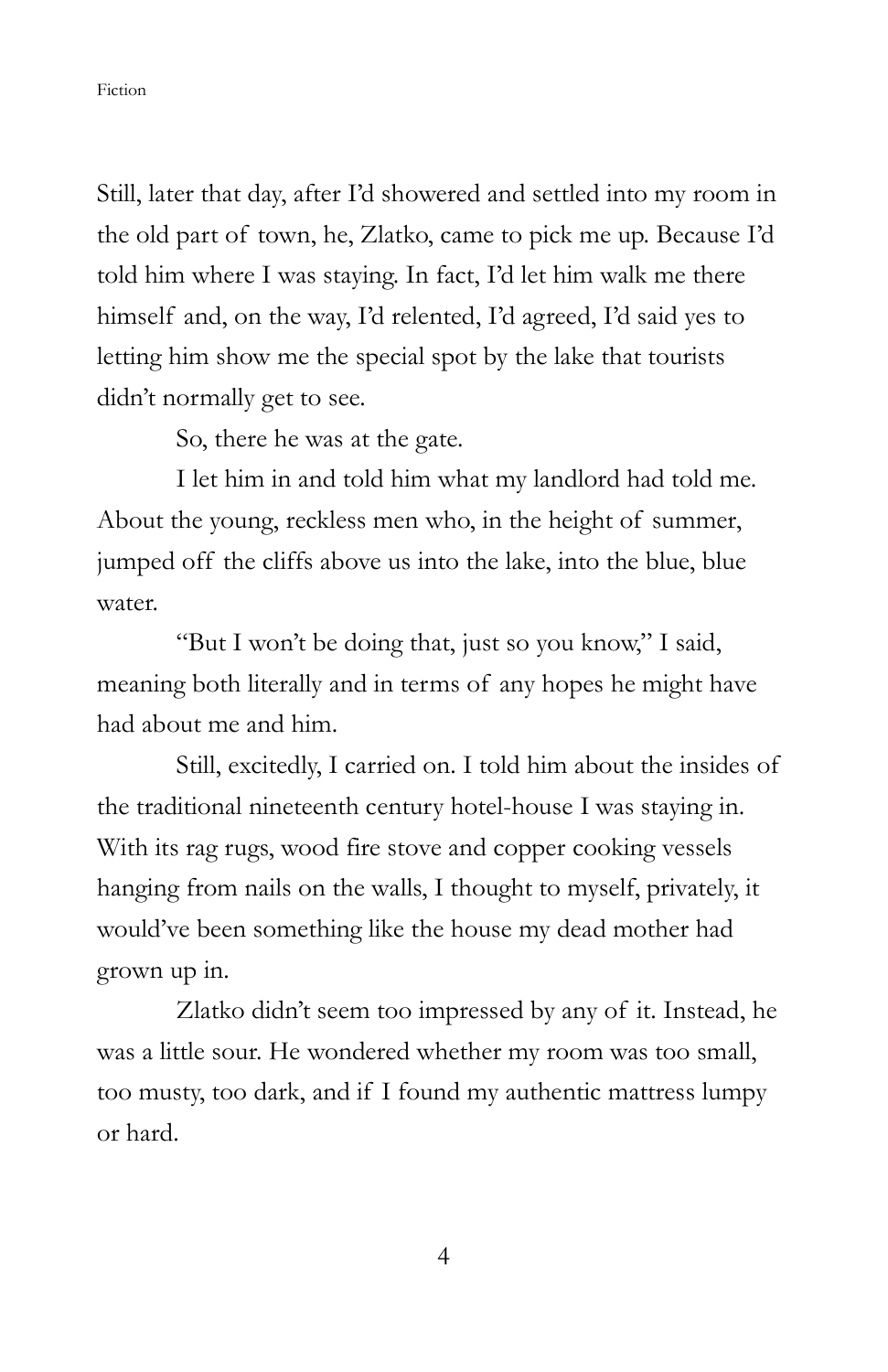"The bed in my flat would have been softer, more comfortable for you," he told me.

 Even so, when my landlord came out and shook Zlatko's hand, Zlatko shook his back. He asked after his health. My landlord asked after his. They addressed each other by their first names, their diminutives: Zlate, Stojche. And when I expressed a pleasant wonder about this, they told me that Ohrid, it was a small place. Everyone knew each other and each other's business. And that made me feel safe. Well, safer. It felt almost familial as we, Zlatko and I, waved goodbye as if to an old uncle and made our way along the cobbled streets back to the center from which we had started.

 There, two bicycles were waiting, leaning above the steps at the minimart entrance—his, wonky-wheeled, and another he'd borrowed for me. He hadn't locked them, I noticed out loud.

 "Well, we do not have crime here in Ohrid," Zlatko told me flatly.

There weren't any helmets, either.

 "And nobody cracks their head in Ohrid?" I said, teasing, joking again.

 But Zlatko didn't laugh. He told me what he thought and had always thought: that in the Balkans people weren't as afraid of life as they were in the West, where I came from.

"That is one point of difference."

I said nothing but felt that maybe I had been with him, or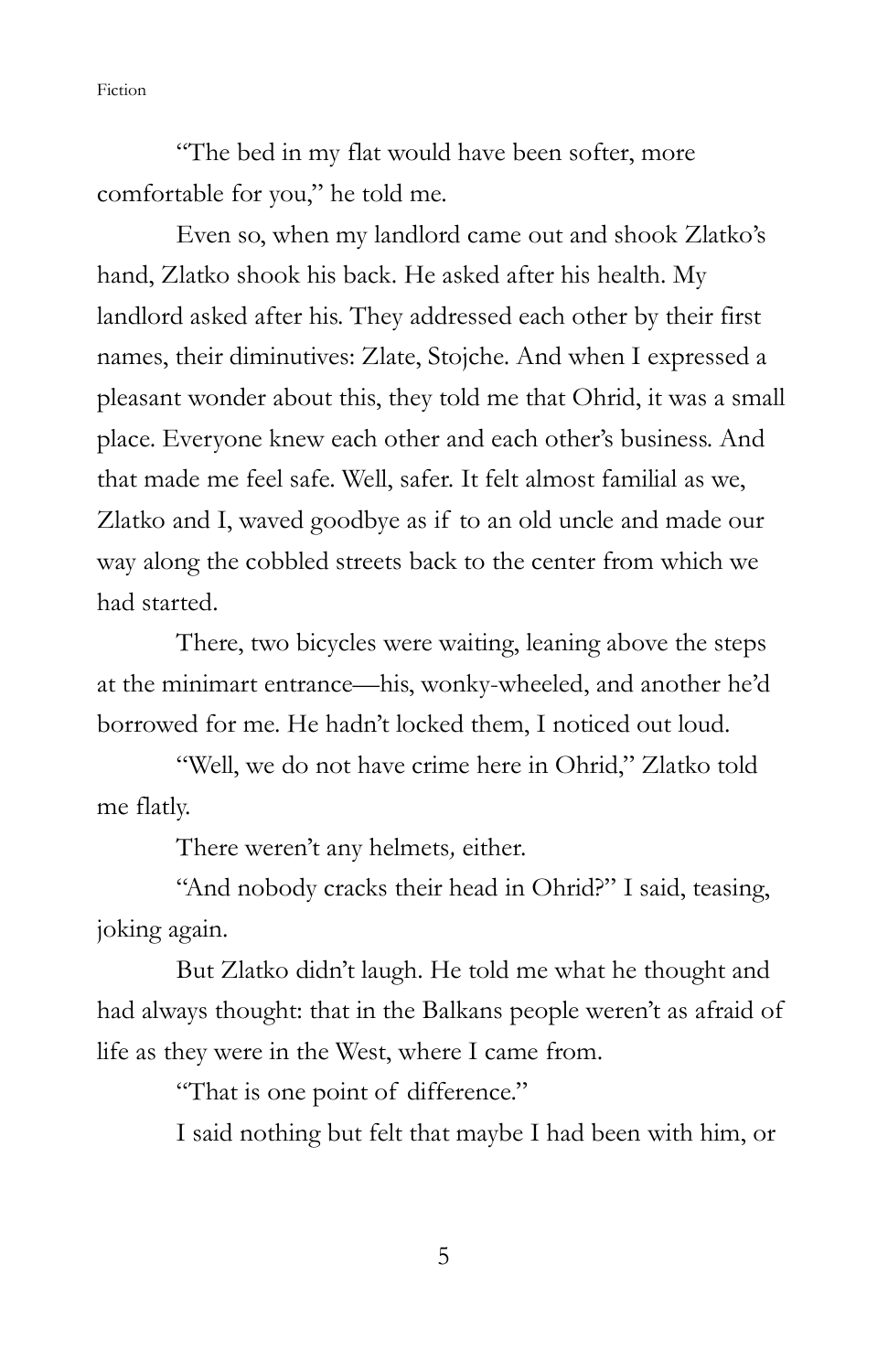was by nature, overly cautious. Maybe he was right. Maybe I should try to relax and have some fun. I decided I would.

 So, off we went, wind in hair. And I was suddenly glad, glad I had agreed to come. We began along the Kej Marshal Tito, the esplanade. It was good to move fast, to use my legs after being so stationary, so stiff on the overnight bus from Istanbul.

 We passed the lakeside roasted corn and sunglasses stands and a travelling amusement park with its rusted Ferris wheel and squeaky merry-go-round. At its end, we took a dirt track. Then we came to gravelly road. We cycled along it for a while, went through a tunnel and then took another path back towards the shore. Fast, fast, we went.

 Soon, we came across a long stretch of neglected-looking, paint-peeled hotels. Algae-filled swimming pools, faded deck chairs. From behind, curious and enlivened, blood pumping, I called out to Zlatko, asking him what they were, what they were doing here, these abandoned buildings. He called back to say that they were the old Communist people's hotels. That, before capitalism, all citizens could come for one free lakeside holiday every year. But now, now that Yugoslavia had fallen, well, it was too bad.

 "It's too bad," Zlatko said again, slowing down. "The hotels are privately owned and the people who bought them from the government thought that tourists would just fall from the sky, that money would fall, too. They thought business is like that. So

6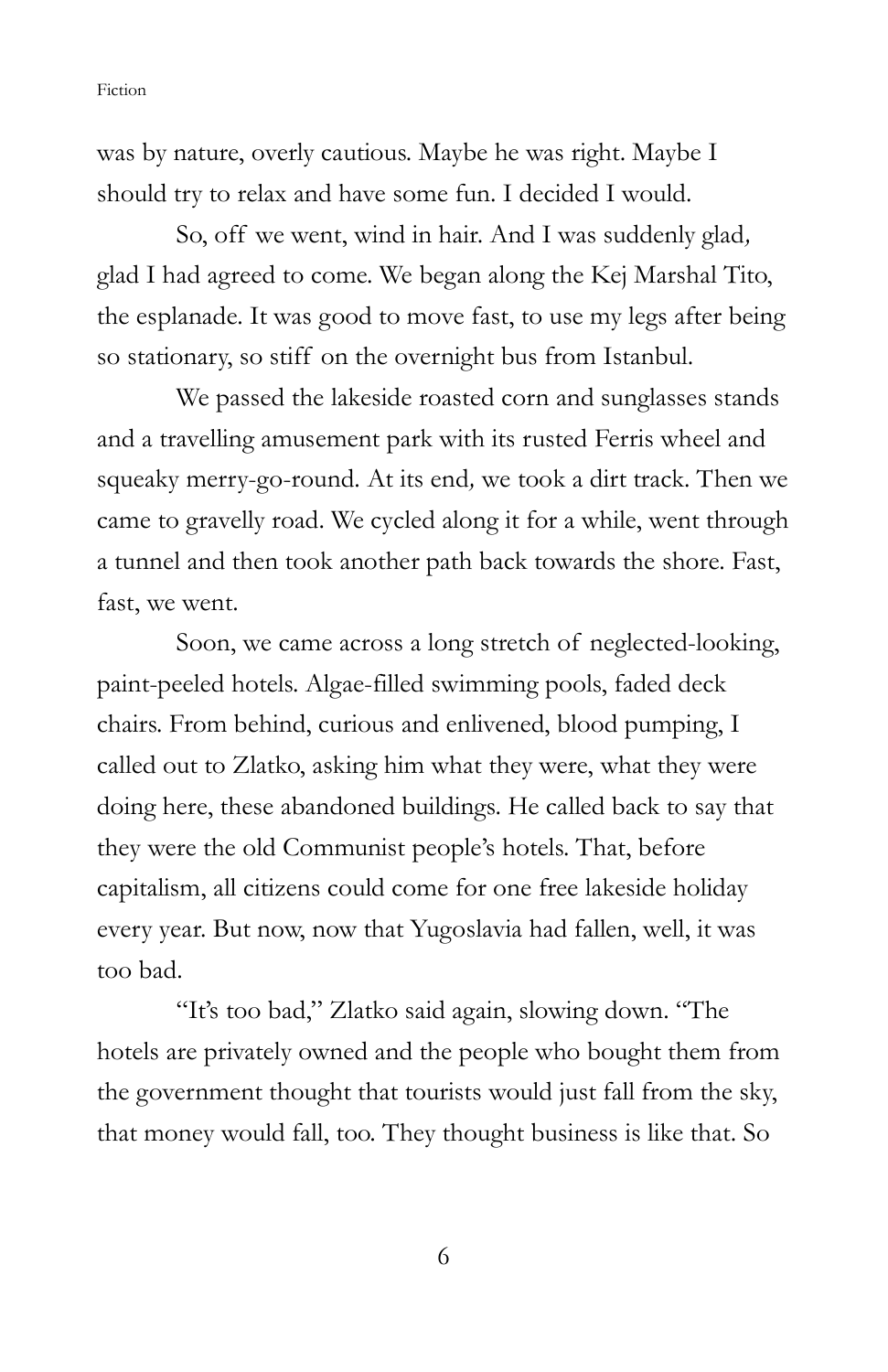easy. We were under Communism for a long time. And now, we don't know how, we've forgotten, how to sell, how to promote. We're ashamed to."

I thought about this as we continued.

 Then, after a short time, we came to another path. It was narrower than the ones before. At its opening, Zlatko stopped. I stopped, too, and looked down the steep slope. It was just as Zlatko had told me earlier that morning. It was a place you would miss if you didn't know what you were looking for, grown over with weeds and long grass as it was.

 There was nothing to do but go down. Down he went. With only the slightest of hesitations, down I went, following, though after a while I had to get off my bike and walk as the ground was full of stones, hard. Eventually, we came to a clearing. It was a plum orchard left to run wild, just as the people's hotels had. And then, just beyond that, there was the section of the lake, a small cove. Zlatko led me to it, and we stood on the sandy bank silently looking out ahead, having arrived.

 "This is it?" I managed after a time. "This is the special place you wanted to show me?"

He nodded. "Yes."

My jaw locked in disbelief.

Really, it didn't look so special to me. It was just a little inlet, not even that. It was a tiny, toy-sized bay for toy-sized boats made by children from sticks and leaves and other bits of debris.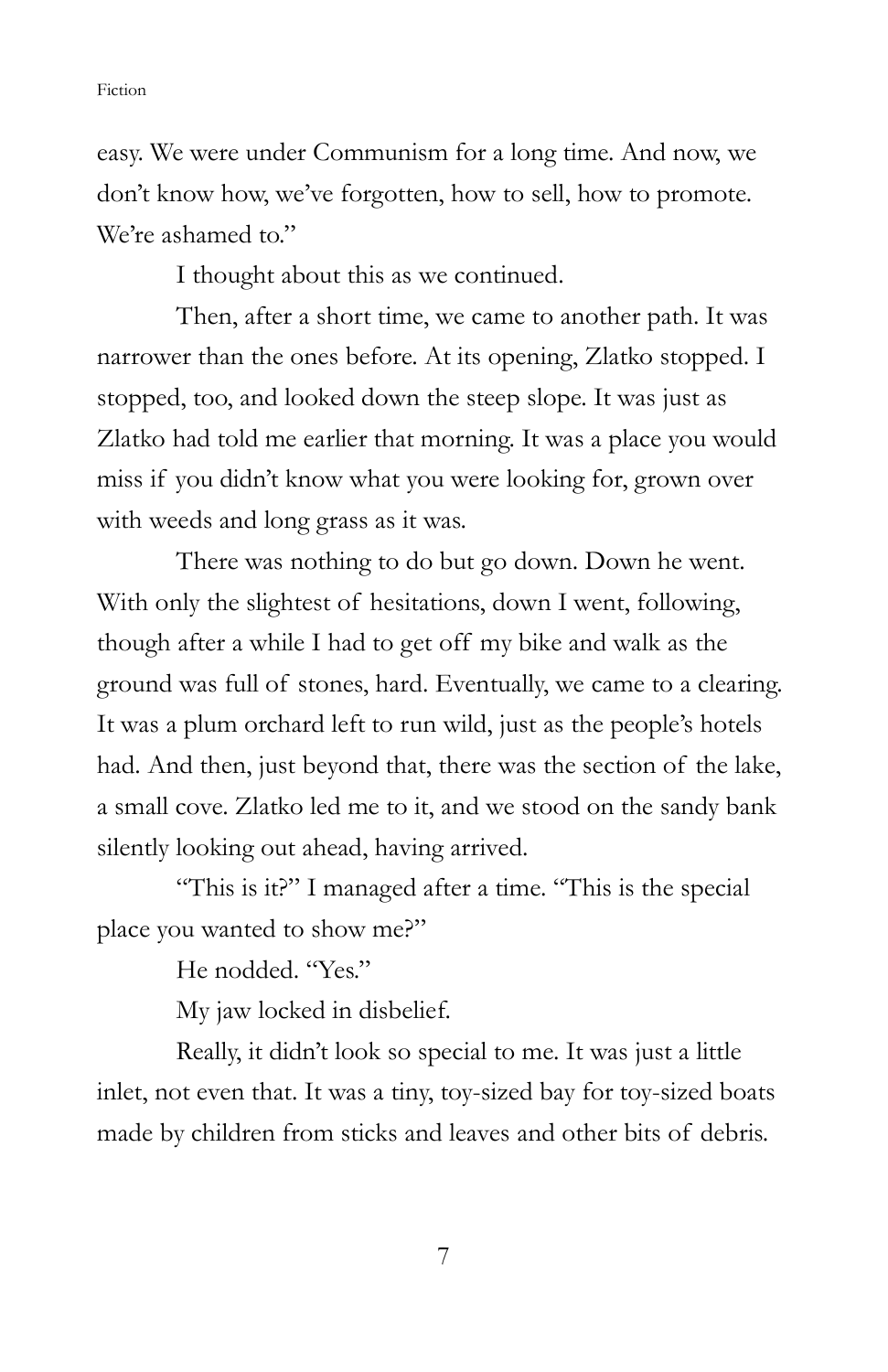The water was all foamy and stagnant and dirty-looking, and it was hedged in by a wall of tall reeds that blocked the rest of the view of the lake, which was bright and blue and clean in comparison.

> "Well, why don't you go in?" suggested Zlatko, brightly. "Go in?" I said.

"Yes. It would be good for you."

 "Good for me? Why don't you go in? It would be good for you."

 In defense, Zlatko replied that he had already been for his swim that morning, just before he met me. Did I remember his wet hair? I did.

 "But how do I know? You could've just washed it under a nice, hot shower," I told him.

 He tutted, "Oh, Magdalena, Magdalena. What should we do with you?"

 "It's cold," I said, as I tentatively touched the water's edge with my hand, my fingertips.

 "Oh, yes. Summer is late to come this year. But go," Zlatko encouraged. "Go in. You will not regret it. You will feel how do you say?—alive, invigorated. All the people do this at this time of year. It's a local tradition. Besides, you will see. Soon there will be too many bathers from all over the world here. You will not have a chance like this to have the lake for yourself."

 And so, what else could I do? I went, wanting to prove to him, to myself, to I-don't-know-who, that I, too, could live my life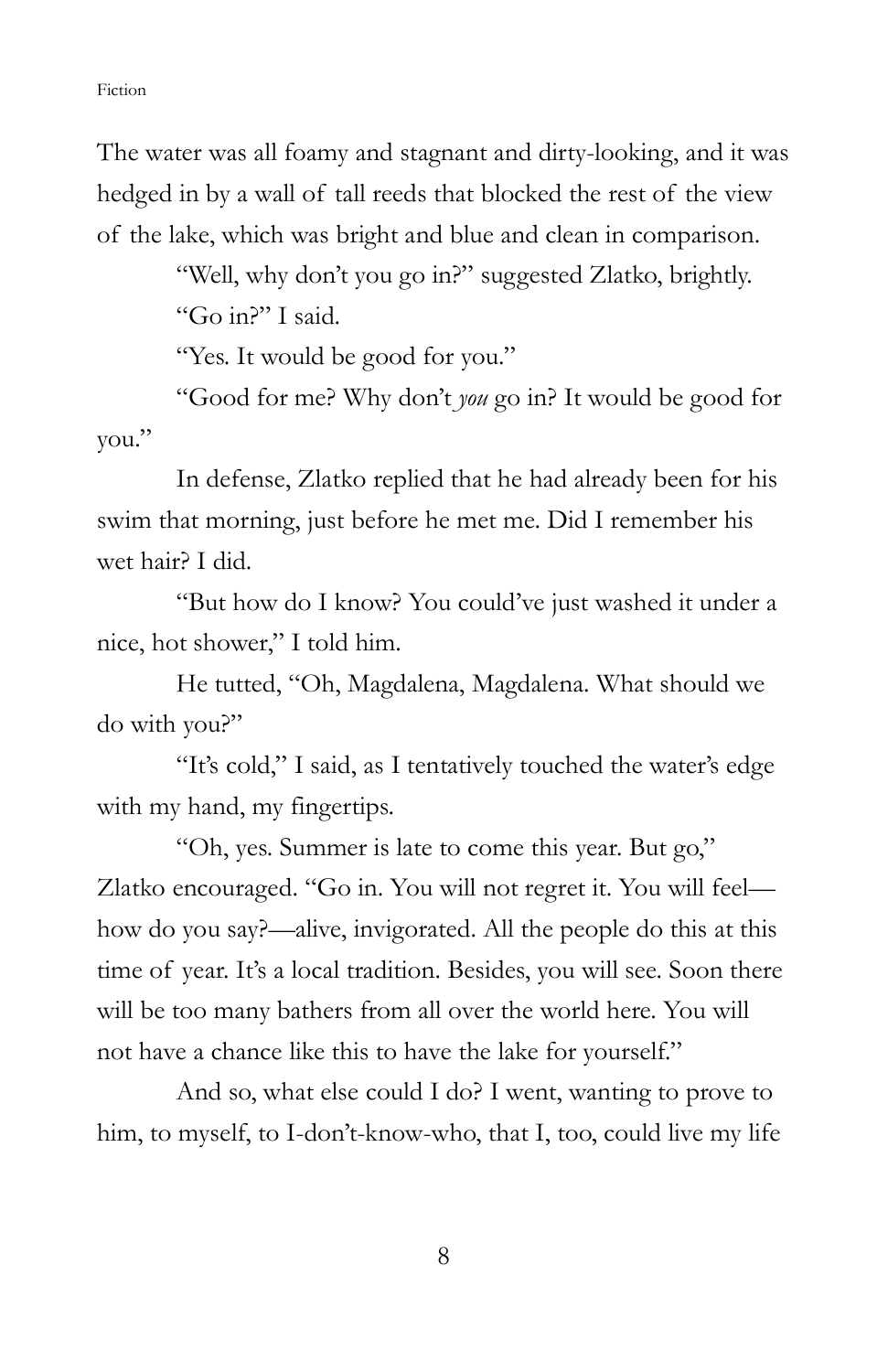without fear like they did in the Balkans, like we didn't, supposedly, in the West. I tried to prove my kinship, my belonging, my fearlessness. I kicked off my boots, I peeled off my top, I pulled down my pants.

 Underneath, I was wearing my landlord Stojan's Montenegrin girlfriend's bathers. He had lent them to me—she was away—and they were much skimpier than I would have chosen for myself. A one piece with legs that rode just about up to my armpits, two strips of material that barely covered my breasts. Self-consciously, like that, shoulders rigid, in the loud, multicolored Lycra, I entered the lake, stick-figure-like.

 "They're not mine," I called back, in case he was wondering.

"They suit you. You look good," Zlatko assured.

 I couldn't see the expression on his face to know if he was being sincere or laughing at me. Anyway, I didn't care. In measured increments, I waded in. Millimeter by millimeter, an ice age passed. I made it to just above my knees.

 "I don't think I can go any further," I called out. "It's freezing."

> "Just dive. Put your head under." "I can't." "Try." "No. I can't. I don't want to." I came back, shivering. My teeth clacked as, failed, I

> > 9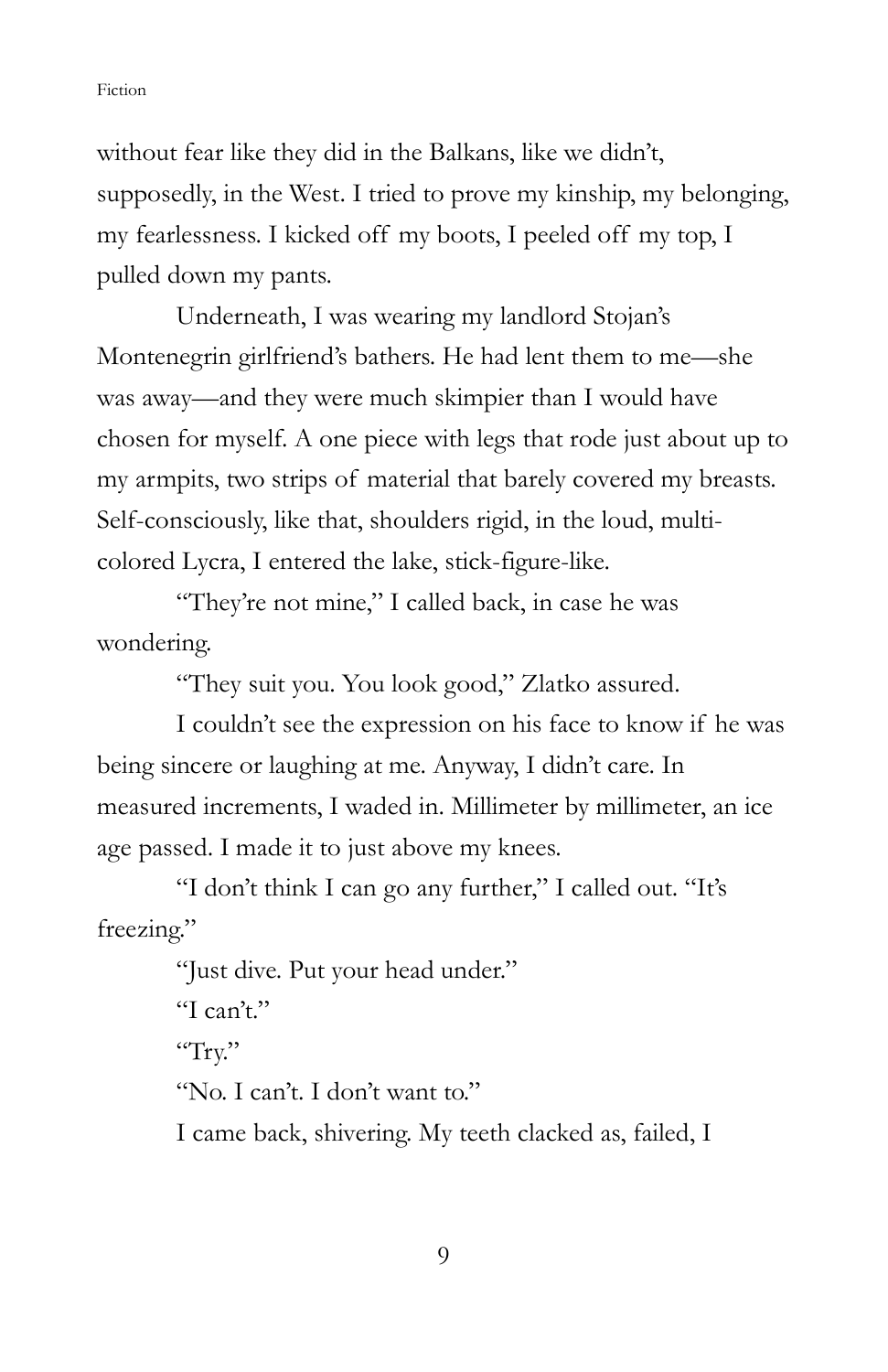dropped down next to Zlatko on the sand. He was resting on his side, leaning on an elbow and looking up at me. His hopeful smile was unnerving.

 "One day, one day, I will make you go in, Magdalena. And you will go because you want to," he said, as if there really was going to be a future between us.

 I doubted it. But, still, he beamed, and he went on beaming. He looked at me—differently. He wouldn't stop staring.

"What?" I said, annoyed now.

 He didn't give any answer. He only kept looking in that way that he hadn't before. Like I was the center of his universe. Like a dog. Like he wanted to do something stupid like fall in love. But I wouldn't have it. I wouldn't look back. I picked up a fistful of sand and let the grains drain through the hole my clenched hand made.

 I said, trying to divert his attention away, pointing with my chin over at the jagged, snowcapped mountains in the distance, "That's Albania over there, isn't it?"

"Yes," he said, but he wouldn't look at it, only me.

"Have you been?"

"No," he said, still staring, dreamy, monosyllabic.

 I tried another tack. "So, what branch of philosophy did you say you were in?"

Nothing, no answer.

"What is it?" I exploded in exasperation.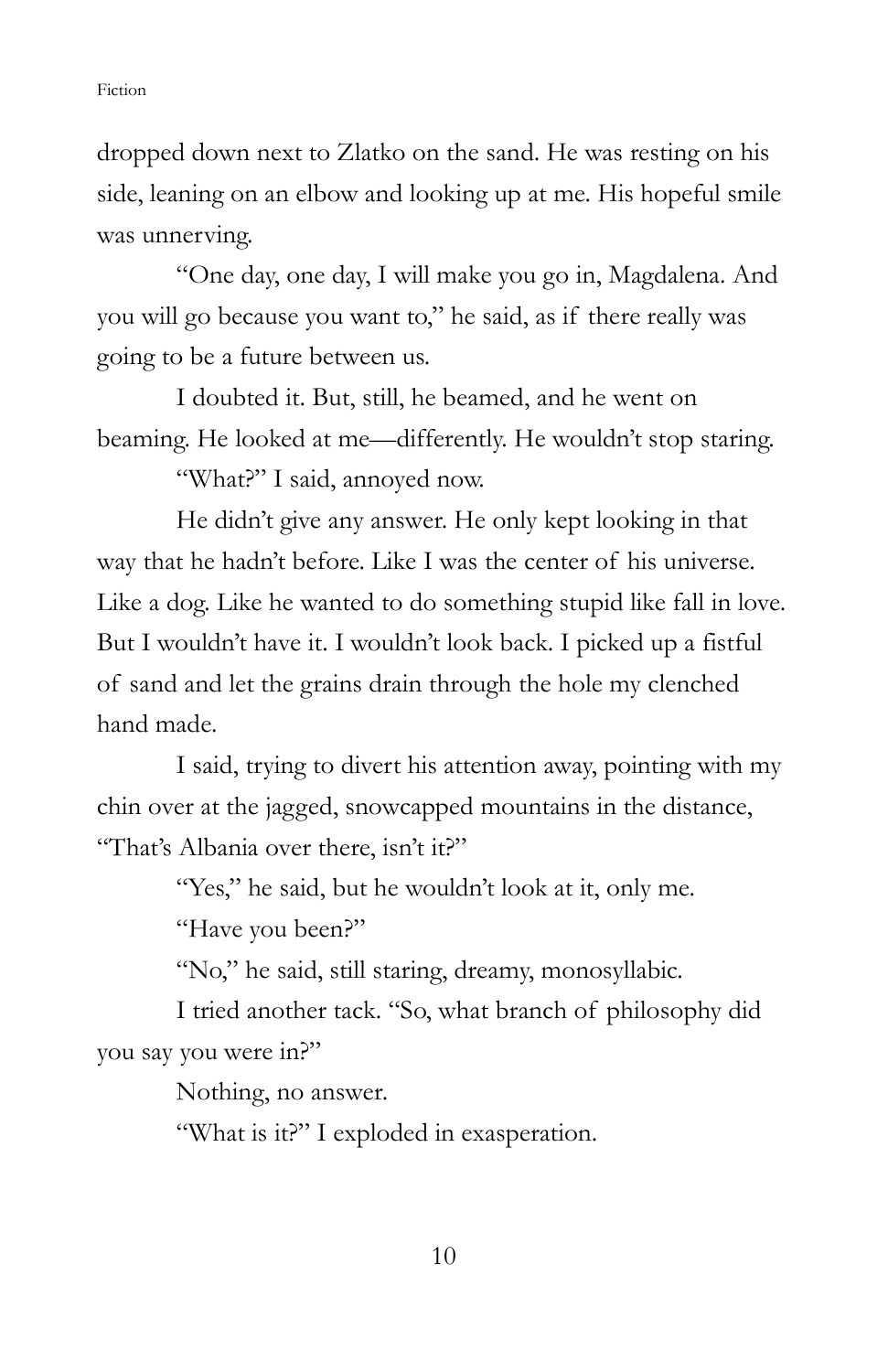I was angrier with myself than him. How had I let this happen? What was I doing sitting here in these stupid bathers? Why had I agreed to come to this scummy, dirty cove with a guy I didn't know, who clearly wanted something from me that I didn't want to give. I didn't want this. This is not what I wanted. I wanted something bigger. I had come to here, to Macedonia, for a bigger experience, not for some stupid fling.

I sighed. I was so, so tired.

 Standing up, I wiped the sand from my backside. "I want to go," I announced.

Back in town, in the busy, cobblestoned square, with relief I leaned my bike against the minimart and tried to frame an end.

 I said, "Well, Zlatko, thank you very much for showing me your special place. Thanks. Thanks a lot. Here's your bike. And now, goodbye."

 And then I waited—I don't know why—for him to assent or at least acknowledge me. But he just stood there silent, as if there was something I had not done, had not understood yet about my end of a bargain that I had unknowingly entered into.

"What?" I said again, thinking he would explain, but he didn't. So, I took a wild guess. "Look. I'm not going to have sex with you."

 At that he laughed. It was short and sharp. He threw back his head and inside his mouth I saw the missing molars at the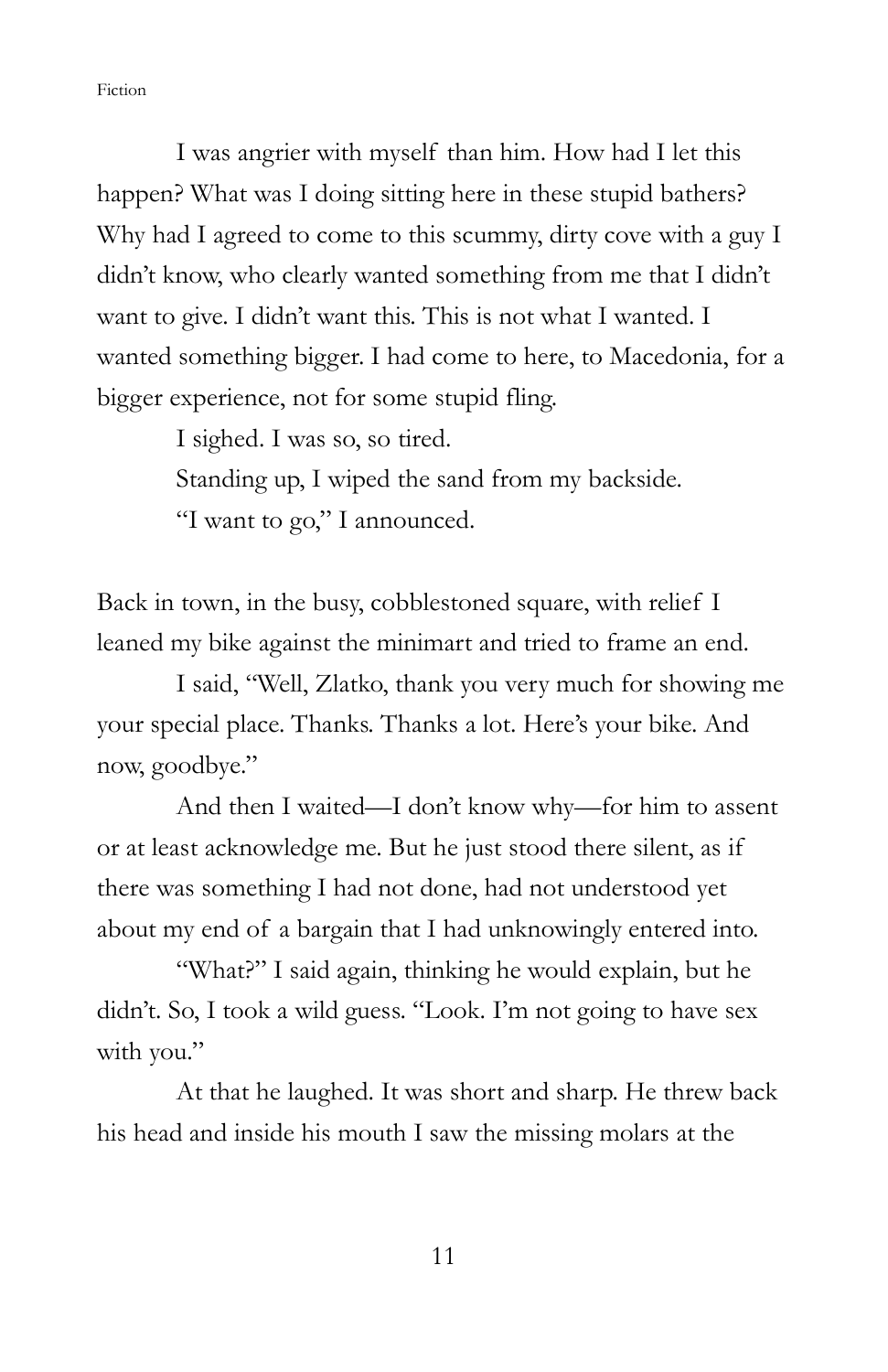back, the teeth that had been pulled or rotted and fallen out, probably long before we'd met.

"Magdalena," he said, evenly. "I don't want to have sex with you. You're not my type. Besides, you don't move like a lover. You don't have that way."

 Those were words that should have put me at ease. And yet, I felt them as a little jab, a stab because I would've liked to have been his type, even if he wasn't mine. I would've liked for him to have wanted me, even if I didn't want him. I also felt, secretly, that he must have been lying to save his pride, to save his face, the same way I would've tried to have saved mine if I were attracted to him.

"Good," I said and turned to go.

 "But wait," he said, reaching out to touch my arm but not, hovering over skin.

 "What is it?" I said. "Would you just tell me? What? Am I supposed to give you money? Is that it?"

"Don't insult me," he said in a low tone.

So, I didn't. I really didn't want to insult him anymore.

I said, "Look. I'm tired. I just want to go and rest."

 And then he said, with a smile of an altogether different kind, the smile of a magnanimous host, "But, surely, you must also be very hungry after the long ride. Please. I can show a very good restaurant, the best, where you can eat the most delicious trout from Ohrid lake."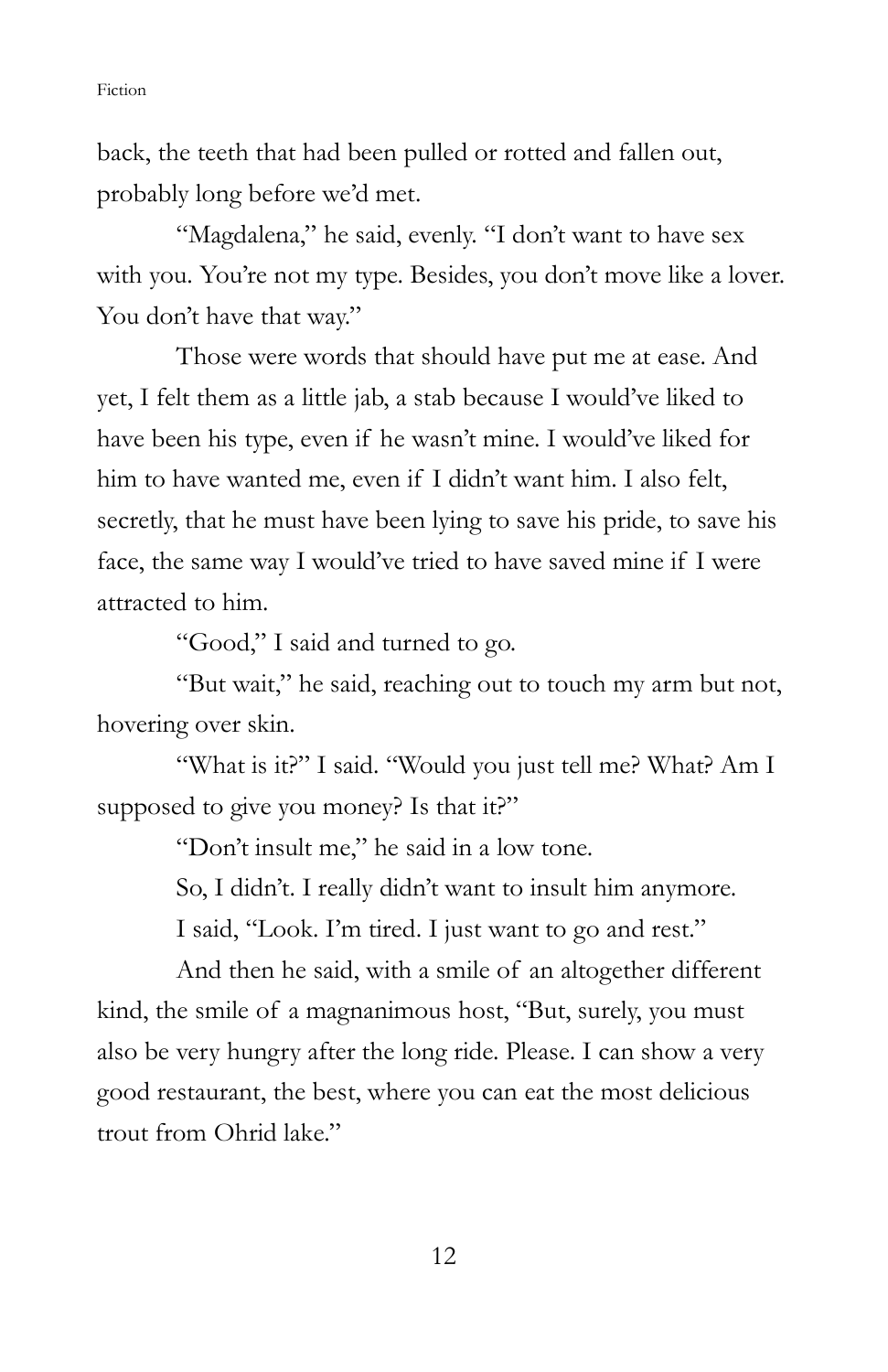"I'm not hungry," I told him.

 "Well, then, I can show you where you can have a very nice, a very good drink."

 "Not thirsty either," I replied, but it was beginning to dawn on me that maybe he was trying to tell me that he was, that this was what this was all about.

 "Okay," I said. "Let's have drink. But not from a bar. Let's make this quick. I'll get something from the minimart. What do you want?"

He told me. I listened.

I got it, the juice he specified. Peach.

 I got myself something, too. Another bottle of buttermilk. And a bag of chips.

 Outside on the minimart step, then, we sat. We twisted off our lids. We drank. We ate, we munched a little angrily, the both of us. We finished our business. The transaction, whatever it was, I felt it had been settled.

Then we wiped our mouths and went our separate ways.

 He went his. I went mine, back to the quiet room at Stojan's and my hard, lumpy bed. In it, I slept and slept, and I did not plan or wish or think that I would see Zlatko ever again.

……

In the days, the week that followed, I did other things, the bigger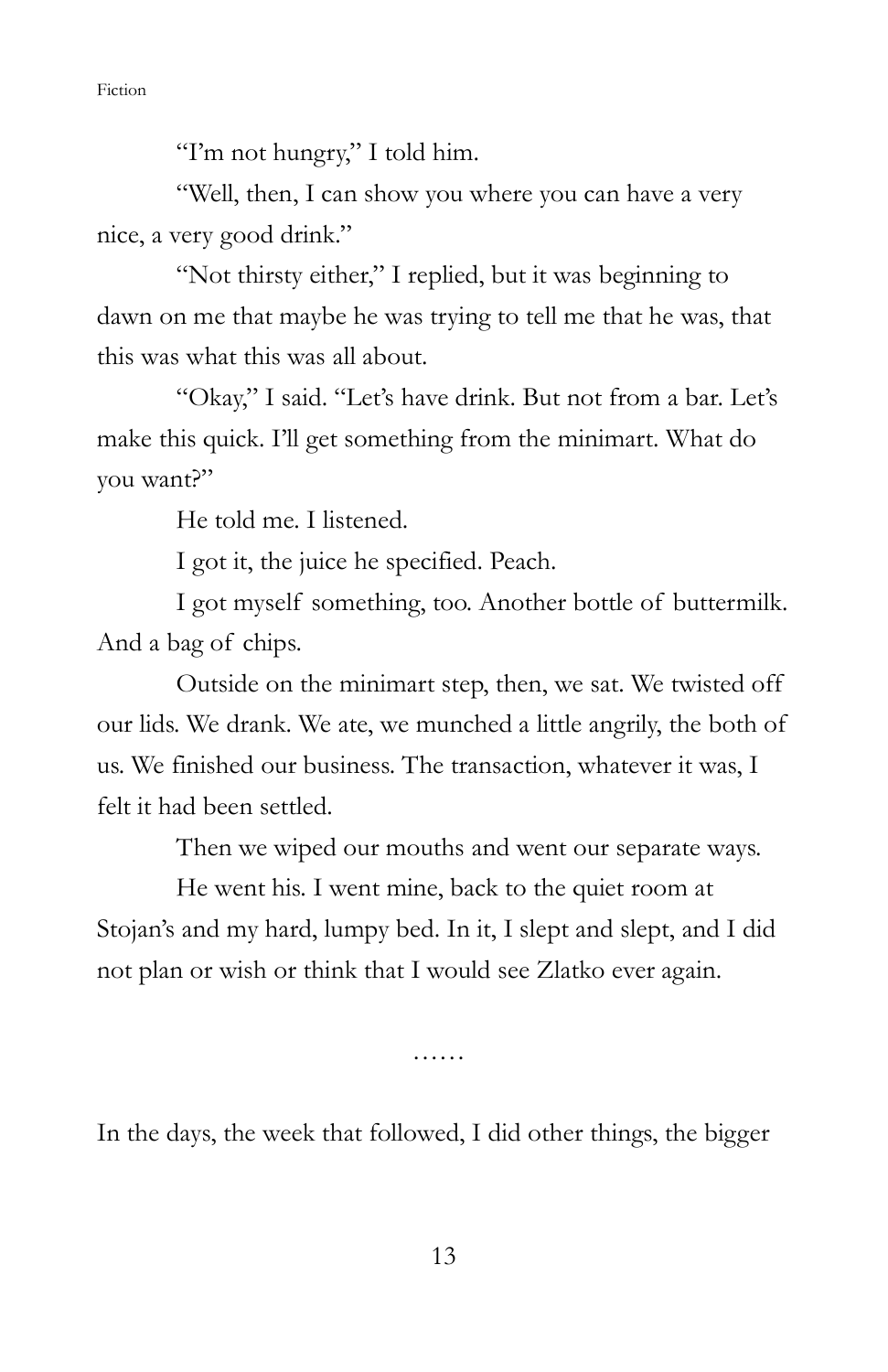things I thought I had come to do. I went to see the churches, the icons. I watched children picking new, green plums. I climbed a mountain, the Galičica bordering Albania, with two Bulgarians, amateur mountaineers who had arrived the day after I had at Stojan's crumbling hotel-house.

 On other days, I took buses to nearby towns. I was looking for nothing in particular, just looking, taking in what could've been mine, was, or never had been.

 One Saturday, I came across a travelling book fair in a school yard. I bought a pocket English-Macedonian dictionary. I made use of it. I learned new words. I remembered others I had once known. In the old market—sta-ra-ta char-shi-ja—I practiced these words with anyone who would listen, who would talk back. The chicken seller, the old, scarved grandmothers come down from the mountains to sell their potatoes—po-ta-ti—rugs—ke-binja—and herbs—bil-ki—medicines. I gave my compliments to the cheese makers in their hall, after tasting their feta and yellow cheeses—kash-ka-val—from the blades of sharp knives.

"Hmmm. *Vkusno!*" I told them.

I wandered the streets.

I wanted to know where the Roma, the gypsies—gjupcite lived.

 "What for? Don't go there," said the furrow-browed woman clutching a baby in her arms. "It's dangerous."

I went, anyway. It was fine.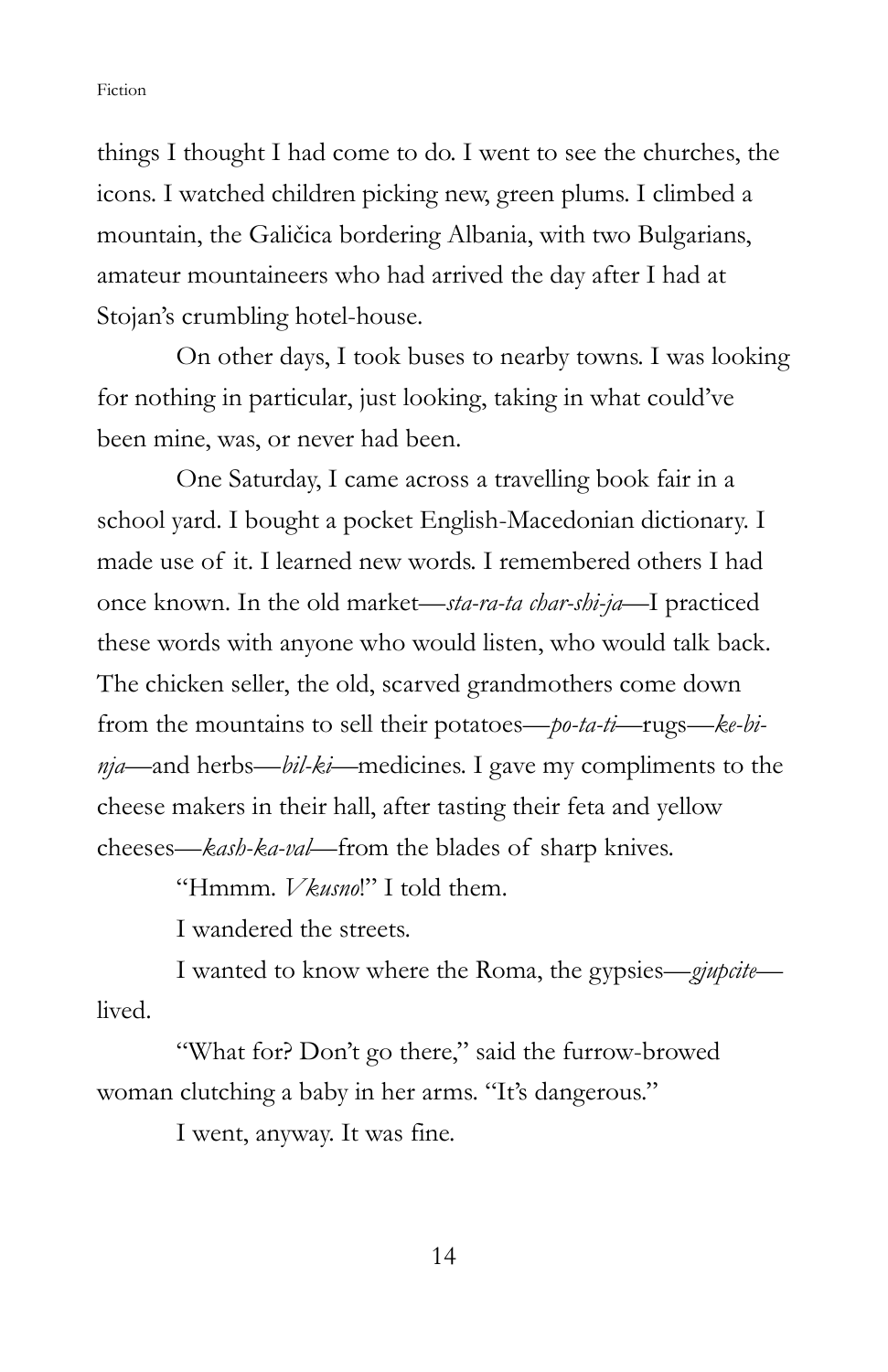Another time, I went to see an archaeological site, a ruin of an ancient Roman city built on top of a Greek one.

I visited a museum which, during Ottoman times, was a military high school. The father of modern-day Turkey, Atatürk, went there, I was told in the hall by the cleaner lady chistachkata—as she leaned on her mop. She took me, on her way home, to see another nineteenth century revolutionary's headquarters-house—Gotse Delchev's. She had the caretaker's key to open his door. And once inside, I saw, in a glass cabinet, the symbols of oath: a sword crossing a gun over a bible that the freedom fighters (or terrorists, depending on whose side you were on) had to kiss to seal their allegiance to the Macedonian national liberation cause.

 Another day, children—deca—the future, from countries from all over the world. Well, the ex-USSR, ex-Yugoslavia, Romania, Armenia, Turkey, Iran. On the cobblestones, they were setting up their easels. They had come to paint passersby, street scenes, and also to make friends. It was an international relations activity, the adult organizers told me cheerily.

 And yet, when I approached one dark-haired boy and spoke to him in Macedonian, he ignored me. He would not respond. But when I repeated myself in the cold, hard currency of English, then and only then did he look up, his eyes bulging in apology and shock. From that I understood the hierarchy of nations in the region, not just economically, but socially.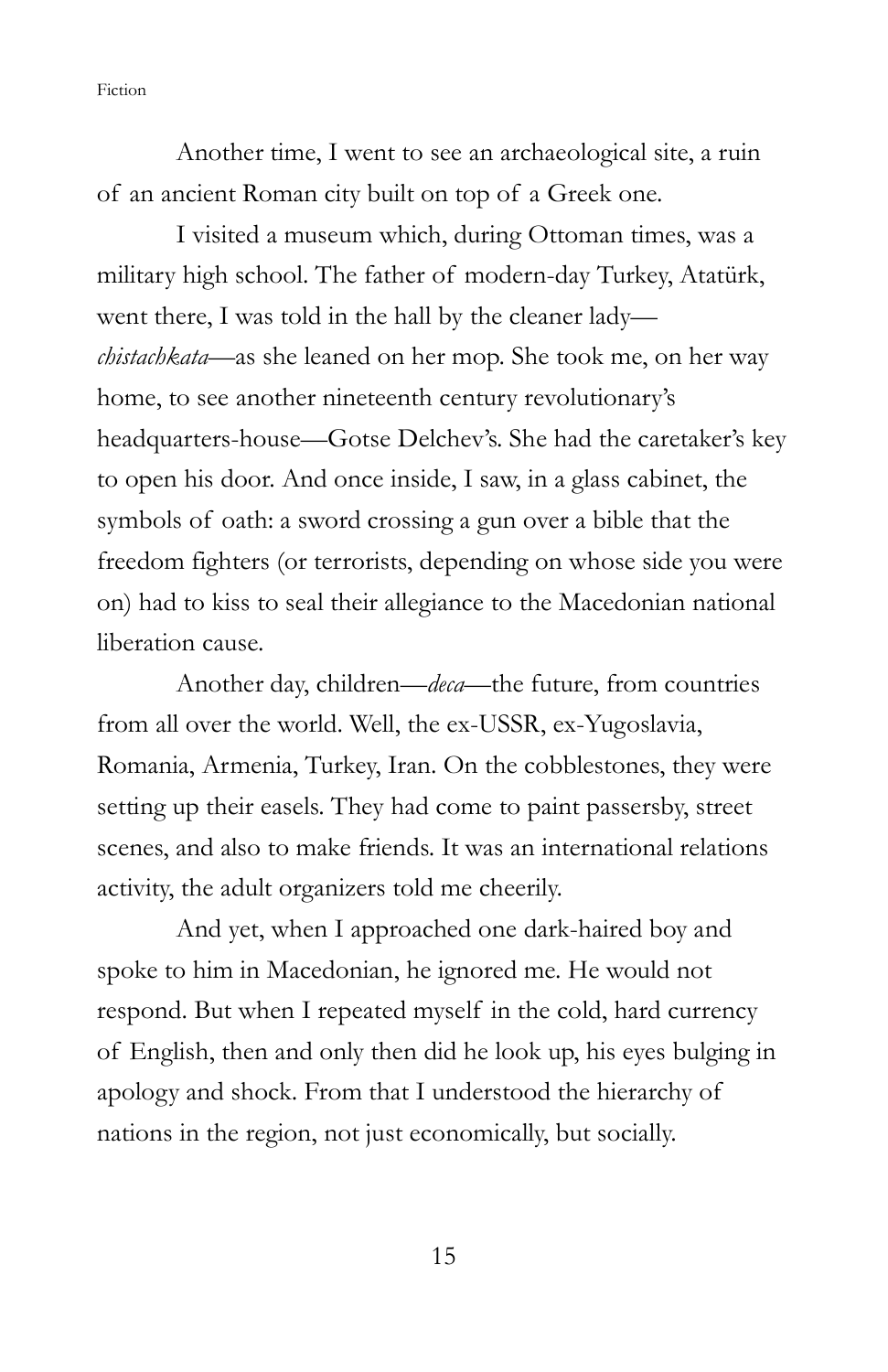Macedonia was the lowest of the low, like the old dog I had seen on the street, on the korzo. Patches of fur missing, all bones, he was so weak he could not stand up. But no one would help or feed him. The shopkeepers only laughed at me when, distressed, I called out to them, "Look. He's going to die. Have you got some meat? Have you got some scraps? Have you got a bone?"

 Seeking solace and solitude, on another day, I went to visit the graveyards of the old capital, Bitola. I found them peaceful, the Jewish cemetery behind its gate, its toppled headstones, the indecipherable script, and the old Turkish cemetery on the hill grown over with oats and barley, clouds and sky. Past the zoo, too, there was the Christian memorial park, also the home for fallen World War I soldiers from Germany, Britain, France. On that sunny day high up in the Galičica with the Bulgarians, I'd seen the actual battlefront, the wall of stones behind which soldiers had crouched and shot over, and killed, and been killed.

 Through the rows of equidistant crosses, separated by their nationalities even in death, I walked.

 Tentatively, an old gravedigger, a maintenance man approached me carrying a shovel in his stubby, swollen hands.

"Miss, can I help you?" he asked, his round face friendly, openly curious. "Are you looking for anyone in particular?"

He used the polite, plural of "you"— $Vi$ e—which always made me want to look over my shoulder to see who was standing behind me. My ancestors, the living, the dead, the ones who had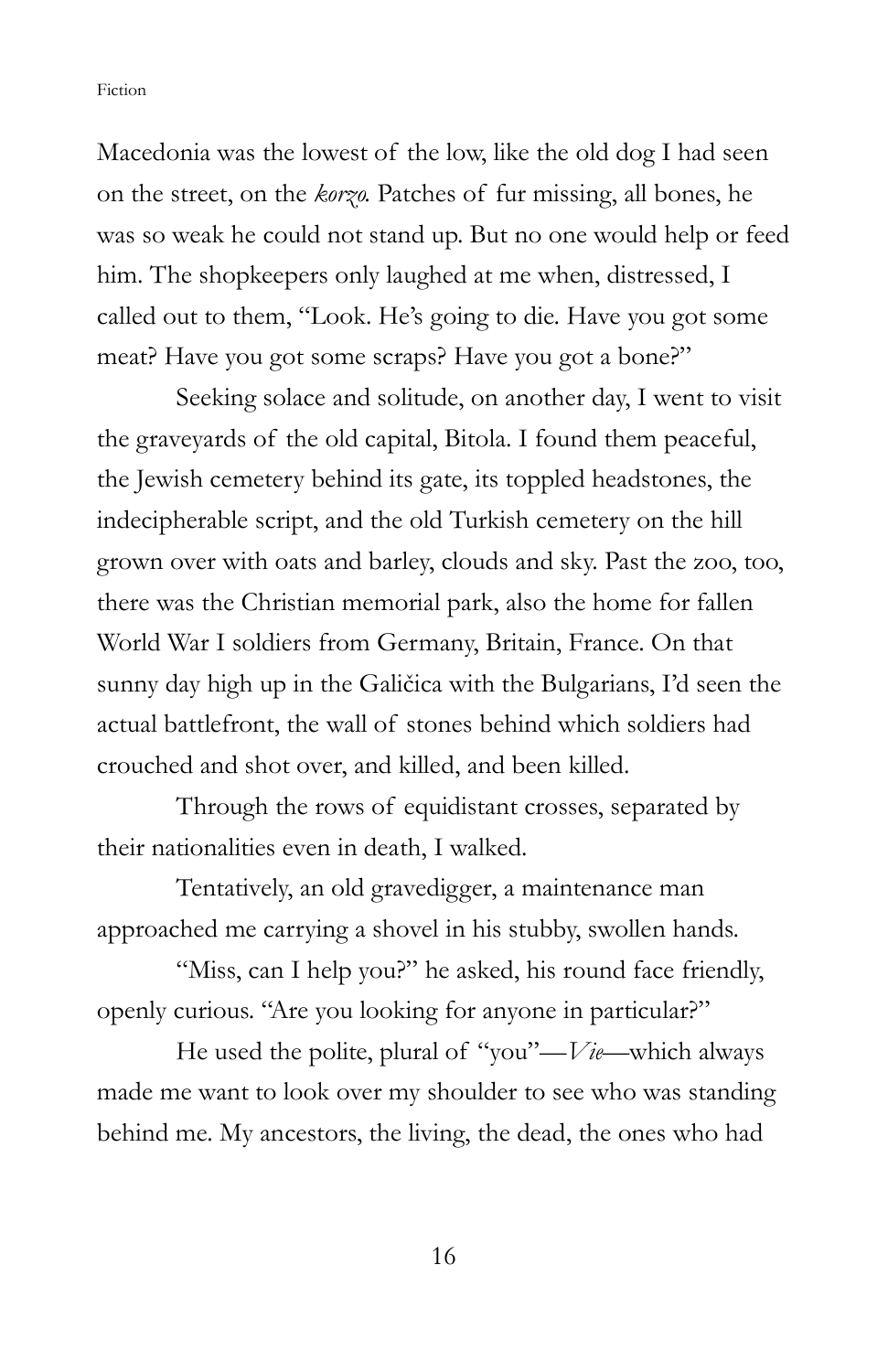come before, the ones I had not met.

"No. Just looking," I said, as if I was in a shop.

 "Ah, you are not from here?" he said. "Excuse me, but the way your tongue twists, you can really tell."

 I nodded and then, wishing me a good day, he made to turn.

 "Actually," I called out. "Maybe you can help me. Are there any Catalovskis here?"

There might've been a chance.

 "Catalovski? Catalovski?" he said, scratching his head. "Do you mean Chataloi?"

I wasn't sure. Was I mispronouncing?

"Your grandfather," he asked excitedly, "is his name Trajan? Your grandmother, Verka?"

"You know him? You know them?"

 "Oh, my. Of course!" he slapped his thigh. "Your grandfather and I used to work together in the Bitola police force. But it's a small world, isn't it. How are they? It's been more than forty years since they left. Are they alive? Are they well?"

"Yes," I said. "They are, but my mother died last year. Do you remember her, too?"

 "Not really. She was still a child when they went, bless her soul." Bog da ja prosti. "She must have been young. Too young." He patted my hair, and I basked in his kindness, his warmth, his almost-kinship. "Zoran. My name is Zoran." He tapped his chest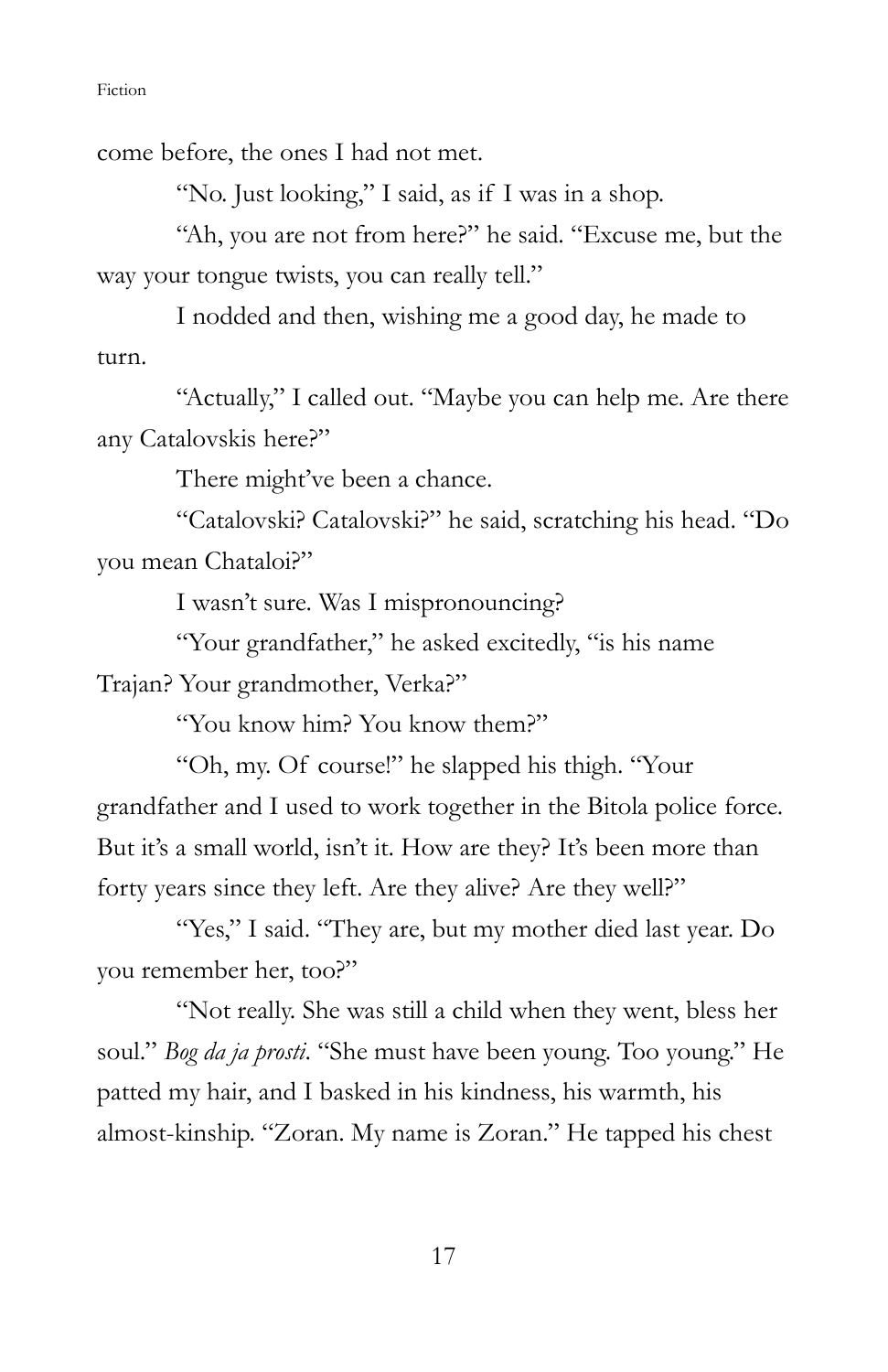with his thumb. "You remember that, and give your grandfather my best, my very best regards. But no, no, dear girl, you won't find any of your relatives here. They'd all be in the cemetery in the village, in Gjavato."

"Gjavato?"

 My mother had never mentioned the name. In fact, she had not said much about her early life in the then-Yugoslavia, even when I'd directly asked her. As if the answer was too private, a secret.

"Yes, it's not too far from here," the old man said. "Not far at all. You can go. Of course, it's almost empty. Just the old and the very, very poor. Ghosts. But you should go. You can find the graves of your great-grandmothers and great-greatgrandfathers there, if you want. Go."

The next day I made my enquiries. There were no buses that would take me directly to Gjavato, as it turned out, because it was off the main road. I would have to take a taxi. I could share it, I was told—it would be cheaper—for at least part of the way. This I did.

From Ohrid, squashed in the back seat, I travelled with three old, black-suited gentlemen who were only going as far as Resen.

"To visit the grave of a friend," they said.

A country of graves and grave-visitors, it seemed. I was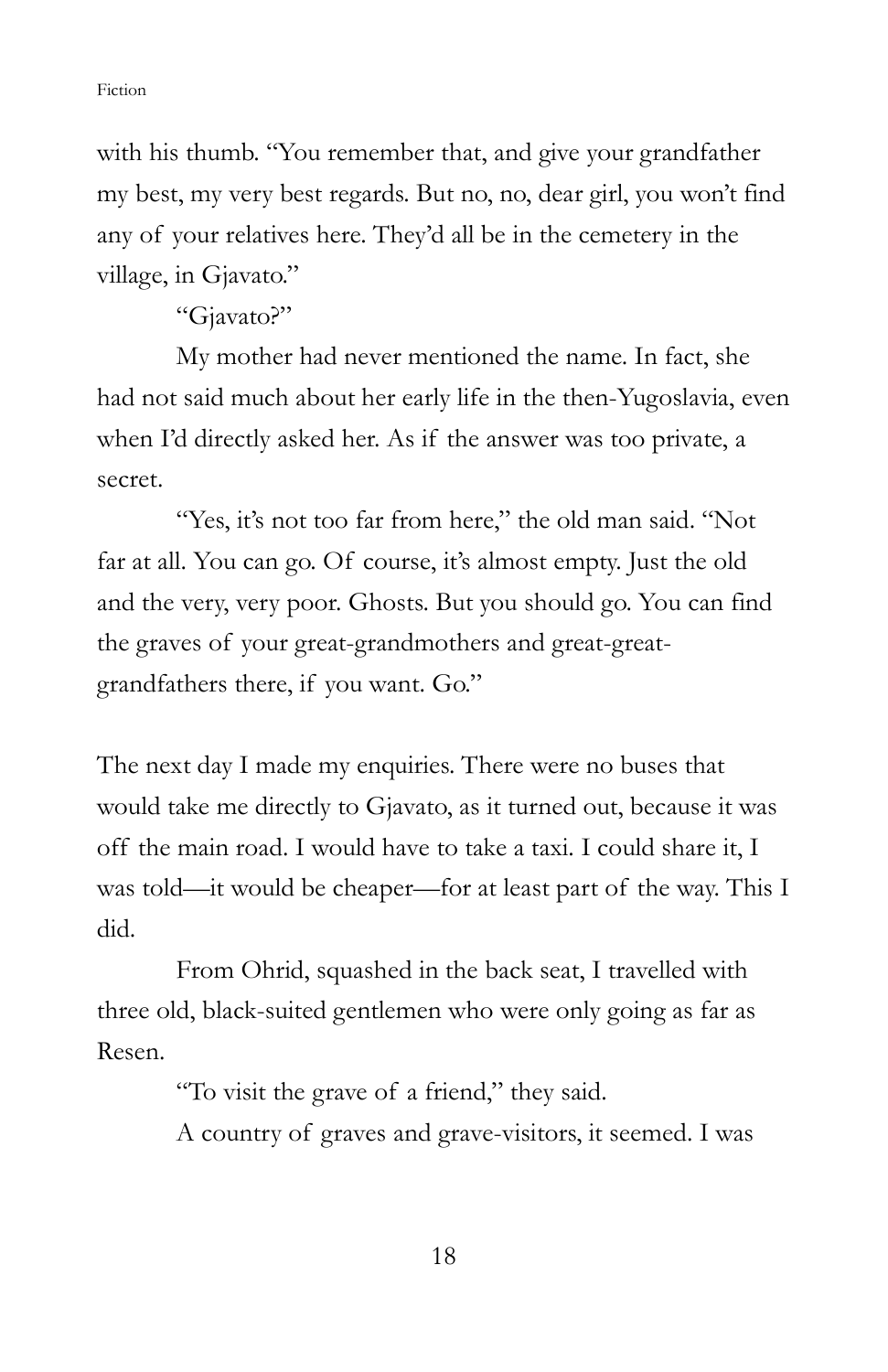fitting right in.

 Looking out the window, I remembered back to my mother's cold, cancer-shrunken body in the funeral home's small chapel. I'd dressed her myself before the garden service and cremation afterwards. And I hadn't cried. I hadn't since. Everyone had said how strong I seemed. I wondered about that, I really did, when there was a sudden swerve of the taxi and a long beep.

 A truck on the narrow, two lane highway had, apparently, overtaken us a little too quickly, but it was alright. Everything was alright, the driver confirmed. Still, shocked back to the present, I held onto the door handle and, collecting myself, listened to the old man up front tut.

 "Yep, yep. Did you see the registration plates? He was a Turk," he said, as if that explained everything.

The two in the back with me nodded soberly.

"Aha, aha." The old man up the front had more to say. "They still think they can push us around. Driver, driver, toot your horn again."

 I smiled to myself. Those familiar and predictable prejudices. Since I'd been there, so many people, strangers on the street had told me, had wanted me to know, that the reason their country was so backward, so undeveloped was because they hadn't been able to overcome the Ottoman Empire until a hundred years ago. Once, while I was waiting to cross a busy road, a man even kissed me on the cheek when I told him, because he'd asked, that I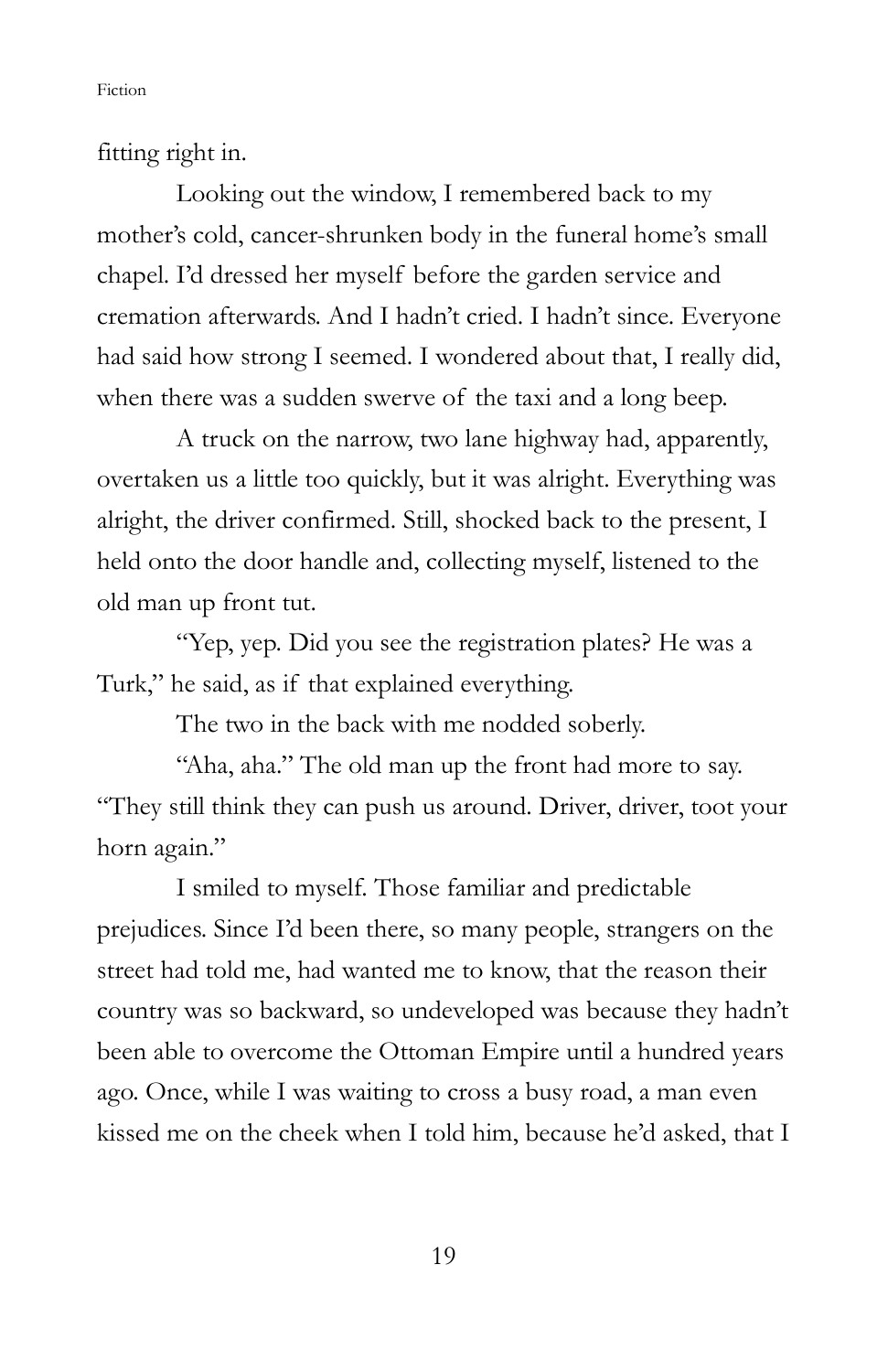came from an Orthodox family.

"We need you," he'd said. "Stay. Come back."

 Eventually, the driver let the old men out at their stop. They nodded a somber farewell, paid their share and then, in silence, the two of us, the driver and I, went on for about fifteen minutes or so, until he pulled over by the side of the road.

"Here," he said, gruffly. "Get out here. This is your Gjavato."

Grass and stones was all there was.

"What?" I said. "I'm not getting out here. This isn't Gjavato. No."

"But this is it," he argued.

"No, it's not."

"This, Miss, is where you told me you wanted to go."

From his position, the driver would not budge.

 "Just take me back to Resen, to the bus station," I said, angry, confused.

 When we got there, we argued again, not about the place but the price. He wanted much more than we had agreed upon in Ohrid.

 I said, "But you didn't take me where you said you would. I'll pay you what I told you I would but no more."

> He was angry now. "Petrol," he said. "It costs money." "I know," I said. "But you, you didn't…"

Before I could finish the sentence, I had started to cry. It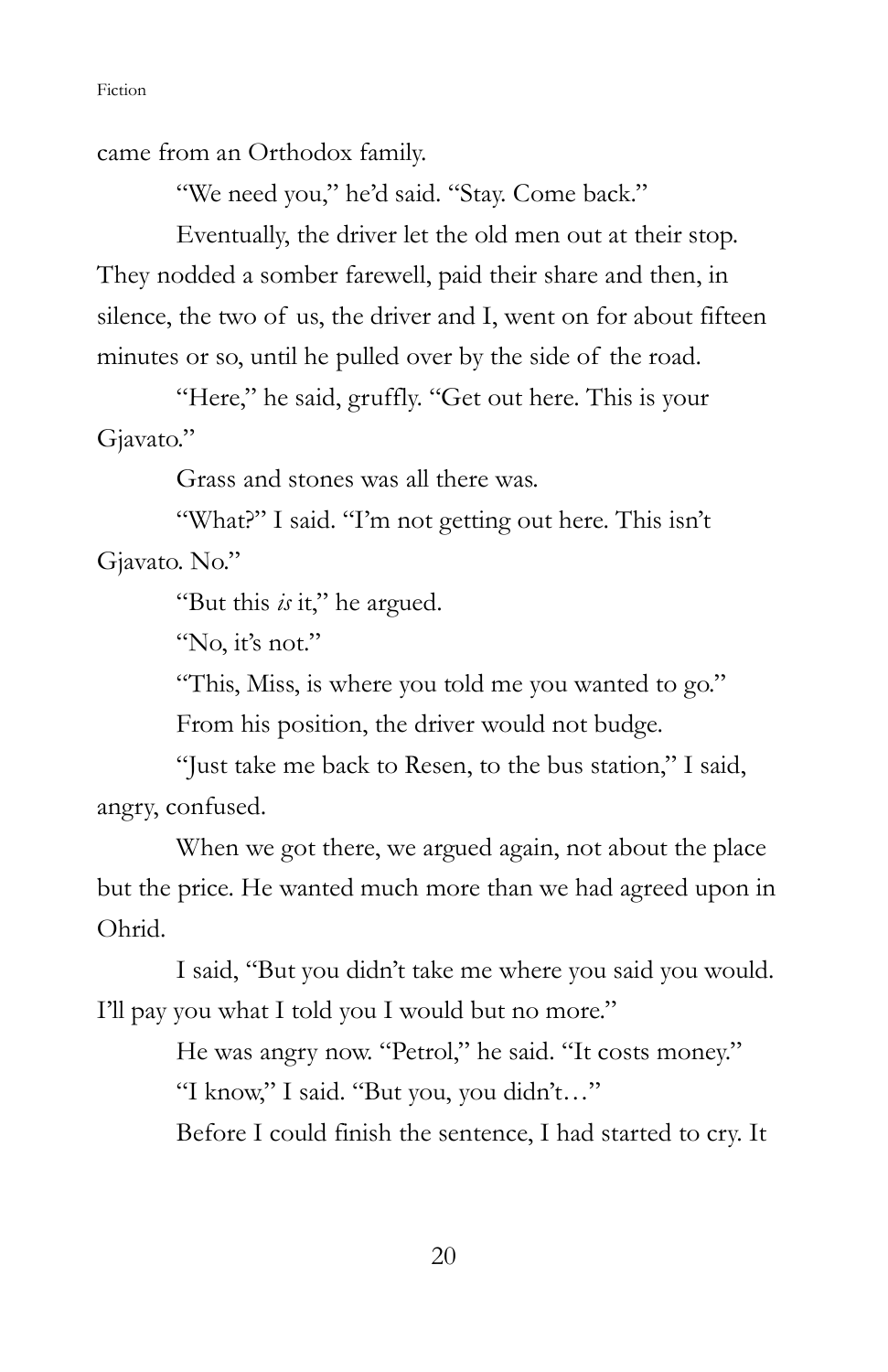was a crying, sudden, uncontrollable, that I had not known from myself since when I was child. It was almost a relief. It also stunned me. But what had I expected from these people, from this country? Did I think that everyone I met was going to welcome me home like a long-lost sister, a daughter? Helplessly, I bawled. He paced. We were standing outside the taxi now. We were making a scene. People were staring.

 That was enough then. From behind her booth, the ticket seller, a wide-hipped, missile-shaped woman, came out and stood before us. Sternly, she made it her business to find out what the trouble was in her sphere of influence, in her jurisdiction.

 In a heaving, hiccupping type of speech, punctuated by nose-blowing and more tears, I told her my part.

The driver told his.

 "Idiot. You should be ashamed, Boran," she admonished the man by name. I'd heard the phrase so often as a child. Sram da  $t i e$ . You should be ashamed. It was just about the worst thing you could say in Macedonian, to a Macedonian. She clipped the side of one of his ears. "And you were going to let her out by the side of the road? Which village was she going to find there? What was she going to do? Get eaten by wolves?"

The driver hung his head.

"The girl's come all the way from Australia."

 I nodded at the ticket seller woman. She understood me, I felt.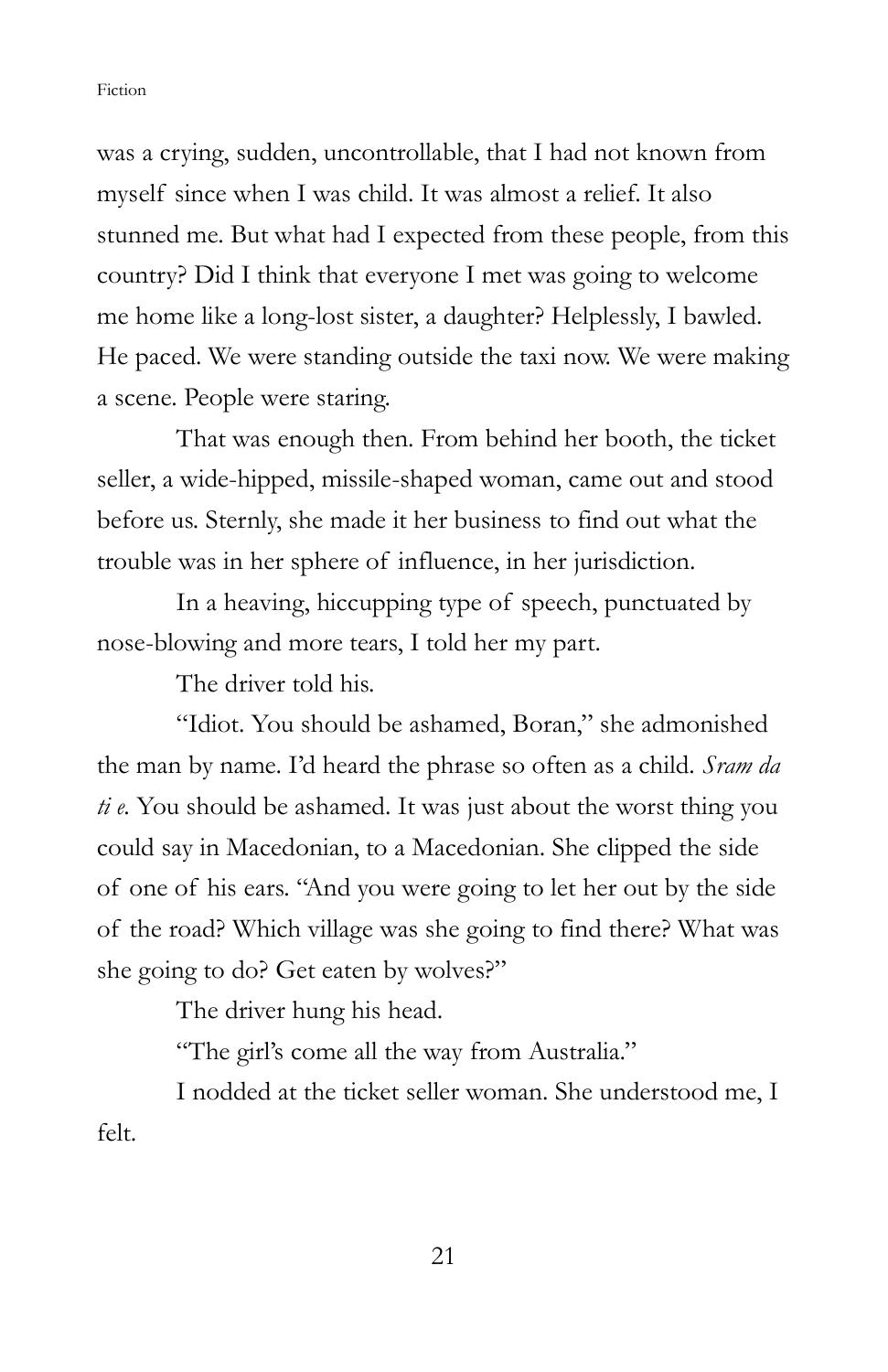"Now," she said to me, curtly, "pay him his money." I did what I was told.

 The crowd that had formed around us watched the counting and the handing over of notes.

 "And now we'll find another driver who knows where to go. Come on."

 I wiped my tears, and then the ticket seller lady found him, the new driver, a man with kind eyes who introduced himself as Milan.

 I got in the car, in the taxi with this Milan and, on our way, in a soft voice, as if I might break or startle too easily, he made gentle small talk. He repeated, with carefully chosen words, what he knew about me, what he had already ascertained.

"So, you're from Australia, then? You've come all the way to see where your Baba and Dedo and your mother come from? Well done."

"Thank you."

 I blew my nose, feeling very silly, but still I let him go on placating me some more.

 "Gjavato," he assured. "I know it well. I actually have a friend who lives there. I visit often."

 Just then we passed the point where the bad driver had told me to get out.

 The good driver tried to smooth over that negative memory by saying, "He just didn't know where to go, that is all.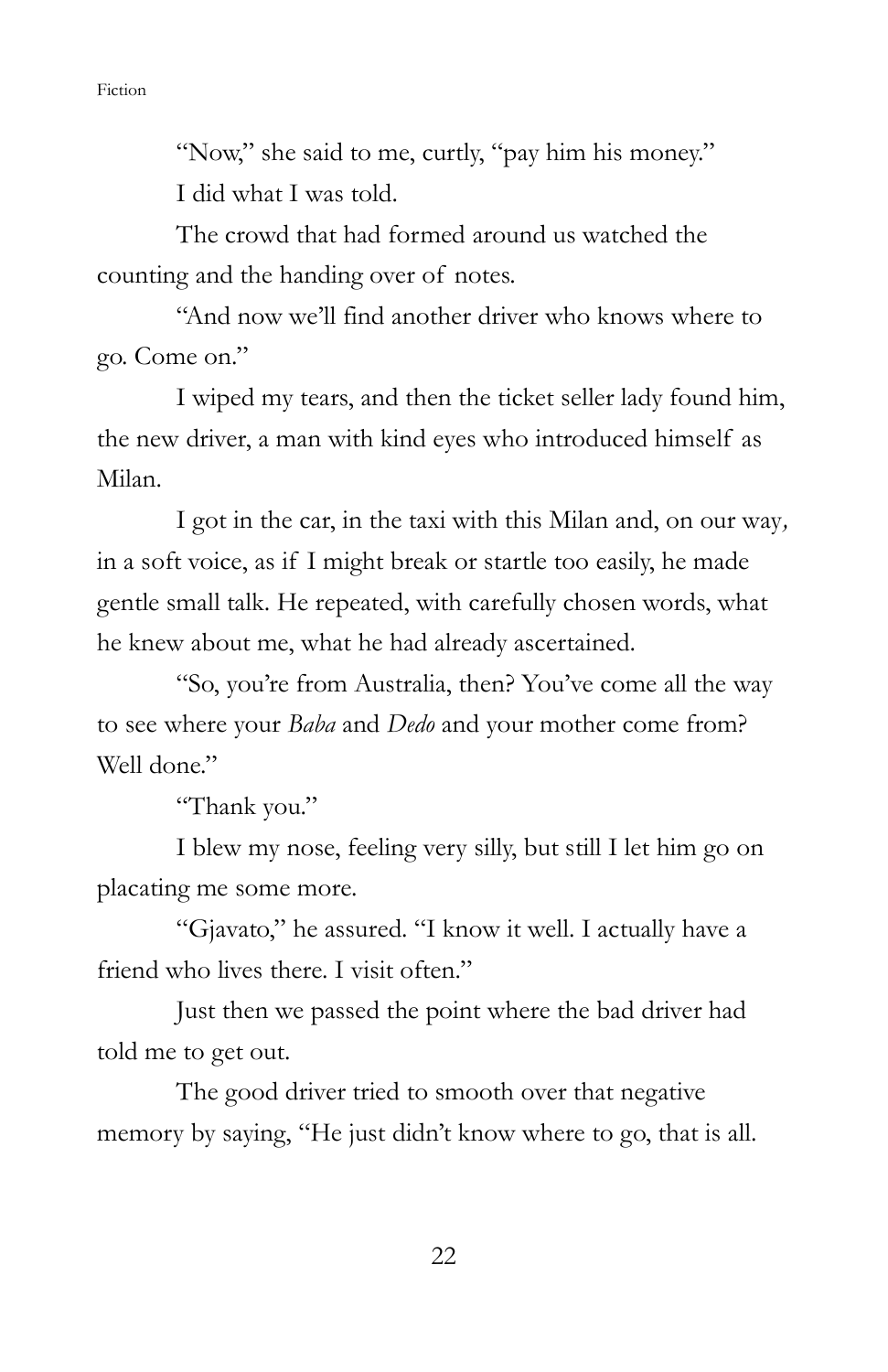See," he said, in a still soft voice as we slowly turned off the main road. "See. It would be easy to miss if you didn't know."

 On and on, he continued explaining everything as it happened, as he did it, so that I wouldn't feel confused, so that I wouldn't cry again, I imagined. I felt gratitude.

"Now look to your right. That is the new Gjavato. They built it after the war. They built it close to the road. They even put up a new church. But we are going to the old Gjavato. Not many people live there now," he said, just as the gravedigger had.

We moved along the windy road.

 "Yes, just the old people and the very poor." He added, "But recently—now, this I find strange—some people from the city have started coming and doing up the old houses. Can you believe it? They make them into holiday homes. Sometimes, even tourists from other countries pay to stay in them!" He laughed out loud in his disbelief.

 "But who lives there?" I asked, pointing at the lone house we passed on our left.

 "There?" he said, as if he hadn't really noticed it before, or he had but he'd stopped noticing. "That house? Well, a long time ago," he began, as if he were telling me a fairy tale, "someone in that family did something wrong, something bad. And then they all had to leave the village. The village ran them out."

"What?" I said, looking back wide-eyed through the glass. "What did they do?"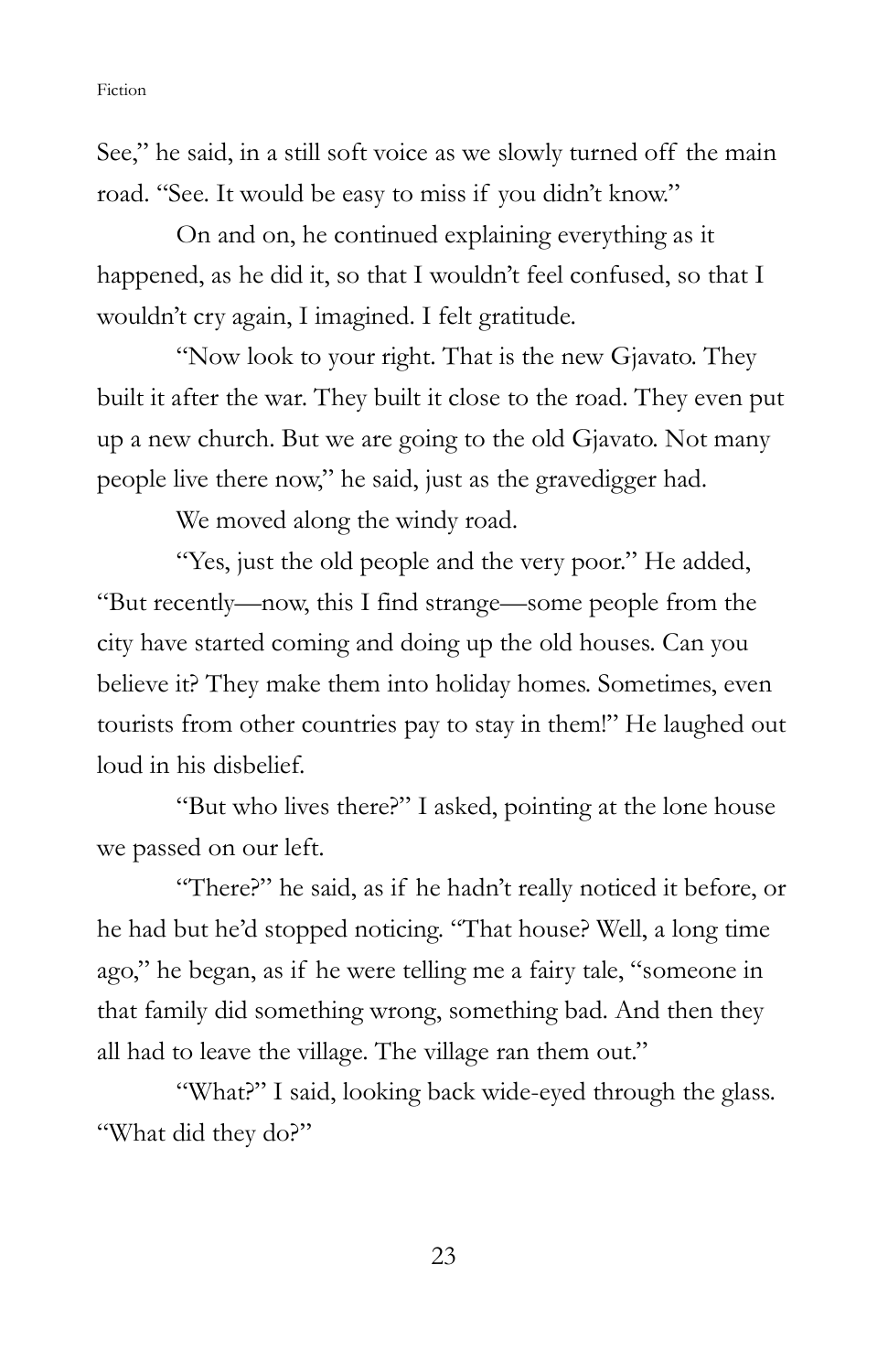"Oh, no one remembers anymore," he shrugged. "Stole some wheat, some money. Stole someone's daughter. I don't  $k$ now"

The tires took on bump after bump. They really took a hammering.

 "Anyway, look. See." He resumed his running commentary. "See up ahead. That's the old school. That's the old village hall. They would've held dances there once upon a time."

And then we were turning into old Gjavato central.

The click of car doors. The driver and I stood on the dirt ground now, taking in the fresh air and the view. Over on a green hill, we saw a man with his sheep and staff. He saw us, too. Then an older, stooped man from a house in front of us came out and asked if and how he might help.

Milan spoke on my behalf. He explained my situation, my story.

The man heard it out, and when it was finished, he invited us, he welcomed us to sit with him at his outdoor wooden table. In a thin, warbling voice, he called a woman's name.

"Snezha!"

 Immediately, Snezha came, strong-limbed, curly-haired and rosy-cheeked. She was his daughter-in-law, the old man said. And the wife of the shepherd we'd first seen over on the hill. Enthusiastically, the woman brought us coffee, Turkish, and a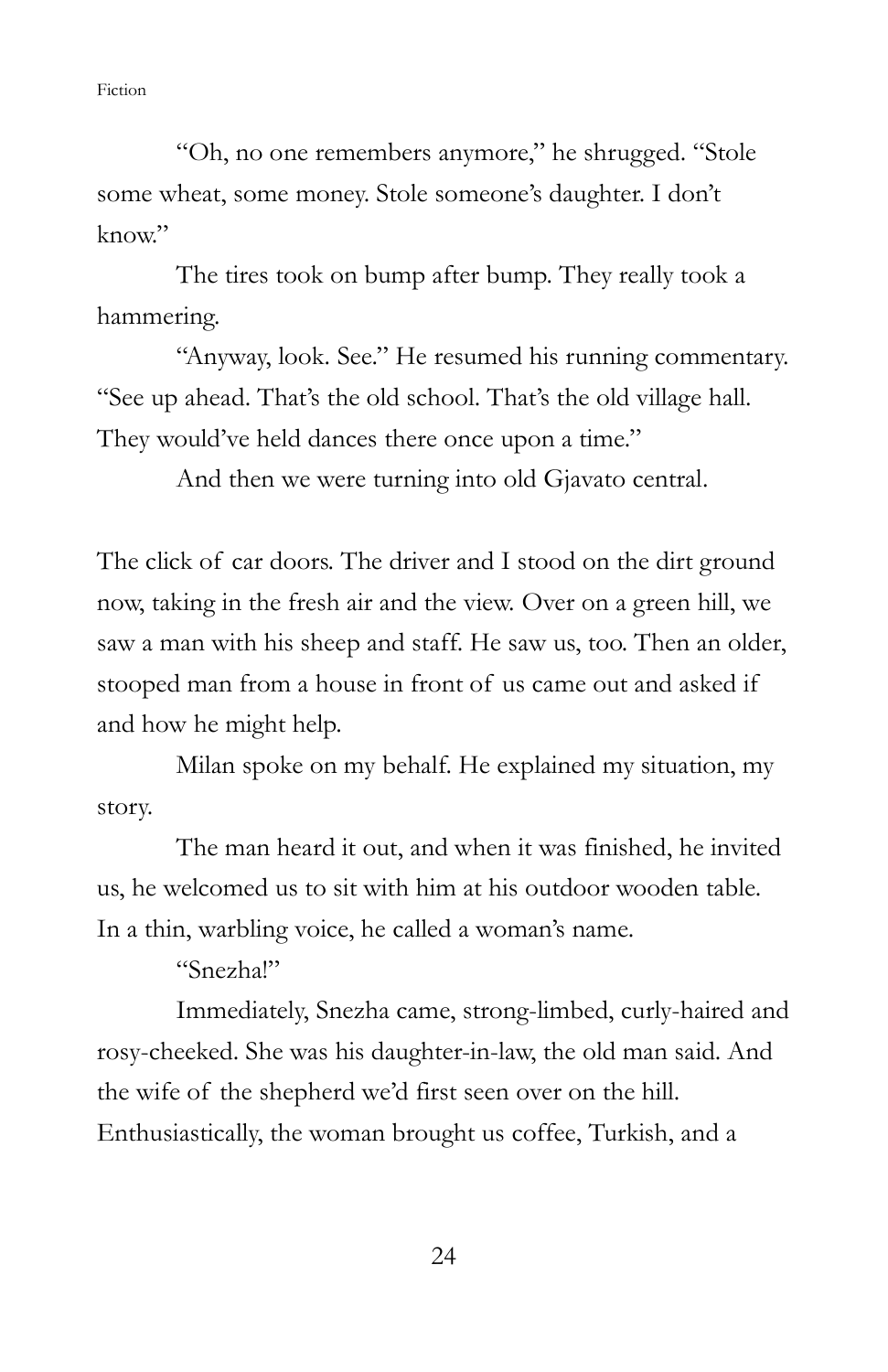syrupy home-preserved plum—*slatko*—in a little glass saucer with a spoon. Then she served us each a cup of water from the *cheshma*, the tap that you couldn't turn off, that gushed thick and fast into the stony trough.

I was worried that it might run out.

 "Run out?" said the man. "It comes straight down from the mountains." Planinite. They were all around. He waved at them with one arm. "There's never any running out here."

It was sweet, too, that water.

 While we refreshed ourselves, the old man who had lived in old Gjavato all his life told me what he could. He remembered, for example, that my grandfather was tall, the tallest man in the village. And the most handsome. Once, when his house caught on fire, he climbed up a ladder to try and save it, and fell on his head and didn't wake up for four days and four nights. But my grandmother, that one, she was a good farmer—farmerka. She knew how to work. My mother, however, he struggled to recall.

 "What can I tell you? She was young. She used to cry, like all the little kids, because she wanted to help the older ones gather the dried tobacco leaves, but she wasn't allowed."

And then they left, the whole family, like almost everyone else had after the war. To places like Canada, Amerika, Australia, to the capital, Skopje, in hordes. Working the land, well you couldn't own anything anymore. Under Tito, it was all co-operatives and handing over your stock. The old man knew that much.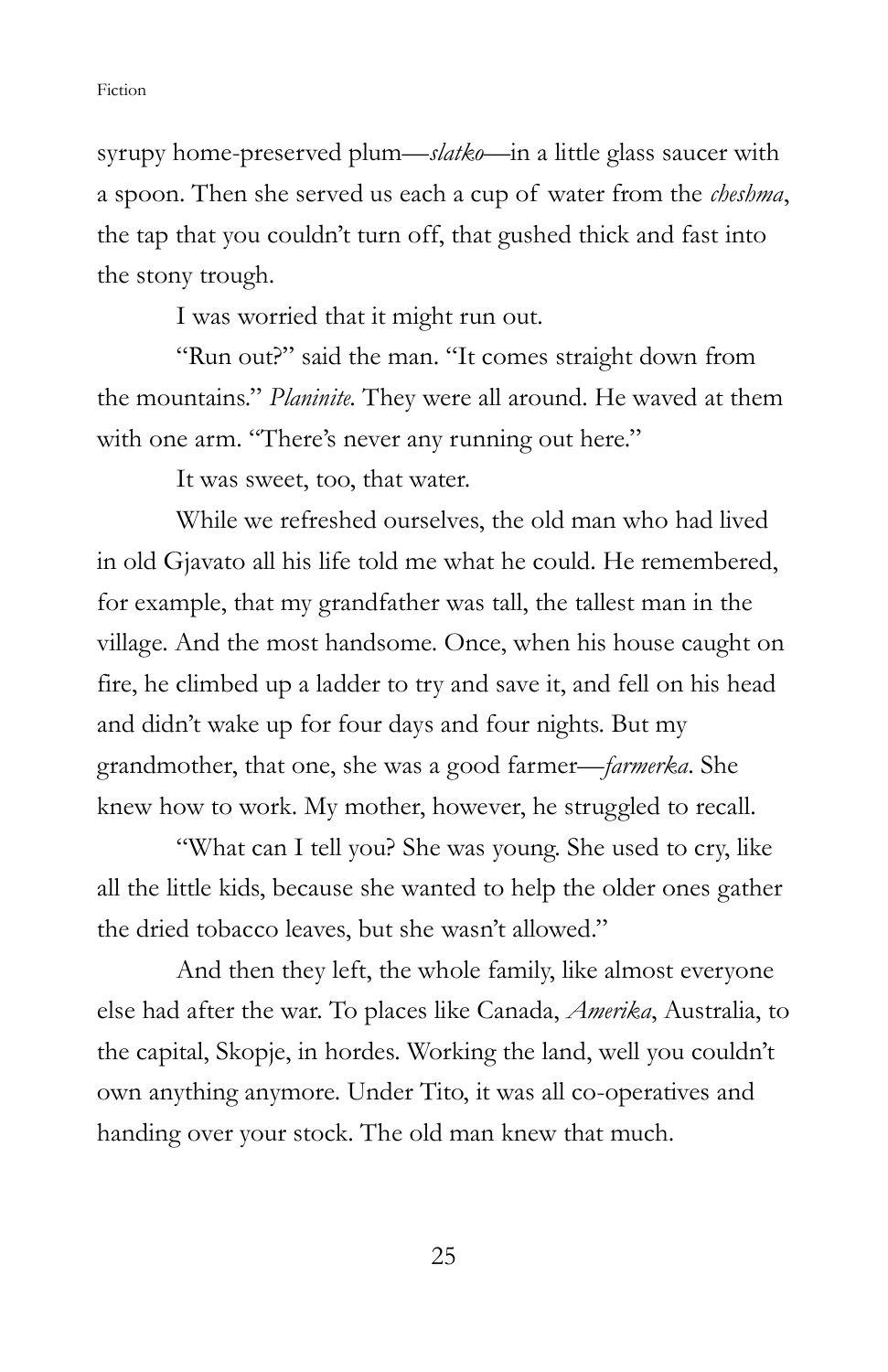He looked past me, almost through me, into the distance.

 I wondered if he regretted it—staying—but something told me he didn't. He had the manner of someone grown philosophical with age, not prone to ups or downs. If he did have any regrets, he wouldn't let himself dwell on them.

"So, you want to see the house?" he said, getting up.

 He had some work to do just now, but his two granddaughters, curly-haired just like their mother, would take us right to the door.

And so, they did.

 Along the wildflower path, they led me and Milan, who took his place walking two steps behind.

 "And no one lives here, no one lives there," the curlyhaired granddaughters chanted and skipped as we passed the vacant, often-dilapidated houses.

 It was eerie, too, to see them, to pass through a place that must have once been full of life, of the living. How was it to live here now? I couldn't imagine. How had it been for my mother? A wave of emotion, of grief, passed through me, but I didn't cry this time. I felt peace-filled, in fact. Sunlight, yellow, warmed my back. And then we were there.

"Is this it?"

"This is it."

 Out the front, there was a boarded-up well—a bunar. There was a house. Well, it wasn't really a house but a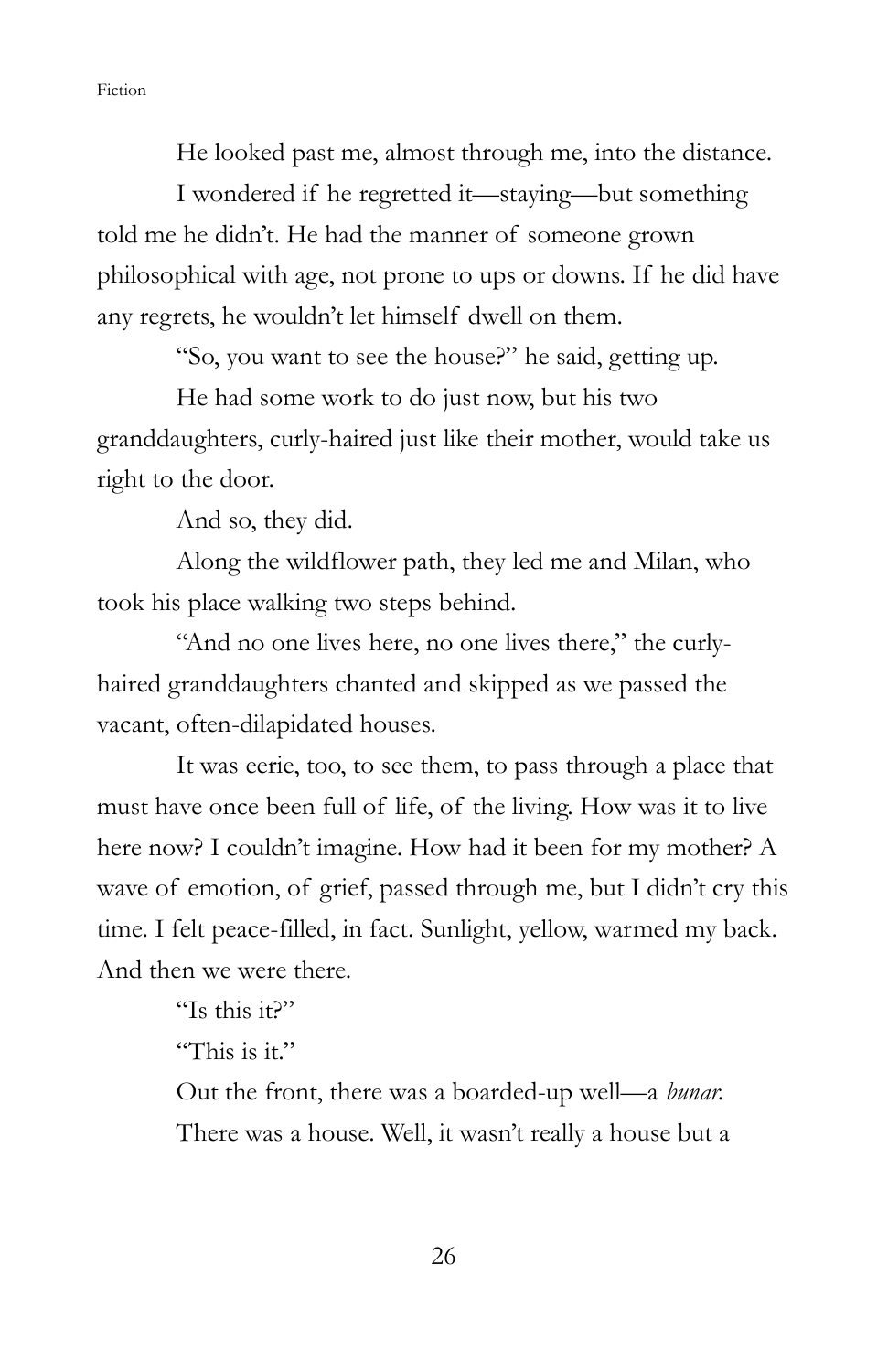flight of stairs leading to nowhere. I wanted to climb them, but Milan warned against it. The walls and the roof had fallen, or been demolished long ago. By the foundation, I bent down to collect some stones and filled my pockets with them—keepsakes, mementos. And then I looked up at the scene that my mother would have seen when she was a girl: the fields, the mountains in the distance, the sky. Quietly, I started to pace around the ruin, like a pilgrim who'd reached a holy site.

As I did, Milan stood back with his hands behind his back and looked away, giving me my privacy.

Then, when I was done, he moved towards me but not over the magic line of the property, saying, "Okay, so now did you see your grandparents' house? Did you see and hear everything you wanted to know? Are you ready now? Is it time to go?"

> These were not so much questions but a polite command. "Yes," I said. "I'm ready."

There was no need to see actual gravestones.

 And so, we went back down the wildflower path, past all the abandoned houses, abandoned-seeming enough. But then, there was a call. Someone was calling from a house's broken window.

"Hey, Milan! Is that you, Mile?"

The voice, of course, belonged to the friend my driver had earlier mentioned.

Long and lean with too many teeth in his horsey mouth,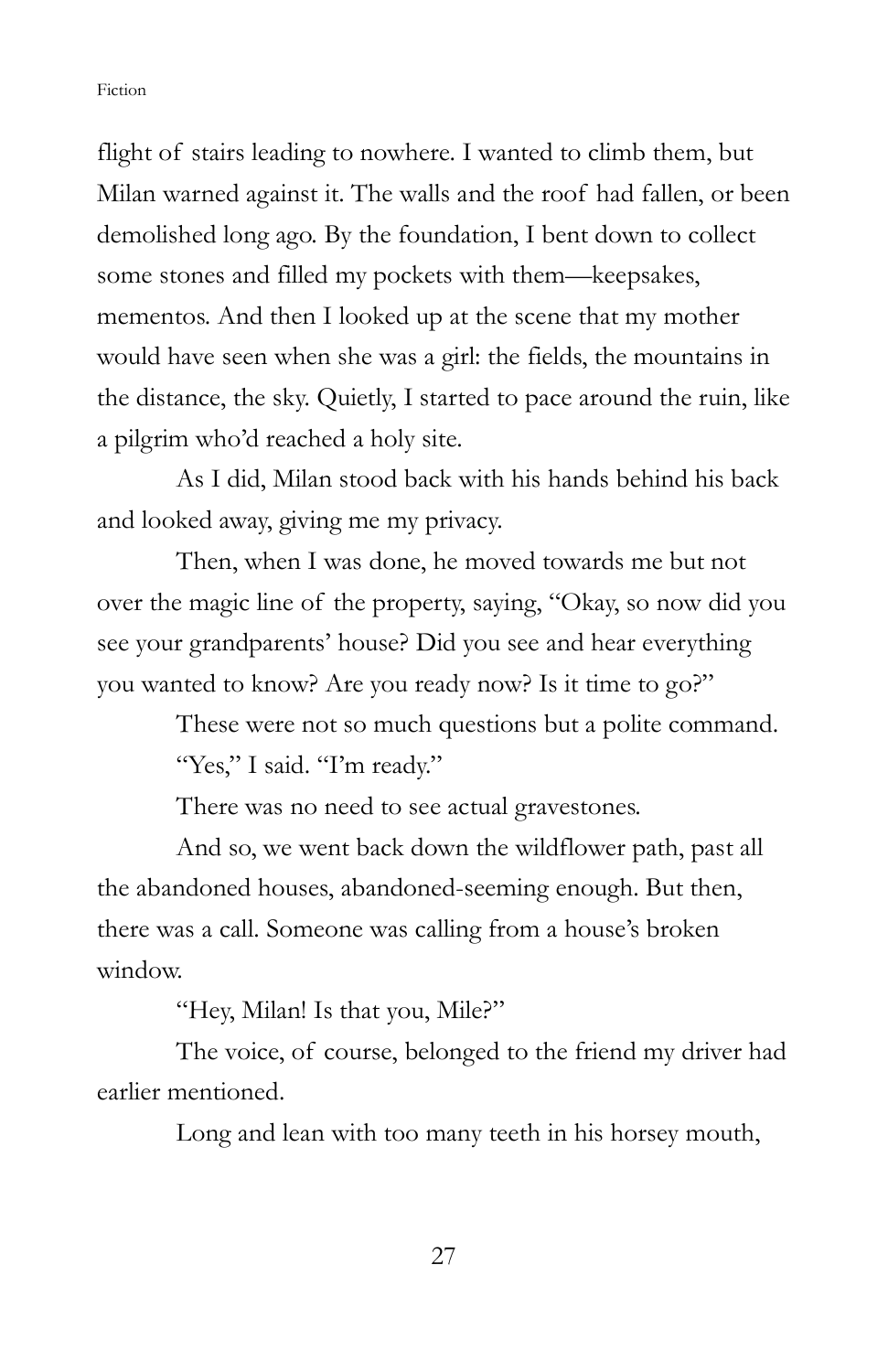he was now coming out of a door and lumbering quickly along the path to greet us.

 "I knew it was you, brother! Do you think you can come here and steal away without coming to see me first? Huh?" He didn't wait for the answer but turned to look me up and down with some satisfaction. "Well, well, what have we here?"

 And that is how we came to go a-visiting. How I came to be the somewhat honored guest sitting stiffly at a table inside one of those surprisingly far from empty houses. The inhabitants, a tiny, old man, an old, toothless woman, three young men, two young women and a howling babe, all already seemed to know about me. Where I was from, what my business was.

 I answered the men's curious questions as vaguely as I could about how much, in American dollars, I earned a month in stark comparison to them.

 Meanwhile, the two younger women, sour and angle-faced, began to feed the stove new wood for the coffee they were making only for me, since I wouldn't drink the homemade whiskey—rakija—they had first offered.

"But why? Are you afraid of how strong it could be?"

 In their corner, they cackled and whispered between themselves. I felt sure it was about me. If not, then why did it take the both of them to perform the simple task of preparing the pot with the dark powder, white sugar and water? And how was it, then, that they let the brew froth over? Hot, it hissed on steel like

28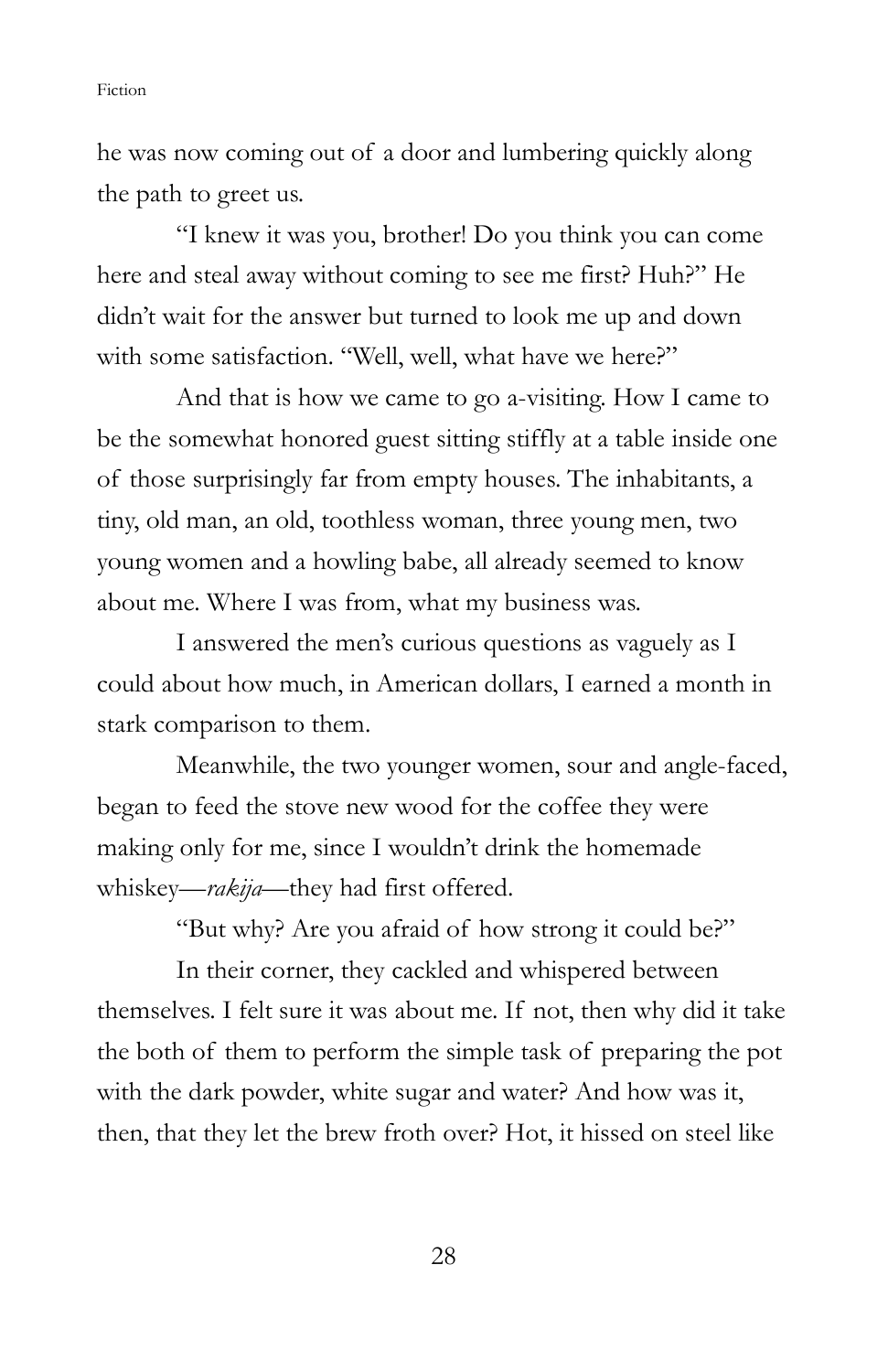the quiet curses I felt emanating from their direction.

 Still, together, they offered me my coffee on a silver metal tray in an ornate, little gold-rimmed cup with a matching chipped saucer.

 As they did, they chanted with one voice, "Welcome. You're welcome." Isvolte, isvolte.

And I wanted to say,  $N_0$ , no, no. It's not the way you think. I don't live the life of luxury you believe.

And yet, there I was. I felt ashamed—sram da ti e—to have come so far to indulge these, my small problems, my little, private griefs.

 At that precise moment, then, Milan's friend with the too many teeth wanted to know if I was married.

Quietly, with my eyes looking down, I told him I wasn't.

 "Well, neither am I!" he laughed out loud, hoarsely. "What are we waiting for? Let's raise our glasses." He put his arm around the back of my chair. "Let's make a toast. To Australia. To riches, to wealth!"

Uncomfortably, I—we—drank to that.

……

Apart from doing these things, these bigger things, I had also found a good and cheap pastry shop near the bus station where I could get a spinach and cheese burek for breakfast before I set off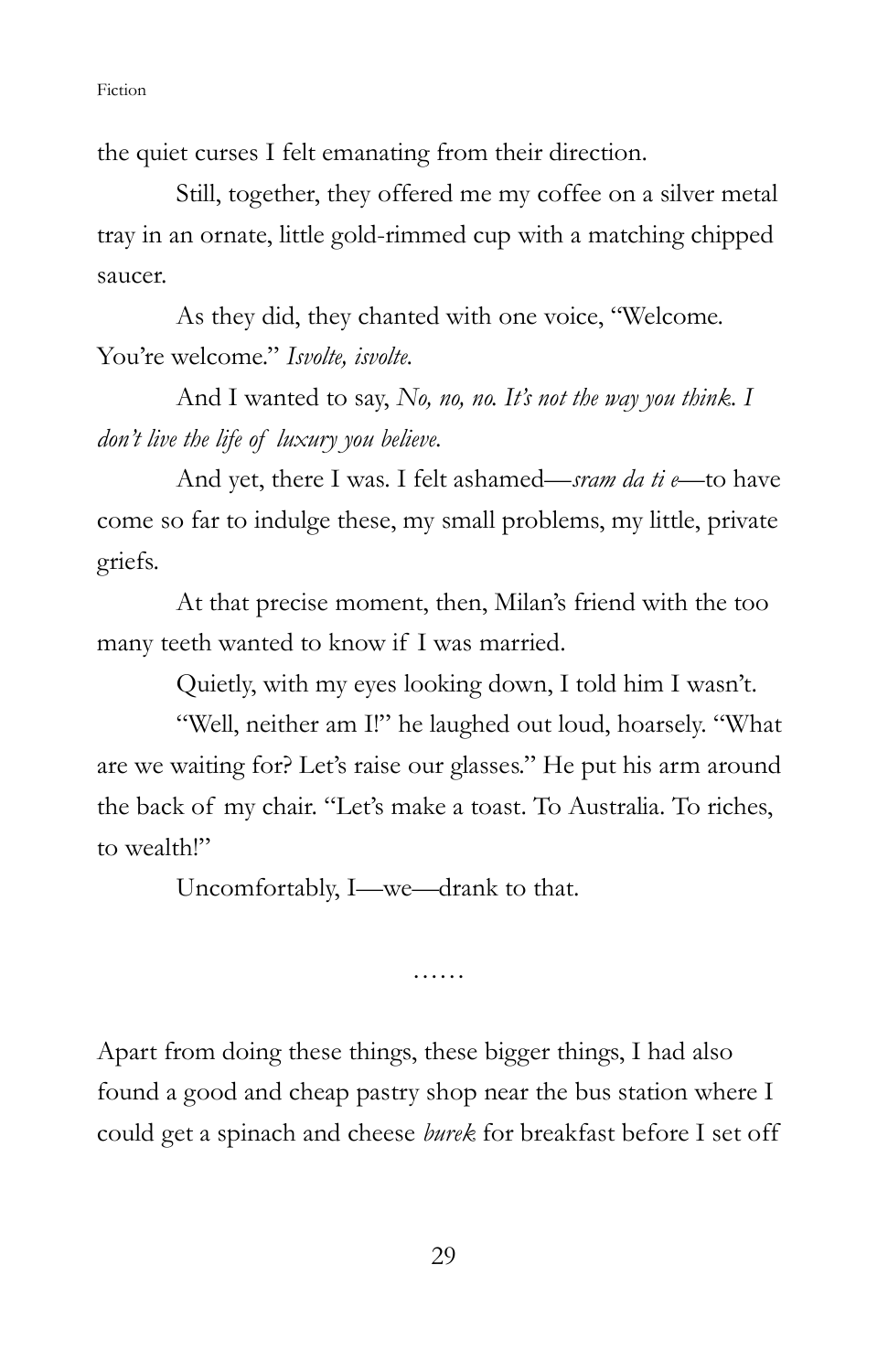on one of my bus trips.

 One morning, I had done just that. I had my greasy little packet in my hands. I was coming out of the shop, taking a left. I was making my way down the cobbled street to the bus station when a car door opened like a barricade, blocking the narrow footpath before me. It was Zlatko, to my surprise, who emerged from inside.

 He was smiling, a little sheepishly, I thought, as he stood frozen in one spot before deciding to make a move towards me. Chastely, cautiously, he kissed me on the cheek, and it was only then, when he pulled away and I felt the cool air on the wet mark he had left on my skin, that I realized how lonely I had been was.

But where had I gotten to all these weeks?

"I have not seen you in the town."

 Anyway, the answer didn't matter to Zlatko. He was only happy to see me on this day, he said, one hand up in a gesture of peace or celebration—I wasn't sure which.

 In the other hand he was holding a bottle of beer, and I could smell the yeasty breath of it on him, he was standing so close now. I hated the smell of beer. I said so, frankly. I felt I could be—frank.

He shrugged. "Well, what is the problem?"

"So early, drinking?" I said.

"It's just beer. I had a beer with a friend. What is the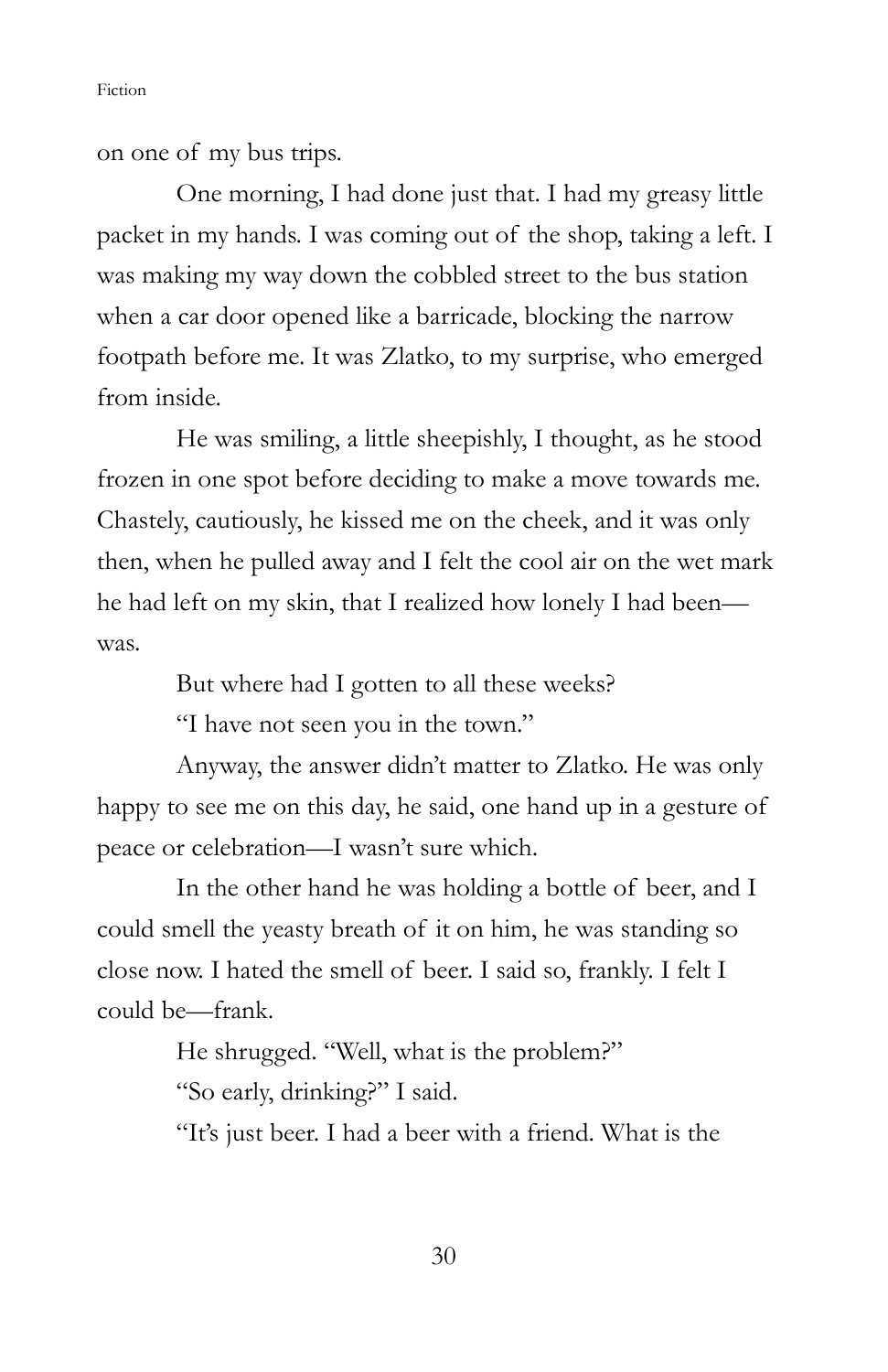problem with that?"

It was my turn to shrug. "No problem."

 He was right, of course. It was none of my business. I put my likes and dislikes aside, for the moment, as I was happy to see him, too, despite myself and my earlier misgivings. They had been erased—almost—by time and his absence from my own selfdirected experiences. And so, when he invited me to get into the car which belonged, he explained, not to him but to the friend he had been drinking beer with, I did. I got into that car to which Zlatko had no keys and, like that, not going anywhere, we sat in the front driver and passenger seats. We talked. Zlatko continued to drink his beer—I made no further objections to it—while I told him about what I had been doing in the time since we had last met.

It was good to talk to someone in English.

 I also thought that he would find it interesting to hear how someone else, someone with at least a connection to the place, viewed his country.

 I started from the beginning. I told him about the children I'd seen picking and eating the new, green plums from the trees in Ohrid's old town. And about the mountain I had climbed with the Bulgarians with their amusing checked knickerbocker alpine pants, and their funny feather caps. I told him about the new words I'd learned, too, and about the old market with its cheese makers and chicken sellers, and the rug weavers I'd met. About cemeteries,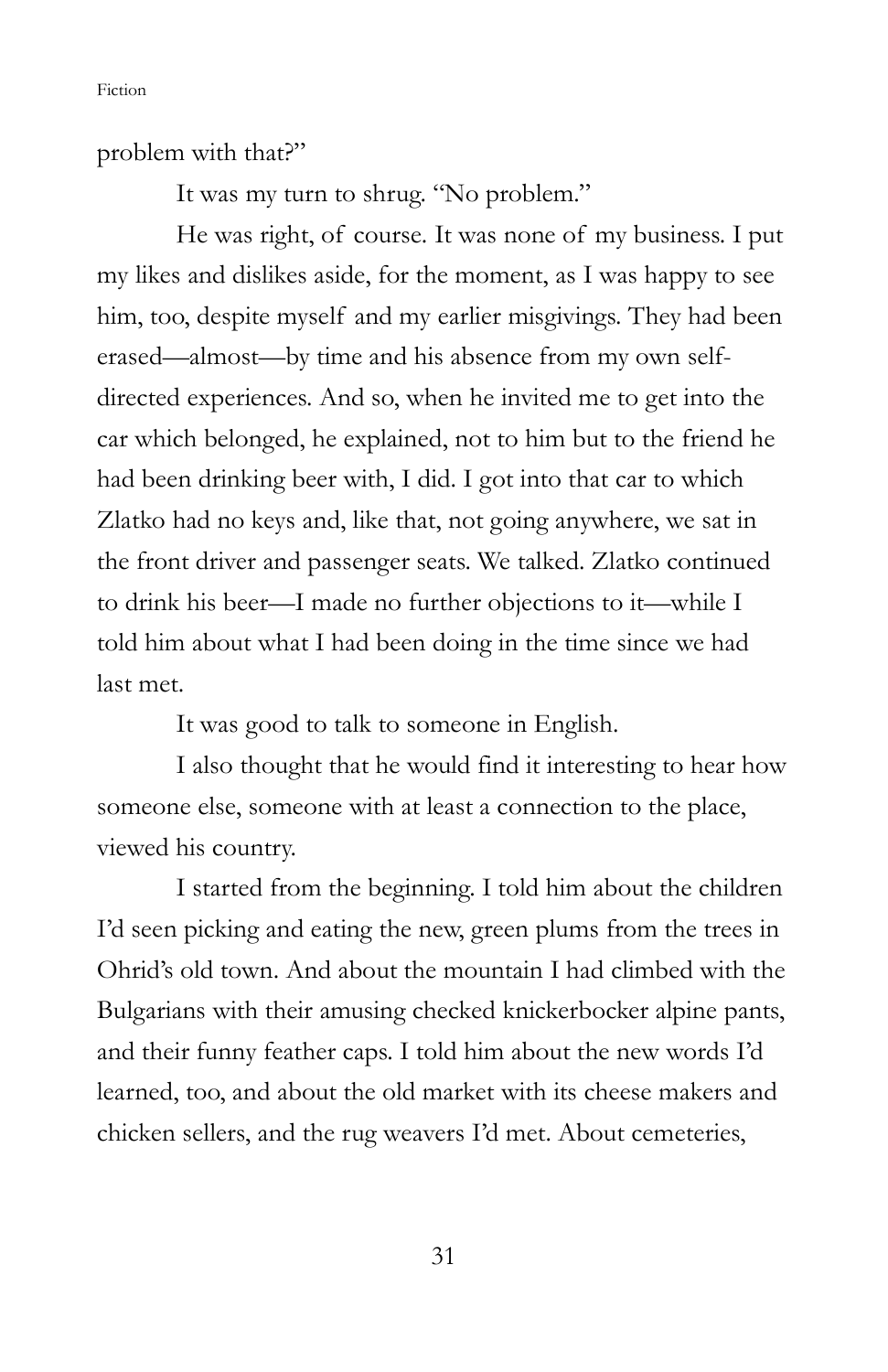reckless Turkish truck drivers, old man gravediggers, and about how I'd found my mother's abandoned village.

But I didn't tell him about the scene I'd made at Resen bus station or how I'd cried uncontrollably like a child. (I didn't even speak to myself about that, but I had almost resigned myself to the fact that I would probably never be welcomed, received or truly belong in Macedonia as I had initially hoped. It was clear that I was seen as just a tourist, a rich tourist at that—which I was not.)

 I also still didn't tell Zlatko that my mother was dead, or that so was my father, for all intents and purposes, since I hadn't seen him for more than twenty years—by choice. There was no loss there. I didn't mention, either, the brothers and sisters I didn't have, or my ageing, walker-bound, growing more-confused-bythe-day grandparents who didn't even know where I was, not properly. I didn't want him to think I was alone in the world which is exactly what I was.

 Instead, I told him about apples, the yellow, green and bright red apples I had seen that morning for the first time outside every minimart, every corner store in boxes and boxes, stacked.

 "They've come," I said. "They were late this year"—I repeated what the greengrocer had earlier told me—"but now they are here."

 "You notice everything," said Zlatko, when I was finished, a little inhospitably, I thought. Like it was a bad thing. Like noticing things about his country was a transgression into his own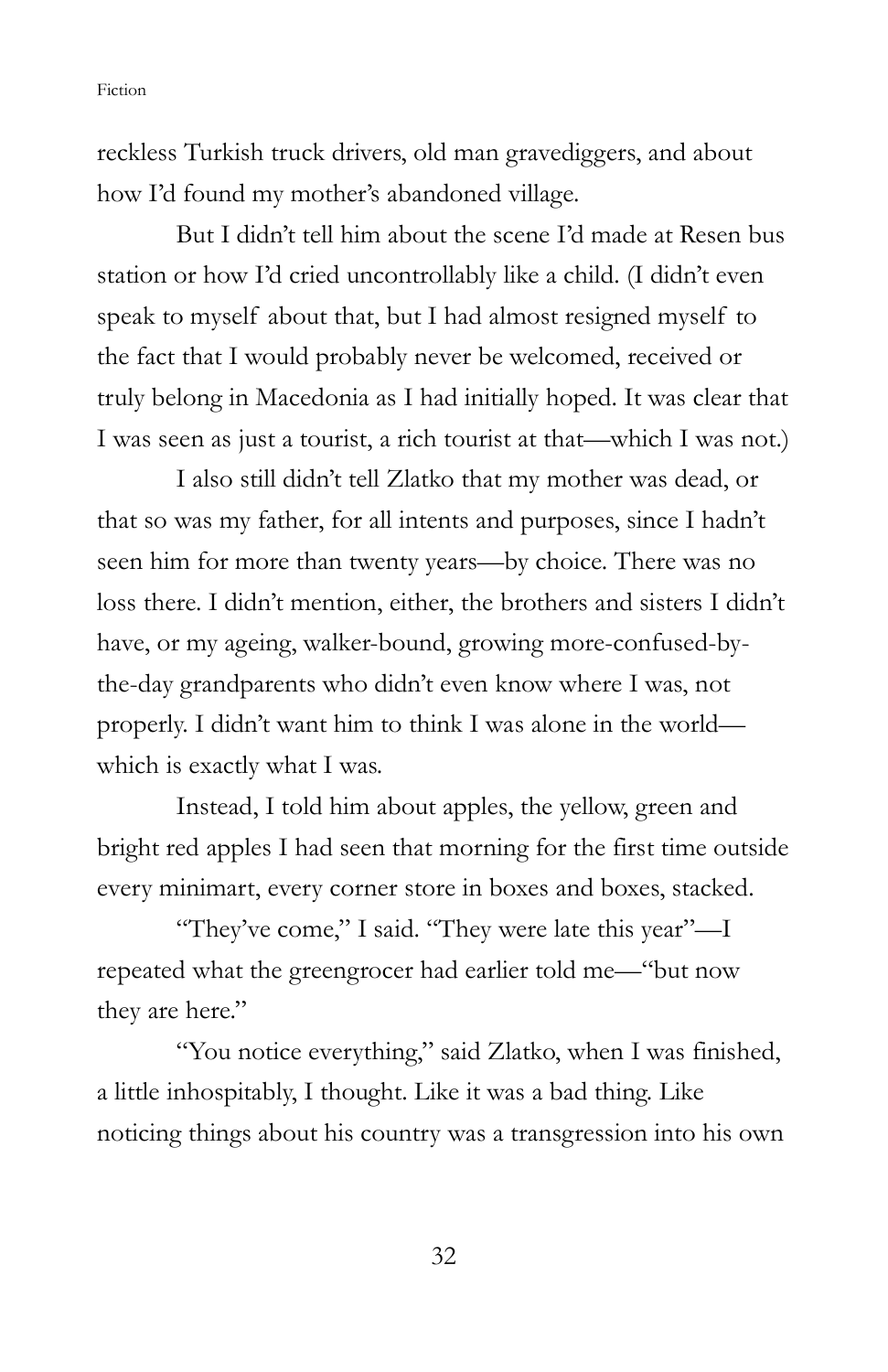privacy, where there were things perhaps that he, too, did not want me to know about.

"Well, what's the—"

 Problem, I was going to say, but then there was a sudden, loud knocking on the car window.

 It was a woman, a young woman, the knocker on the other side of the glass. She had short, dyed red hair shaved in a zigzag design on one side. She also wore a white, worried face and her eyes were all crinkled up. Squinting, she was looking in at us.

 In response, straight away, Zlatko got out of the car. He went to talk to this red-haired, squinting woman and, as he did, she looked at his face and then at mine, back and forth, his, mine, his, mine, with that same wounded, worried expression.

Inside, I just stuffed my face with my pastry and watched the scene unfold through the frame of the window, like it was a movie.

Then she left. Zlatko got back in.

"Who was that?" I said, still stuffing my face.

 Zlatko shook his head and explained that she was an old girlfriend of his from Skopje. She was here showing her German translator friend around Ohrid, and she still loved him. She was angry. She didn't want to be just friends. She wanted to be together again, Zlatko told me.

 "But it is no good. Of course, I still love her, too. I always will. But our relationship was only cultural. It was not animal. We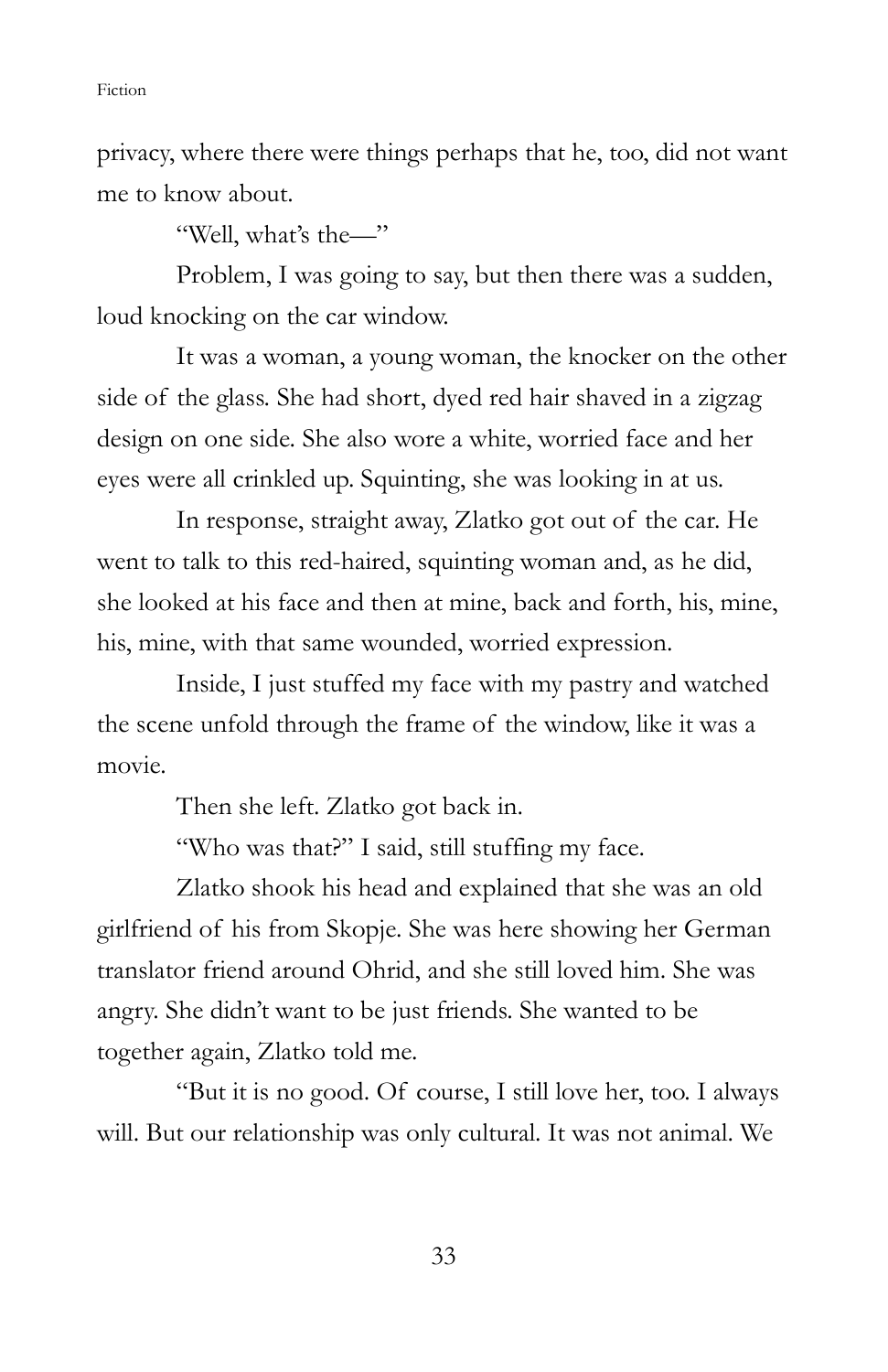understood each other culturally but not physically. It was no good."

 I thought that this definition of romantic love was a bit narrow, actually, but alright, I let him go on. Meanwhile, I continued wolfing my breakfast.

 "It is like with you," Zlatko said, his brow contracting in seriousness. "When you go, when you leave, I will not miss you with my whole body. I will miss your company, but my body will not crave you like a drug."

 Well, I practically spat out that mouthful of cheese and spinach. I told him, swallowing down whatever was left, chewed or not, fast, "Well, my body won't crave you either. What a thing to say! I don't even know you. You don't know me. I come from the other side of the earth. We've met—two—times!"

That made Zlatko laugh, for some reason. He chuckled to himself.

 "Anyway," he said, when he was finished, pointing with his chin through the windscreen up to the tall block of graffitied flats in front of us. "This is where I live. If you want, you can come. Anytime, day or night."

 "I thought we'd been through that. I have a place to stay already," I told him.

 Zlatko chuckled again. "No, not to sleep. Just to visit. I will make you tea. I know you don't like beer." He smiled wryly. "Besides, I think you will find my place interesting."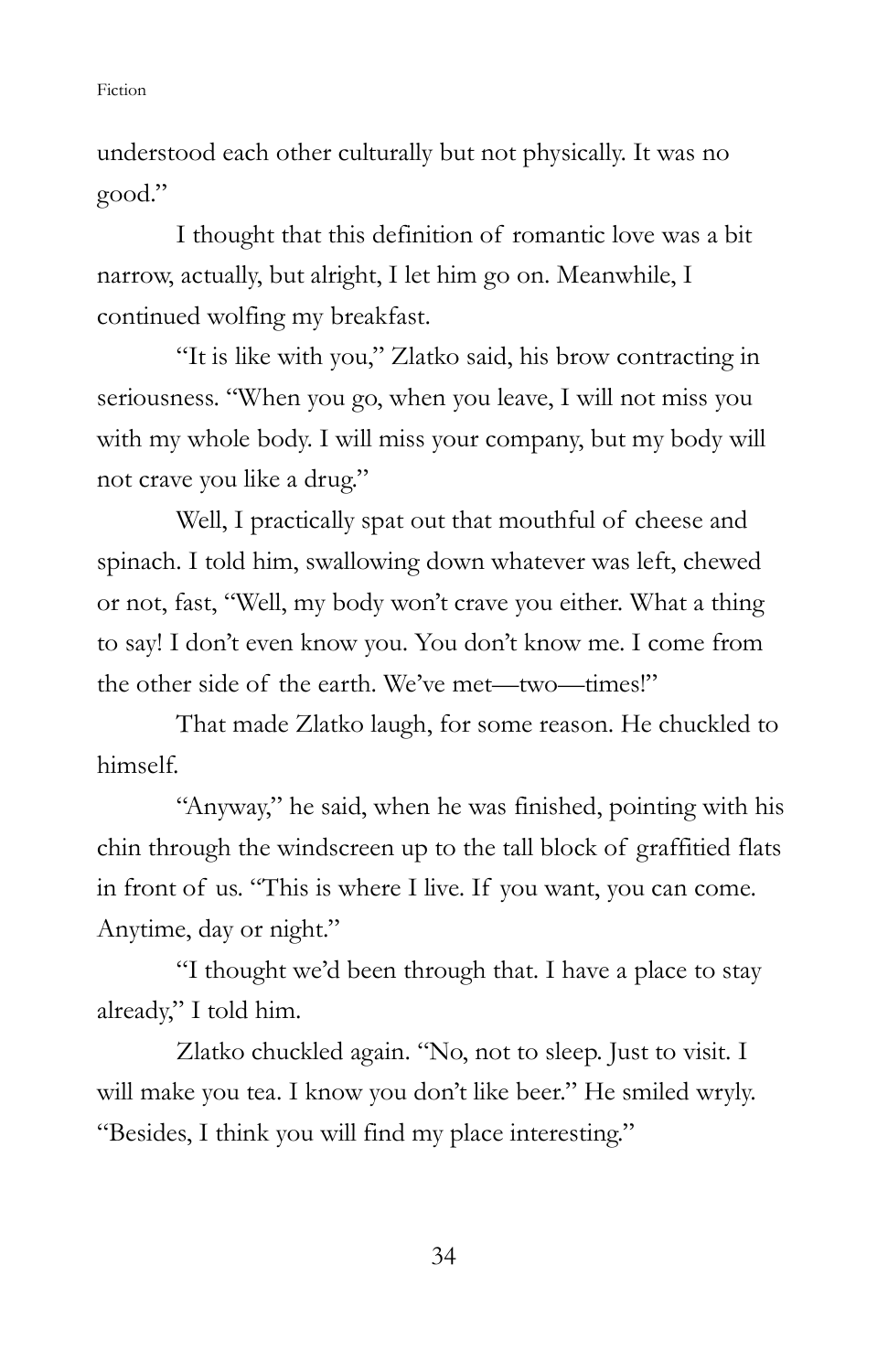"And why's that?"

 In answer, he offered this information: "It does not matter if I am home or not, I never lock my door. I don't believe in keys. My place is always open to my friends, and to the public. Twentyfour hours, seven days a week. It's a kind of gallery, an installation space, you could say, as well as my home. It's part of my philosophy, my philosophical experiment in living."

 "Oh, a gallery?" I said, interested now. "Well, I don't know. Maybe. If I did decide to come, what's the number?"

He said that I would know.

"How will I know?"

He just said that I would.

"How? You've got to, at least, give me a clue."

But Zlatko couldn't. He had to leave on some urgent

business in town. What kind he didn't say.

Some other time then—actually, the very next day—I went to Zlatko's flat. Curious, I stood outside the swinging doors of the building. I pushed them open and I went up the grey concrete stairs. Up and down the identical corridors, on every level, I searched for signs, indications of where Zlatko might live, but each door and each doorknob was indistinguishable from the next. Nowhere was there anything special, different, except for the specific piles of holey, worn-out shoes that the various inhabitants and their visitors had removed before crossing their specific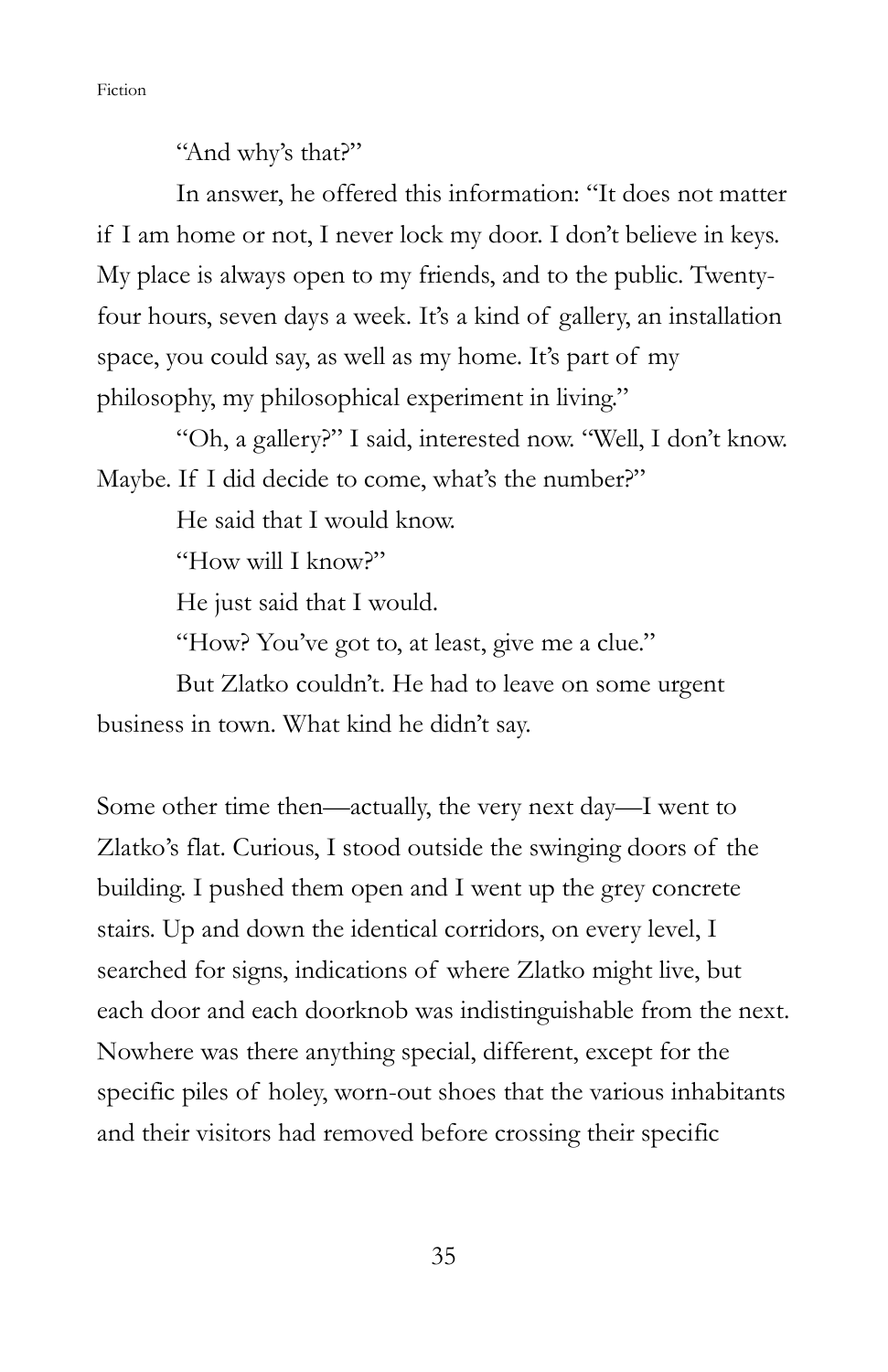thresholds.

 A few times, though, there was a door that had been left open, and I got to peek in at the intimate lives of Zlatko's neighbors, the other occupant-strangers. Inside one, there was an old woman in black sitting by the window darning socks, her paper-thin skin bathed in the afternoon light. In another, there were two teenage boys with dead faces sitting on the couch watching loud music videos, women dancers gyrating. In another, a shirtless man with a flabby gut was grilling peppers on his little balcony. The fumes wafted out, following me down the corridor.

 I kept searching. I was enjoying the game, too. I almost didn't want it to be over, when on the seventh floor I came across a door that had a cool blue glowing light above it. This, I just knew, was Zlatko's door as he had told me I would. (There had been no other cool blue lights that I'd passed or seen before that.)

> Tentatively, I knocked. There was no answer. I knocked again, louder. Still no answer. "Hello," I called. No one called back.

 So, I turned the knob. The door was unlocked, as Zlatko had led me to expect. I opened it wide enough to stick only my head through the space between the wood and the frame. And then I saw the strangest thing, a thing I could never have imagined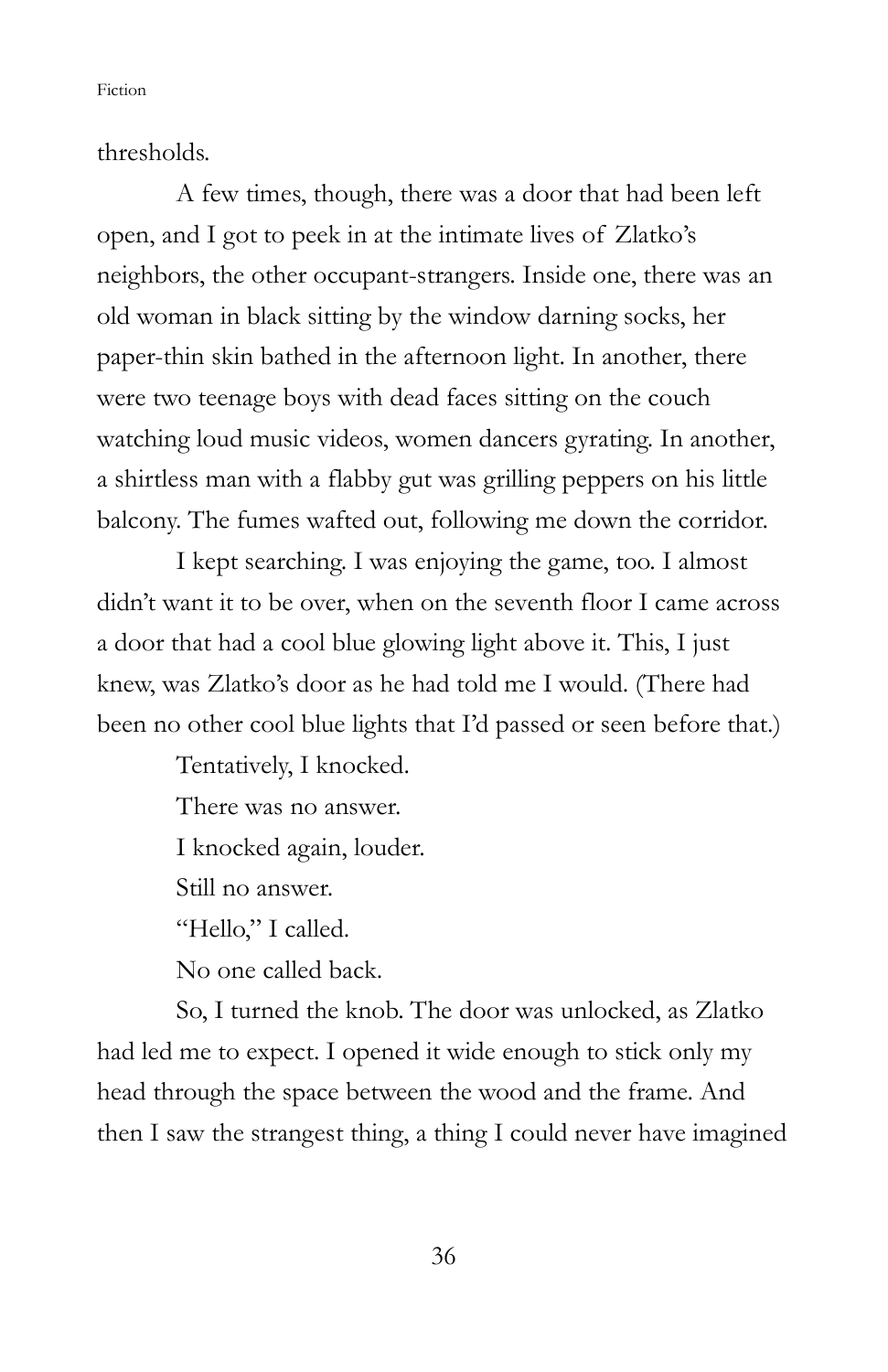myself.

 Up and down the hall there were nuts, a thick trail of them, scattered on the floor. Some of them were in their shells. Some of them were not. Some had been cracked. Their husks, their meat lay about. They made me smile. I felt heart-warmed by all of them, these nuts. I also felt their invitation. I accepted. I entered and closed the door behind me. Politely, I took off my shoes, though I kept on my socks. In them, I went down the nutty hall to see what I would find at its end.

 There was only, as a real estate agent might say, a small kitchenette and a living room, a lounge room, except there was no lounge, just room, mostly space and very little furniture. A small, unplugged fridge that didn't have a door and a tall wooden bookcase pressed against a bare white wall. On it, on the bookcase, there were a few pristine-looking hardcover books. Their spines told me they were: the Bible, the Quran, American Psycho, Tito: Life and Times, Marx's Capital and a collection of fairy tales by The Brothers Grimm. Randomly, I pulled one out and opened it. Its pages were so thin that you could almost see through them, and the Cyrillic script so tiny, so microscopic that it rendered the text almost unreadable.

 There were the nuts, too, of course. The walnuts, the almonds, in and out of their shells, liberally scattered around on the living room floor.

And then I heard the door open, click.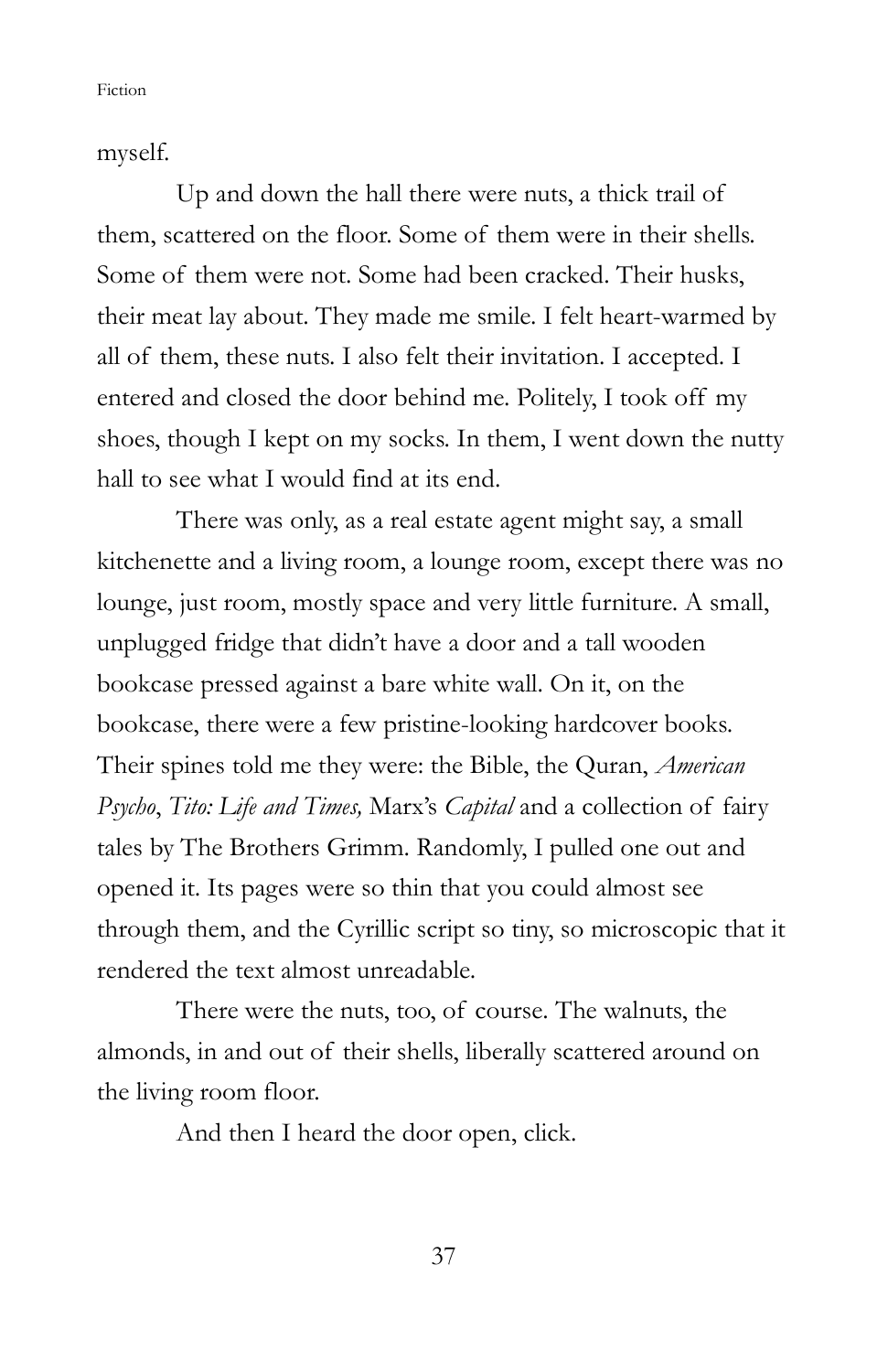I froze like a thief and listened to the hesitant footsteps coming down the hall. I saw Zlatko's head slowly peer around the hall wall as if he really wasn't that used to receiving guests, known or unknown, twenty-four-seven, at all, especially when he wasn't home. But when he saw that it was just me, he smiled. He even looked relieved.

 I said, "I came." I said, "I found it, I like it," grinning, looking around at the scene.

 Zlatko said, "I knew you would," and then he offered me a pair of thick, crocheted house socks—booties, the kind my grandmother, all Macedonian grandmothers but not mothers, not mine, once made—to protect my feet for the length of my visit.

 The perfect host now, he continued with this display of generosity, of welcoming. He asked me if I would like to sit. I did. I cleared a space for myself and sat cross-legged on the floor, making myself comfortable, at home.

 Zlatko, then, started to make the tea he had promised he would. From the living room floor, I watched him fill the saucepan with water and put it on the stove. Soon, the water began to boil. I listened to it bubble as I leaned back on the palms of my hands and realized, all at once, that I felt happy, happier than I had been in a long time. Definitely, the happiest since I'd arrived in Ohrid.

> Then Zlatko brought the tea in its pot, and two cups. He sat down next to me and I thought: Well, maybe we can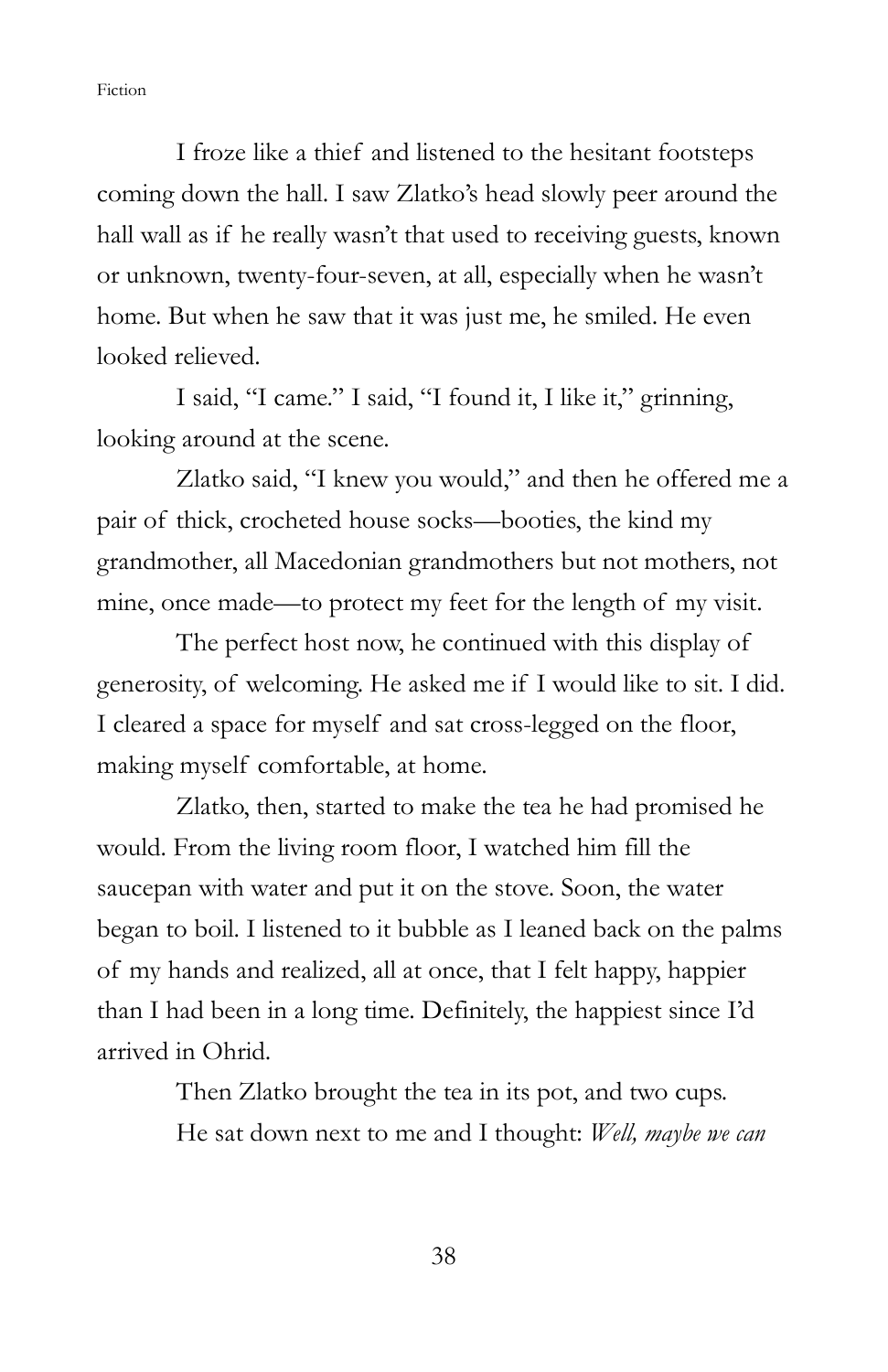be friends after all. Yes, I could be friends with a man who scatters nuts on his floor.

At Zlatko, I smiled some more.

Still, I had to ask, "What are they about? Tell me."

 I picked up a husk and let it fall to indicate what I was talking about.

 Zlatko replied, evenly, that there was no one neat answer and that I would have to decide on a meaning—or meanings—for myself, as with art.

I accepted this logic, completely.

 Then Zlatko poured the tea. We drank and, while drinking, our conversation opened out. As if we really were already friends, or were beginning to be, Zlatko told me about himself and his life.

 He told me about the years he had spent as a young student studying philosophy and languages at the university in the once-Yugoslav capital, Belgrade. He spoke about times even before that: the compulsory year in the army he had served when his country, the country he was born in, still existed and had not yet been split apart and made smaller, small. He wanted to tell me what it had been like. And I wanted to know.

"What was it like?" I said.

 "They were better times. You could walk into a bakery and say you were hungry, and the woman behind the counter would give you bread."

"And now?"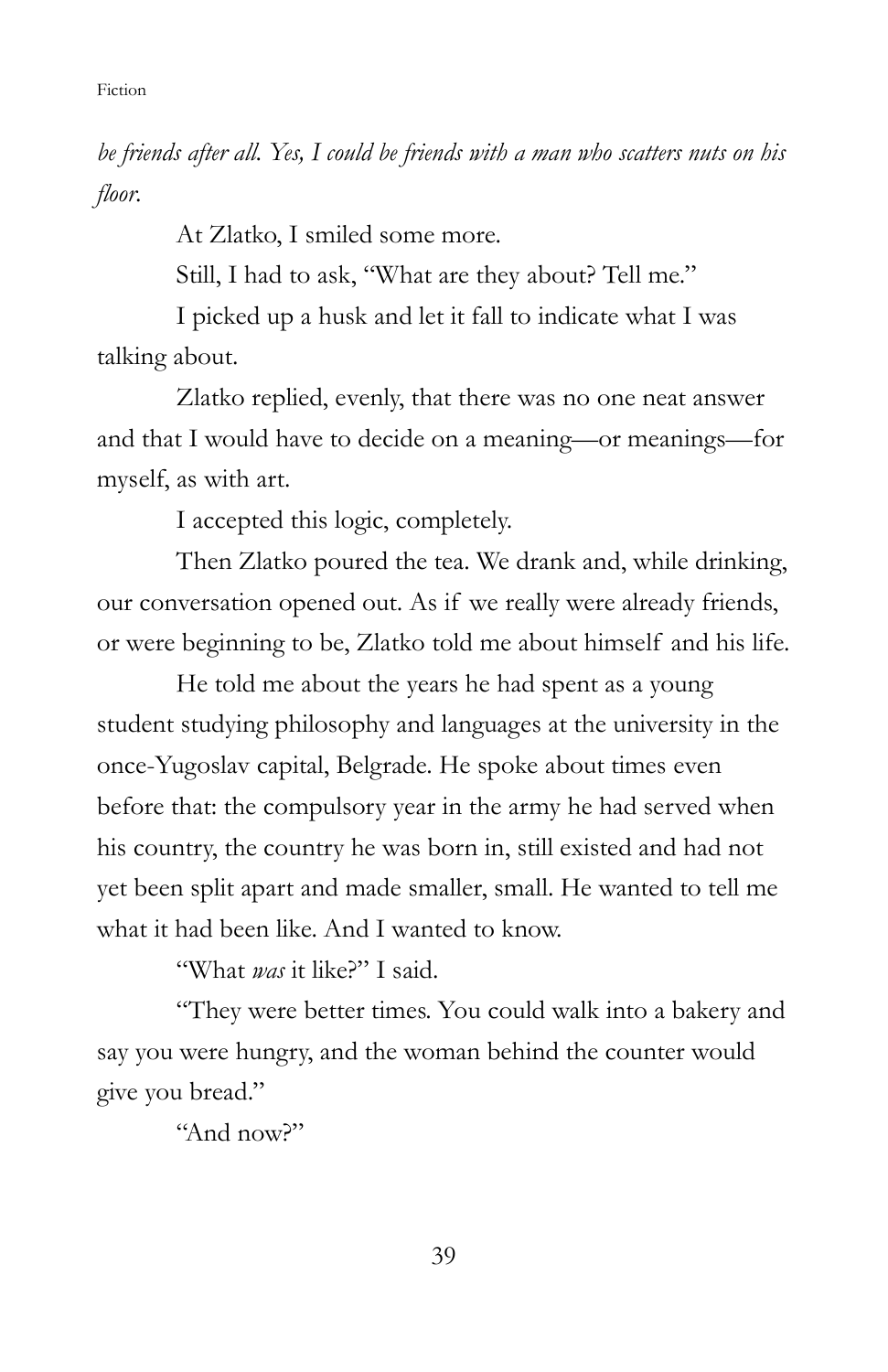"And now it is no good."

 He told me about his gas and electricity bills and how he hadn't paid them—couldn't. In fact, many people couldn't pay their bills, he explained. Because they were working for companies—factories, department stores, even the one airline that didn't have the money to pay their employees and hadn't for months, sometimes years. People still went to work, though.

"What else are they going to do?"

 "But won't they—won't you get cut off? Your gas and your electricity?"

 Zlatko smiled a small, satisfied smile. "They wouldn't do that. If they did, in the winter, people—the old people—would die. There would be riots in the streets."

 I said that in Australia, they'd cut you off without anyone losing a second's sleep.

"Well," he said, "that's capitalism. We haven't gone that far yet."

He *hmphed*, proudly.

 Changing the subject, then, he told me about more familial things. About his mother who he didn't see so much of—she lived in a town some kilometers away—and his father who had left her, left them, decades ago, during the sexual revolution.

> "There was a sexual revolution here?" I said, incredulous. He said, "There have been many revolutions."

> I didn't doubt it. "But," I laughed, "it's just that the sexual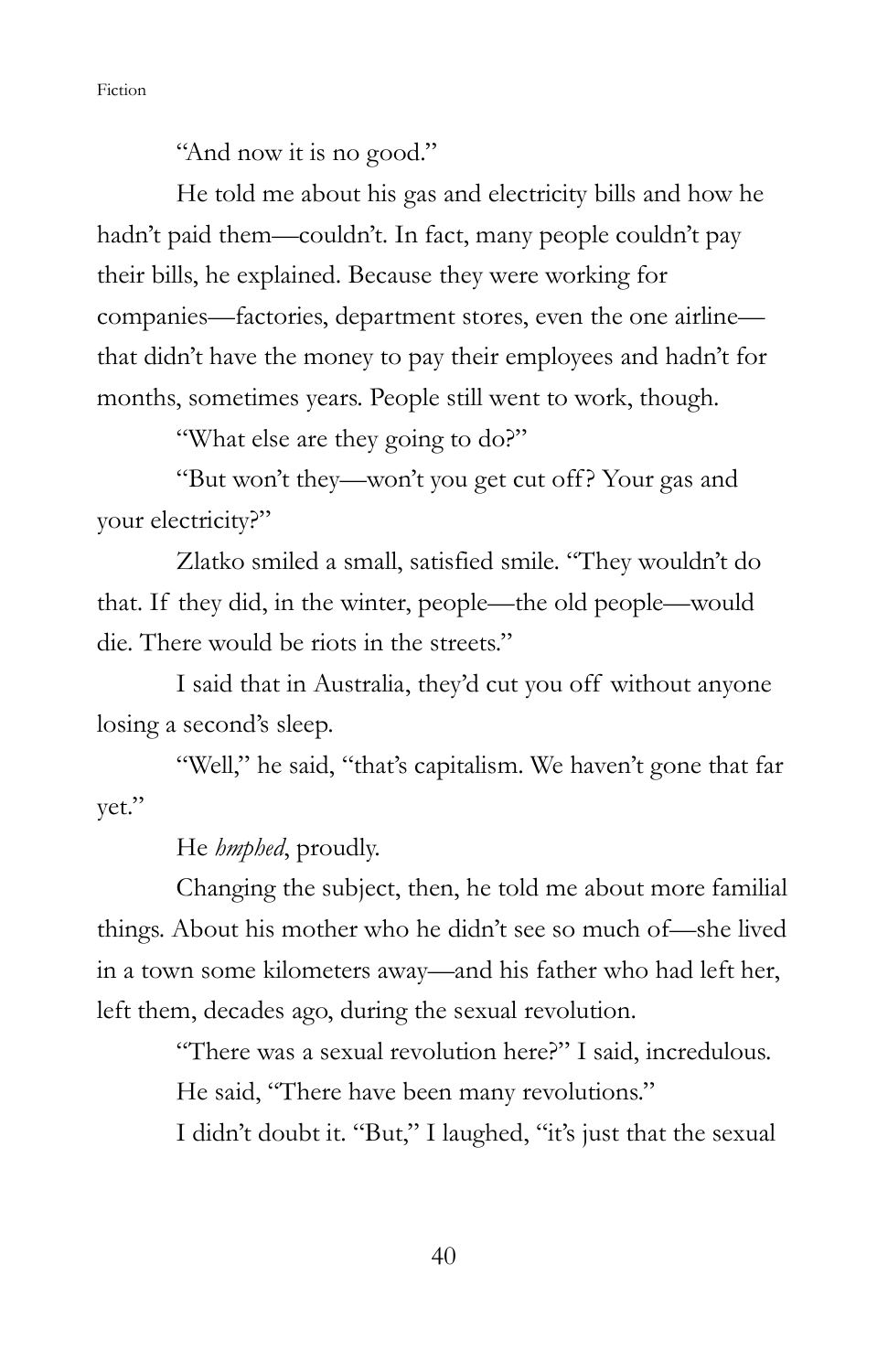revolution must've happened after my grandparents left the country, after they migrated. My grandmother always told me that I had to be a virgin. For the man—you know, when I got married."

He said, "And are you? A virgin?"

And I said, matter-of-fact, "Well, what do you think?"

 "Think?" Zlatko said. "What do I think? I think that I would not marry a woman who was still a child and did not know her own body."

"But you haven't been married," I guessed. "Have you?"

"Well," he answered. "I've been busy with other things. I was a cook in Berlin for some years, I cycled to Iran and back. I have my philosophies and my writing..."

 There was a lull, then, in our conversation, but soon we picked it up again.

 It was time, apparently—an eye for an eye, tooth for tooth, bone for bone—for me to say something about myself, my life, now. Really, I would have liked to have told him about my mother. Not only about her death but about how she and I, like Zlatko and his mother, had grown distant over the years. How even the eight months of living with her again during her illness hadn't healed our grievances. Instead—it felt much more benign to do so—I told him something about my grandparents and what I'd always thought of my origins, or my departure, story. How this body had come to be placed, located, given birth to, given a

41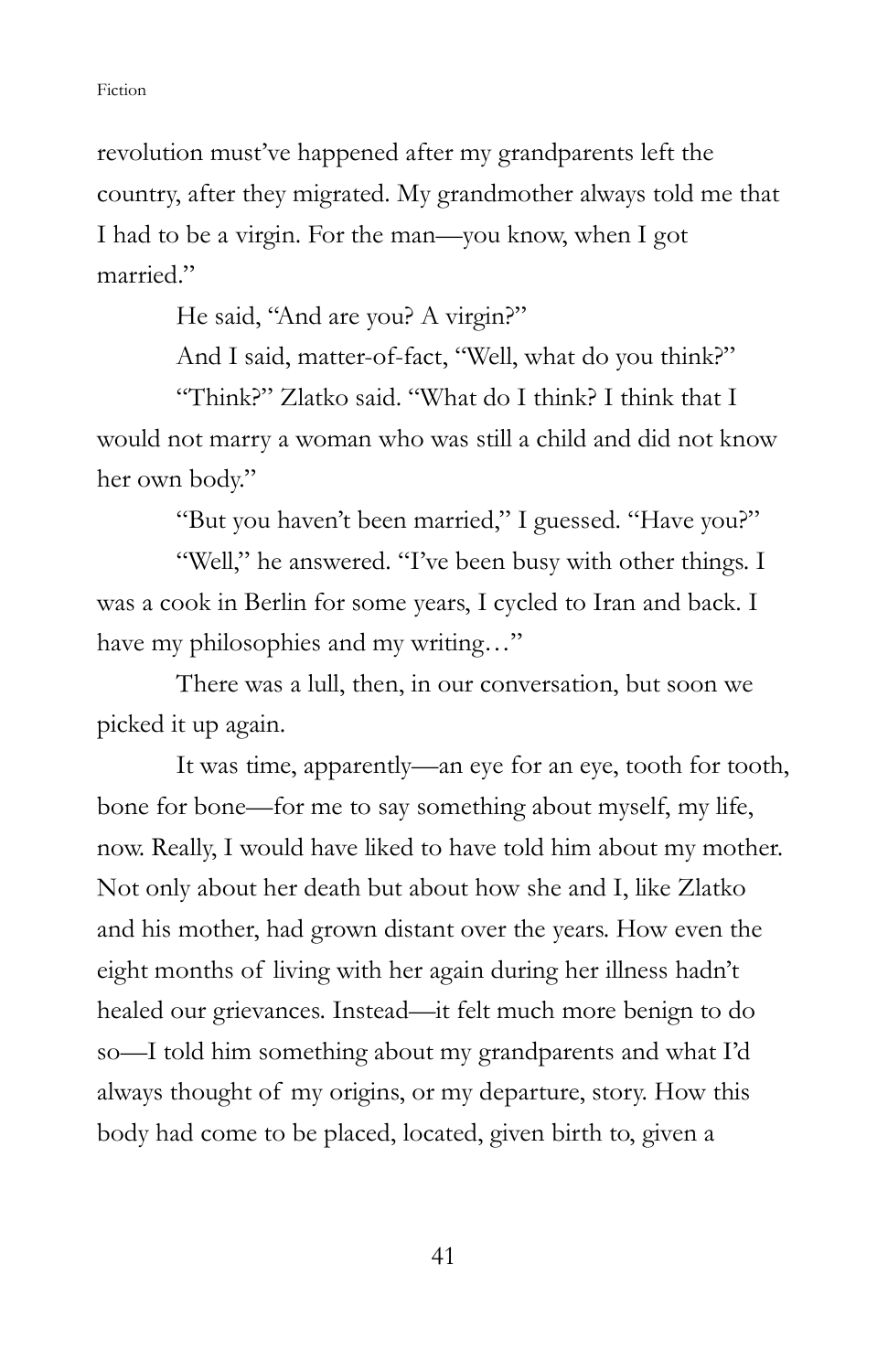nationality in one place and not another—not in the Former Yugoslav Republic of Macedonia, for example, but in Australia.

 Stretching out my legs from their cross, I began, "Well, in the '60s, my mother's father, he left his village to work in a factory in Sydney, to make and save m-m—" I faltered, I stammered as I realized what I was about to say, what I was getting into. "Money." I made that word exit my mouth as fast as possible. "Of course"—I tried to finish quickly what I had started—"he intended to come back. He didn't. He brought over the whole family and they started again. You know, typical post-World War II migrants."

Zlatko nodded, listening.

 "And the other grandfather, my father's father," I began, more cautiously, "he was a refugee. He deserted his partisan unit with some other soldiers before a battle they were sure to lose."

"Plus," I added, "he didn't like Communism."

 Well, not everybody did. Surely, that would be perfectly understandable. It was understandable, wasn't it?

 From there, I began to tag on what I thought was a funny footnote. About how my grandfather had been asked in the camp whether he wanted to go to Australia, but he heard Austria. I didn't get to the punchline. Zlatko cut me off before I could get there.

"Well," he interjected coolly, "it is alright. We have worked things out here without him just fine." There was an awkward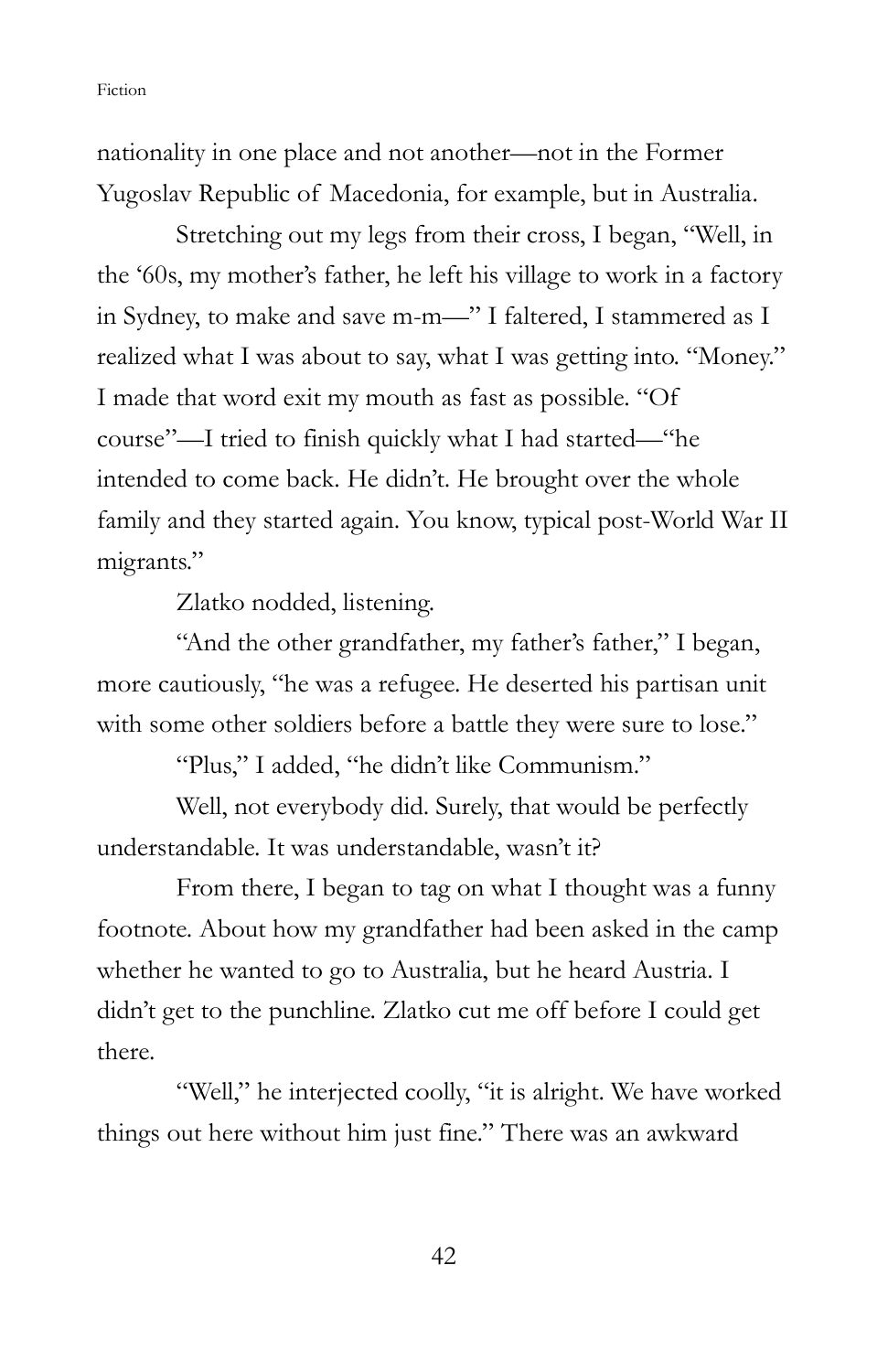silence that followed, but it didn't take long for him to apologize, looking not at me but at a single whole nut that lay meekly on the floor. "I am sure he had his reasons for leaving."

 I swallowed and then half-confessed, "You know, sometimes I do feel a bit guilty. Not about my grandfather," I qualified, "but about the fact that I have had it, well—I've had more opportunities, I think, in comparison, to say—to people here—like you." I was testing what I was saying as I was saying it out loud for the first time.

 Without missing a beat, Zlatko replied, "Well, you can help me, if that would ease your guilt."

 He listed the ways. The gas and electricity bills—I didn't need to worry about those. But I could help with the cost of repairing his old computer or, better still, buy him a new one, a laptop, so that he could publish his philosophical papers on the internet for the whole world to read. If I wanted, too, I could buy the tickets to his high school reunion. I could even help him buy a wedding gift for his cousin, and in return he would take me, as his partner, to the church and the reception. I would get to see the culture, the special rituals that most other tourists would never get to see.

Well, I wasn't going to fall for that one again.

"In that way, I can repay you," he concluded.

 I sighed and very slowly, windshield-wiper-like, with my forearm and elbow, I cleared some more of the nuts that were in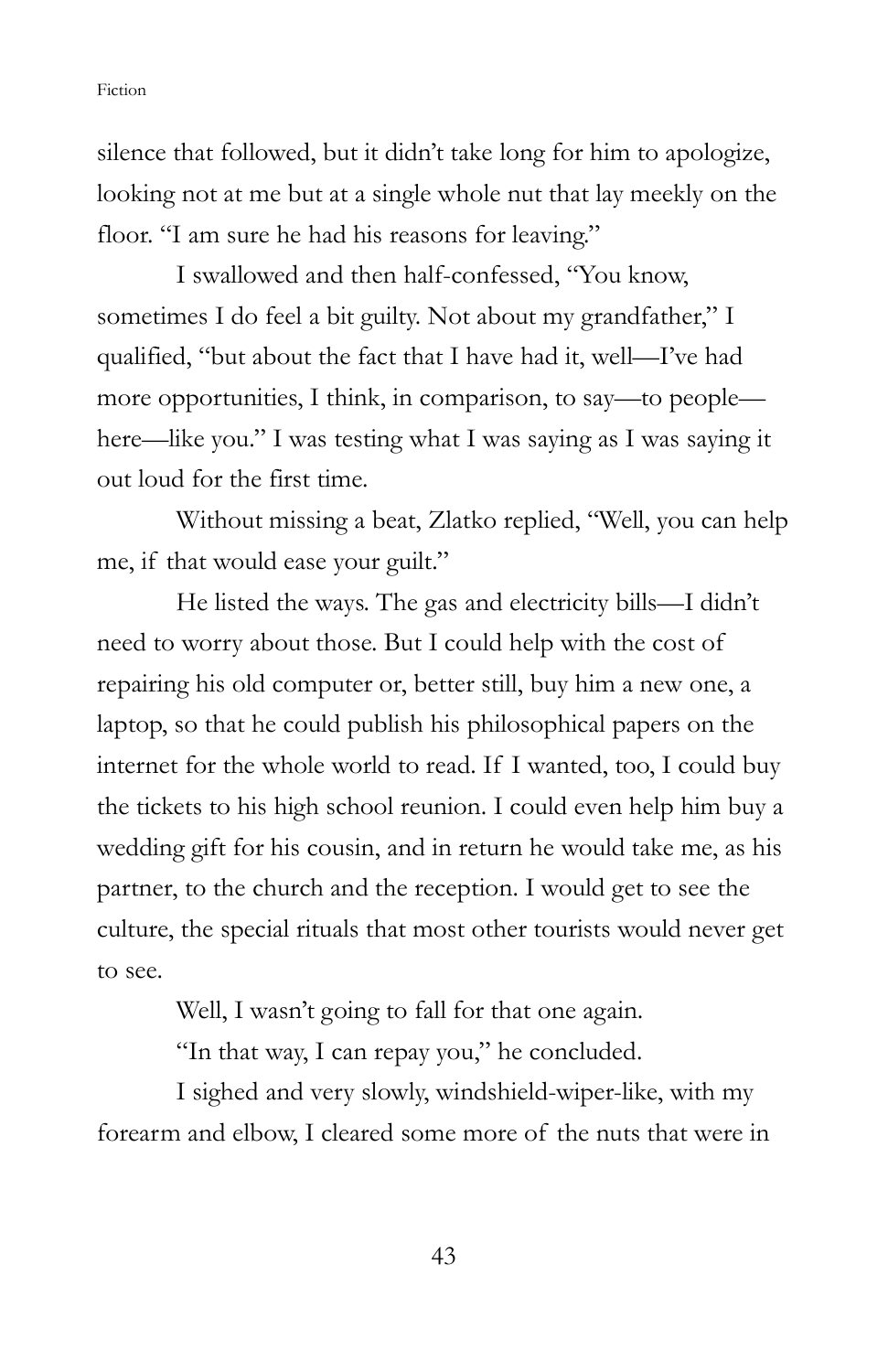front of me away.

Then, simply, I got up to leave.

In a cafe on the street, we sat looking at each other twenty minutes after I had taken his house socks off my feet, walked out the door that he did not lock for philosophical reasons, and gone back the way I had come, down the concrete staircase. Zlatko had followed saying, "Wait," but laughing, as if it was all a joke. I had not—waited—but then, at the swinging front doors, I had turned, angry. I had flashed my eyes, I am sure, and Zlatko had said, "Come. It is too soon to say goodbye. Just one drink. I will explain everything." I'd weakened. "Alright."

One drink.

 So there we were sitting under an umbrella on a terrace with a view of the lake, a waiter circling around us like he was a shark and we were bait.

One drink.

I was saying, "Tea."

And Zlatko was saying, "Why not wine?"

 Finally, I said, "Have what you want, but I want tea. I suppose I'm paying?"

 "Are we keeping accounts now?" Zlatko replied. "If we are, then yes. Just now, I gave you a tea in my flat, so you can buy for me one tea here. And then we will be even. Alright?"

He was making fun of me.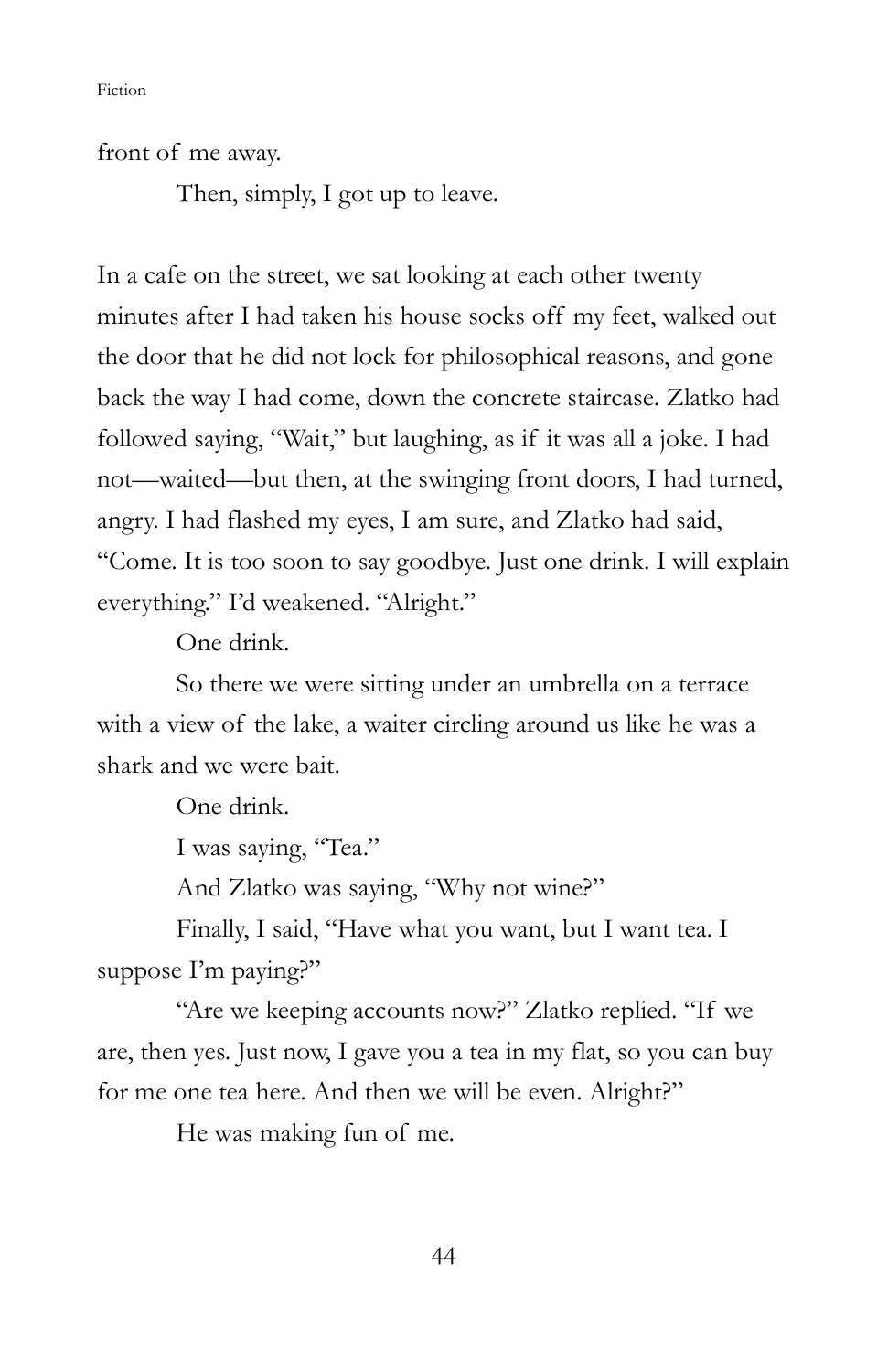Seriously, I said from the other side of the table, "Okay, just tell me. Be straight. What is it that you do for money, for work?"

 Zlatko told me openly, very comfortably, "I make money from the tourists."

 "How?" I wanted to know. "Exactly how do you make money from the tourists?"

 "Well, I go to bus station three times a day when the international buses come in. I wait for them, the tourists, to get out, and then I ask them if they need help."

"You didn't meet my bus."

 "Yes, I have often wondered about that. How it is that I missed you."

 I said, thinking back, "Well… my bus was supposed to stop in Ohrid, but for some reason it didn't. The driver took us all the way to Struga."

Clearly, I remembered how when we'd all gotten off at the last stop, I'd had to ask one of the other passengers, a local teenaged girl, to show me through that bleary dawn where I could find an ATM—because I had no local currency. She'd taken me to the spot and then waited, watched, hand over mouth, to see the fresh dinar notes come out of the slot and, as if by some strange magic, into the palm of my hand. She'd bounded away, too, like a startled deer, when I turned.

"Anyway, it doesn't matter," I brushed the memory away.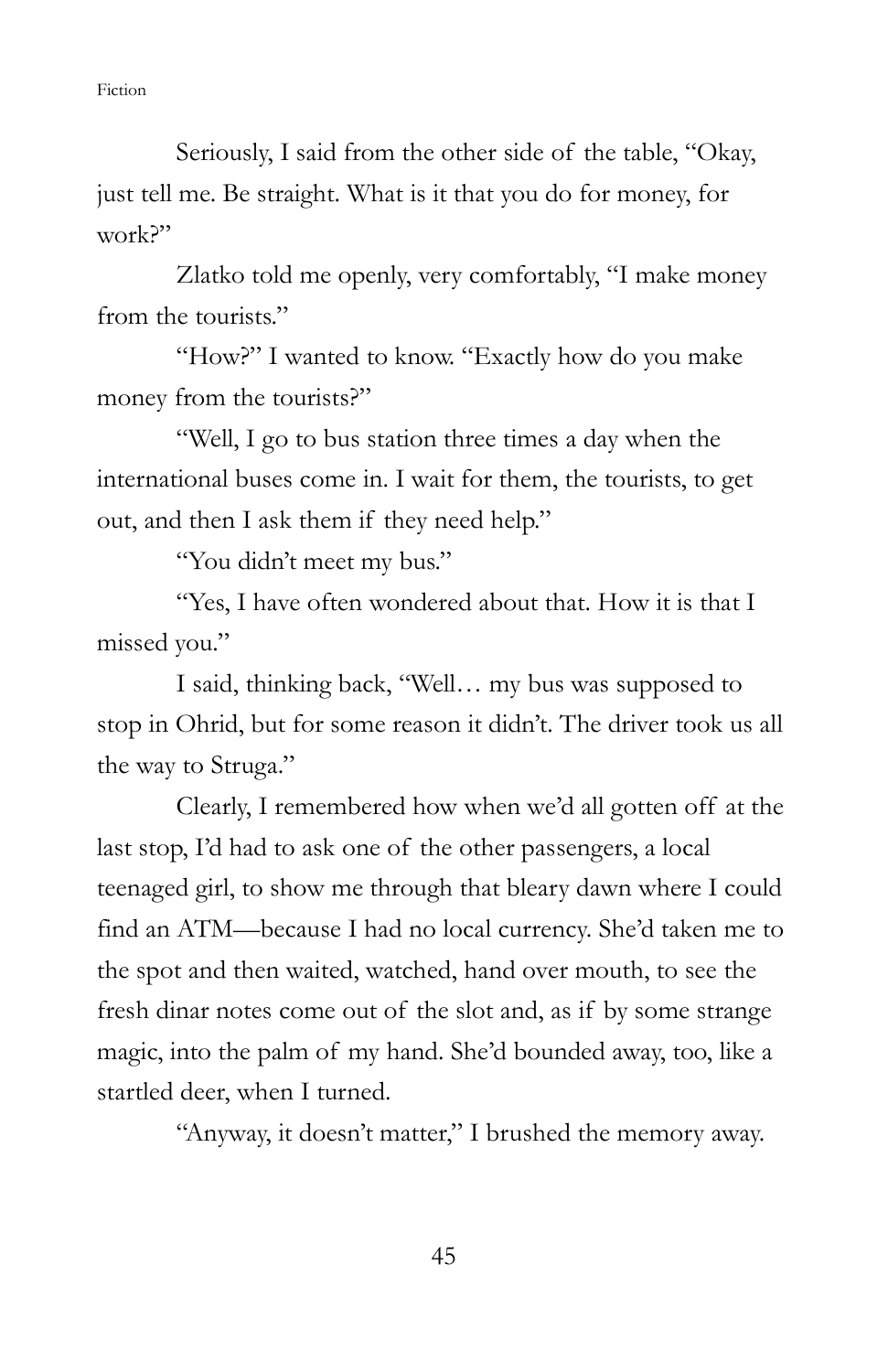"Long story short: I came by local bus, not international. That's how you missed me. So, tell me, what kind of help did you say you give to tourists? What's your routine? Today, for instance, what did you do?"

 And Zlatko told me, again, candidly, "This morning, I met the bus from Berlin. I introduced myself to a German couple, and then I took them to a nice room, a pensione in the old part of town. I carried their bags for them."

"And did they pay you?"

"Yes," he said. "From the goodness of their heart, they gave me a hundred dinar note. And I also got a small commission from the *pensione*, from my friend, the owner."

"How much?"

"Twenty dinars."

"That's not much."

"No, it's not."

It wasn't even close to a euro.

"And then?"

 "And then, at noon, I helped another couple at the bus station with their bags. A Romanian girl and an American guy. I recommended to them a very good restaurant, and then they invited me to lunch. We drank some good wine and ate some fresh trout. It was excellent, in fact."

```
 "But it's sad," I said. 
"Sad?"
```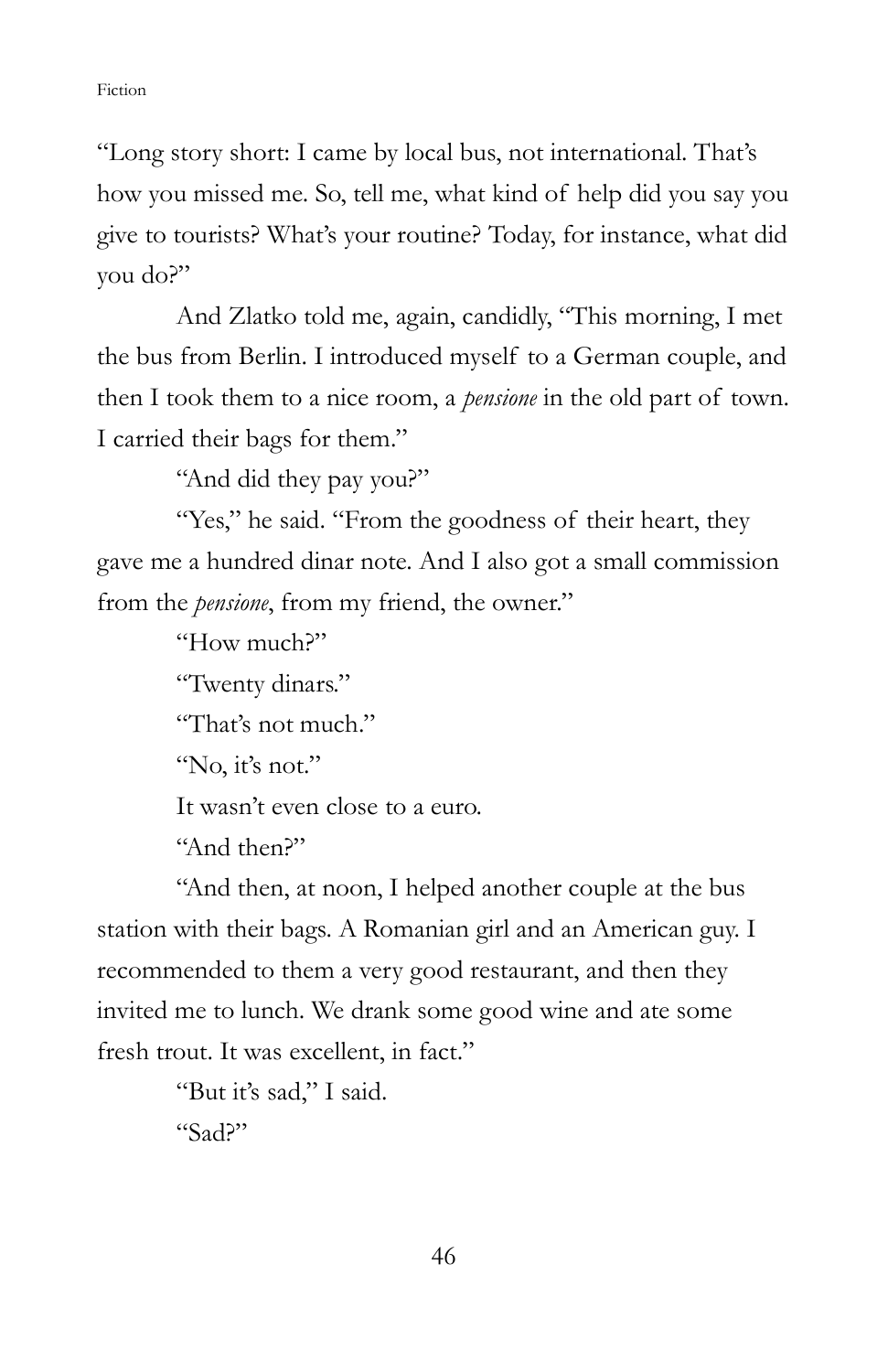"Yes. You are so educated and, yet, you are like a beggar."

 Zlatko looked at me, head cocked, thinking about what I had just said.

 "Well, I suppose I am," he answered, "but I am a beggar who, today, drank the very best wine and ate the very best trout. What is wrong? Anyway, the Romanian and the American, they were good company. They were nice people."

"Nice people? And what about me?" I said. "Am I a nice" person? I don't want to be just nice. What am I for you? Is this"— I opened my arms to indicate the moment, the table, whatever it was we were doing together—"is this work? Am I a customer, like the Romanian and the American couple?"

 "No, you are not like them for me. You are different." He smiled. "Besides, you have not bought me trout or wine. Just tea." He added, "And juice. Once."

 There was a glint in his eye. It sparkled at me and then, from across the expanse of the table between us, his arm reached out and picked up my hand. It was tense and hard, like porcelain. I made it that way. Still, he held it and stroked it, that hand of mine. He tried to soften, to soothe, to appease it, but I did not want it to be softened, soothed, appeased or allayed. I wouldn't have it. I wouldn't let it. I was still angry. Why? I wasn't entirely sure. Was it because I was being asked to give something I didn't think I should have to in order to receive what I needed in return? It didn't seem so fair a trade. It shouldn't have been that way. But it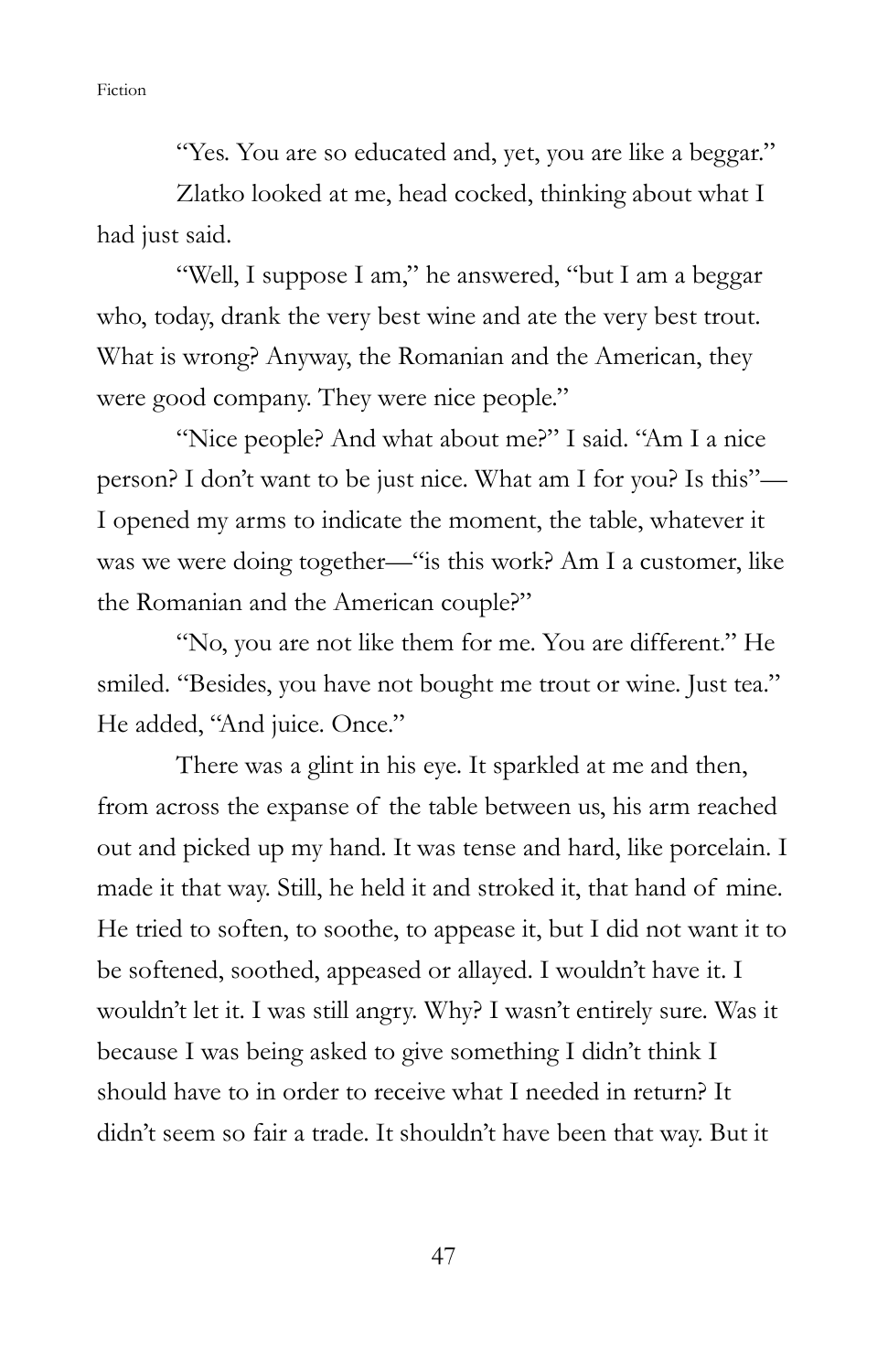was.

 In anger, my thumb went to war against his, and his went to war against mine. We did not speak. Our eyes locked and, as they did, I felt, against my will, a shot of desire go through me like a knife.

 Zlatko said, "Forget the tea. Let's go back to my place now and fight a little more."

 But I did not want to fight. This was not why I had come here, to this country. I told him so. Then I got up from the table, slid out my chair and went back to my rented bed in my rented room where I tossed and turned through the night. I did not sleep, not a wink, afraid of what I wouldn't be able to control if I didn't put a stop to this thing now, again, once and for all.

……

Early the next morning, I packed my bags. I paid my bills. I moved up into the hills to a local monastery, the Saint Stefan monastir, which felt faraway but, in fact, was only a few kilometers from the edges of the town. Still, there, I thought I might be safe. I could think things through for a while. I could gather my strength—in relation to Zlatko, primarily.

This *monastir*, however, was not a monastery in the sense that I had always understood monasteries to be. There were no monks or nuns, for instance, and no early morning silences or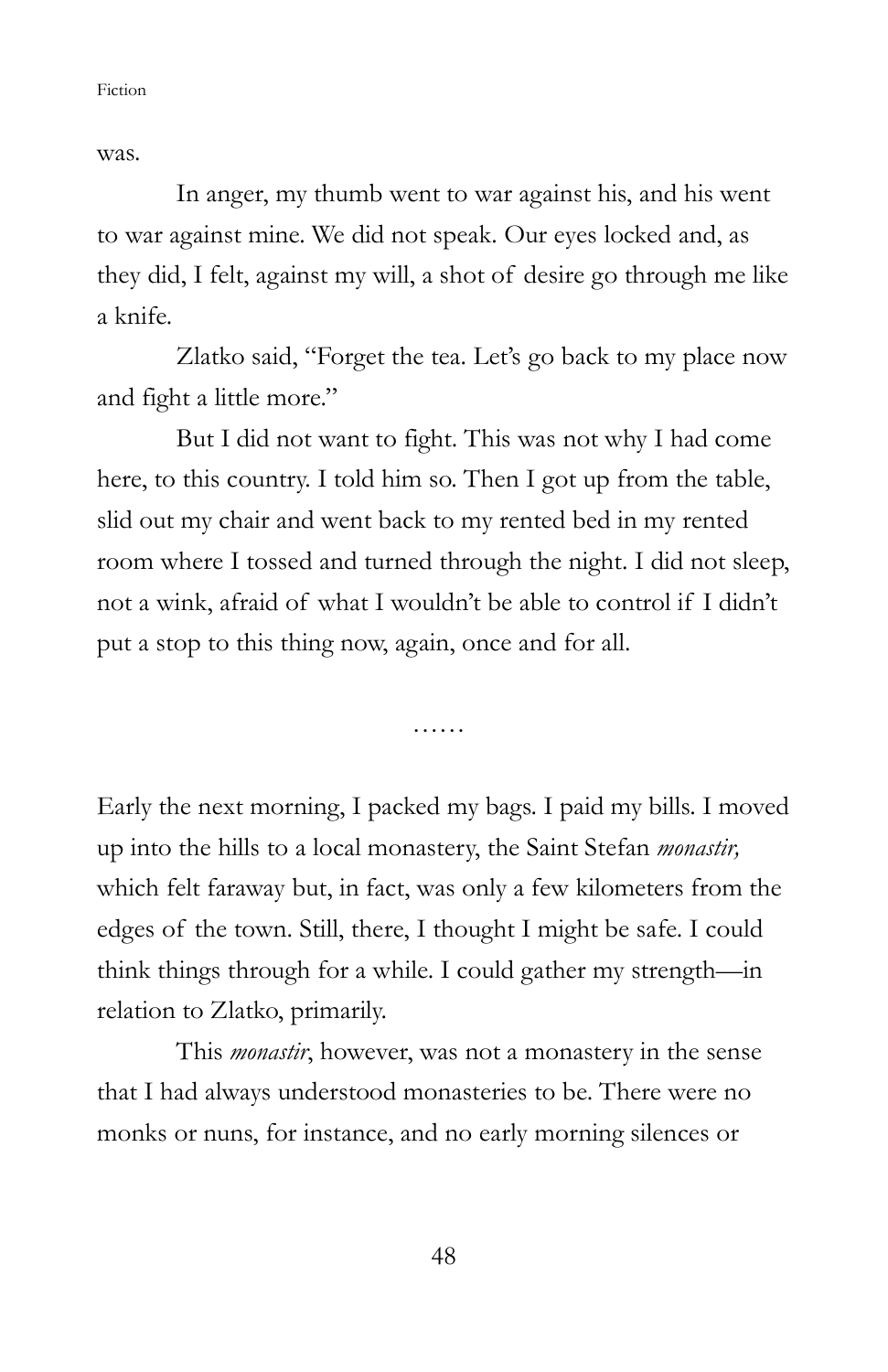strict religious observances. There was just a tiny, old church cave hidden in the rocks where someone, a long time ago, had painted the haloed images of some saints. According to the little sign outside the cave church, the icons' eyes had been gouged out by marauding, superstitious enemies—the Ottomans, of course—so that they would be forever blind to the ways of the wicked world.

 There was also an old stone house next to the church cave. It functioned as a kind of inn, a travelers' inn with a common kitchen for guests, such as myself. I had my own basic private room. And there was an outside tap and trough where I could wash my clothes and fill a bucket with icy water for baths, which I would have to take just outside the house's backdoor on a concrete slab, under the foliage of a dark, dank wood.

 These were the extent of the amenities, including, just a little down the slope of the hill, a squat toilet, probably as old as the icons themselves. Whenever I used it, I learned, I would have to not lock the wooden cubicle door so that I could push it open the second I pulled the chain and run as fast as I could. That or else the whooshing, flushing water, along with the contents of the bowl, would leap out like a large tongue and soak my ankles, hems, socks.

The place was perfect—perfect for my purposes in its isolation, and also very reasonable.

 Ironically, it was Zlatko himself who had first told me about it. On the day we had ridden our bicycles to the special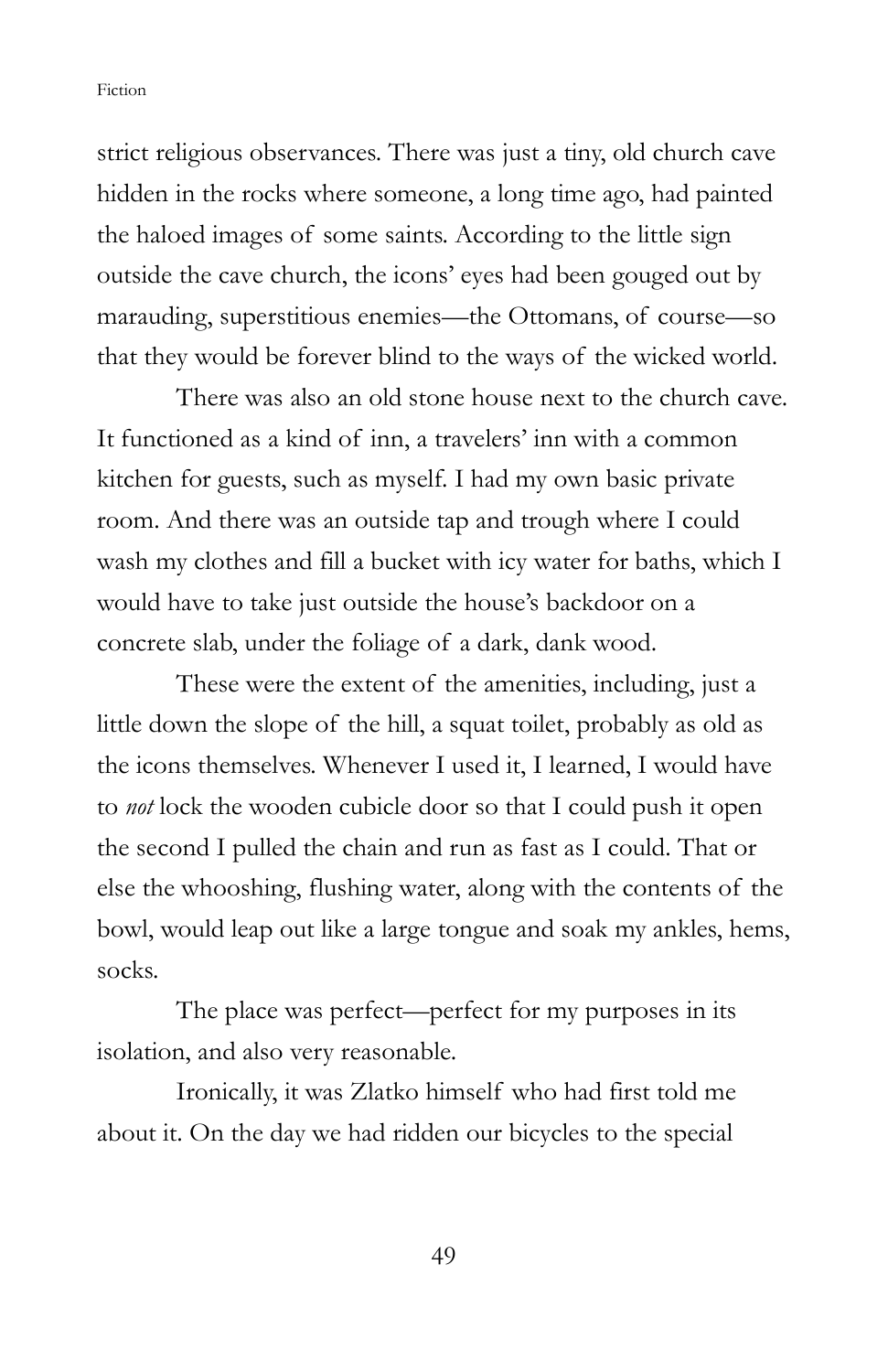section of the lake that he had wanted to show me, he had pointed out the monastir amid its surrounding trees in the distance. Now, here I was.

 I was alone, except for the caretaker, an old, white-haired widow with a hunched back who only wore black and called herself Rajna. But she was not the kind of kindly older woman who said, "Oh, you are too young to be without a mother. Come. Let me sing you a rhyme. Let me give you a slice of sweet bread." She was the kind of woman who wagged her crooked finger and said, "I know you're laughing at my hump. And I know you think I'm old and of no use to anyone anymore." Even though I didn't, I hadn't. Her hump was the furthest thing from my mind.

 Still, she remained bitter, and throughout the day, whenever I saw her, she bemoaned her life and what little she felt it had given her.

 We had few visitors, just the odd, solitary figure who drove up to light a candle for a sick relative, to make a wish, say a prayer, push a few coins of donation into the slot of the wooden box and then leave again. The only regulars were those I referred to, to myself, as the zipper-job men.

 They reminded me, actually, of my father—so rare that I thought of him now—and all the reasons my mother, so many years before, had left him and their arranged marriage. Relics they were of a particular kind of male chauvinism—entitled, inflexible, tantrum-prone, yet so fragile underneath it all.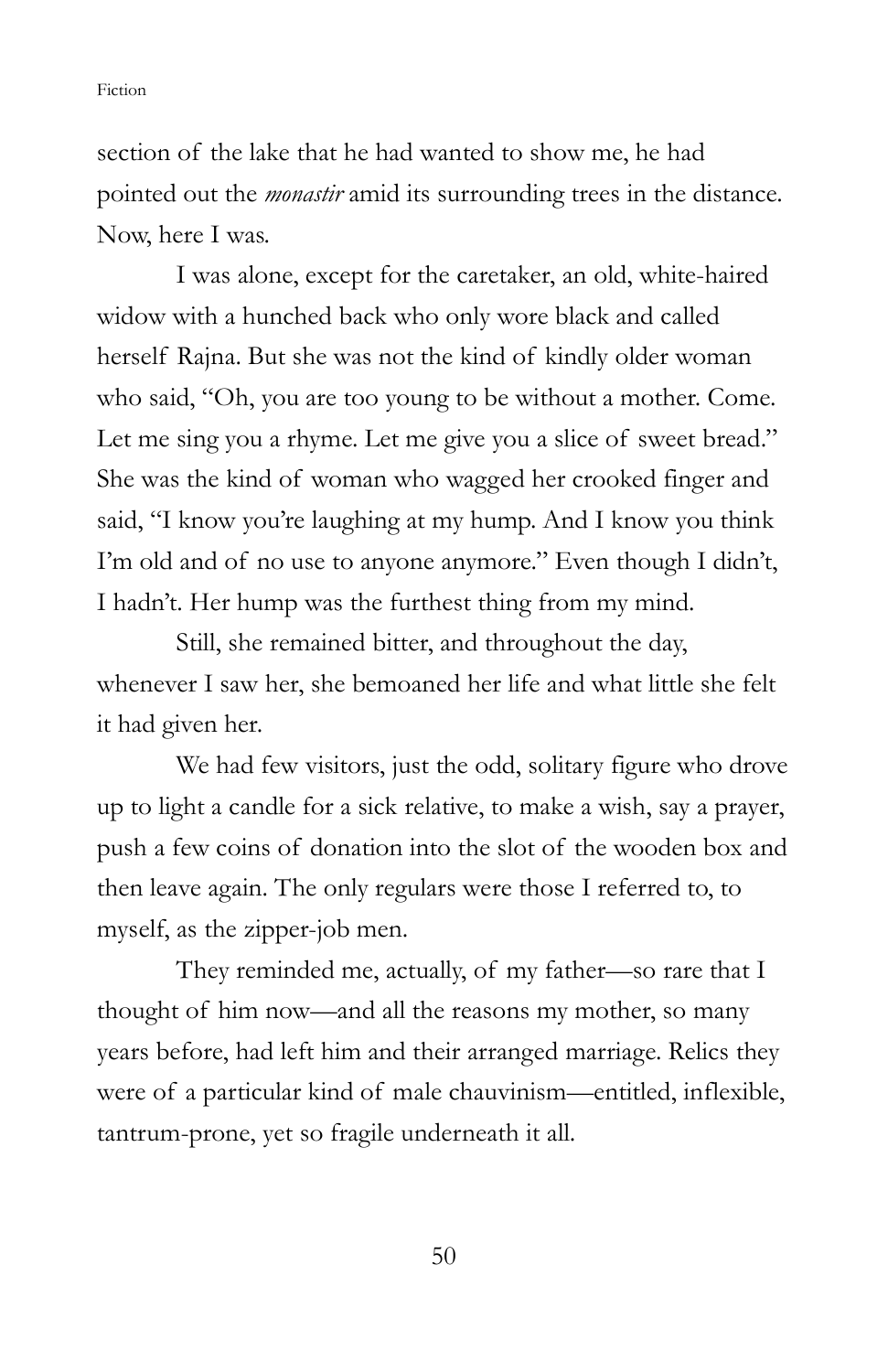Every afternoon after two, feeling raw and exposed myself, I watched the bare-chested troop of them climb the windy path up the hill from the heart surgery hospital below, where they were supposed to be convalescing. They came, throwing all caution to the wind, to smoke and drink coffee and play cards—poker, gin rummy for money—around the monastir's outside table. And, also, to scratch distractedly at their newly-sewn stitches.

 While they played, every now and again, they would call out in their hoarse voices to the old caretaker, Rajna, and to me, "Women, make more coffee. And make it strong!"

 And Rajna and I would. We would make the coffee as strong as we possibly could, in a generous pot on a little portable gas ring. They were guests, after all.

 One time, though, while the grains boiled, I confided my concerns to Rajna.

 "Rajna," I said, "do you really think we should be encouraging this? Do you think we are helping the men's recovery?"

 The recuperation of a heart required a particular set of healthy circumstances. I knew that much.

 But, before Rajna could answer, could even take a breath, one of the zipper-job men, a big ears, raised his voice and said, "Hey! Women, stop your whispering. If you have something to say, say it to our faces."

Then old Rajna, the snake, like some kind of informant,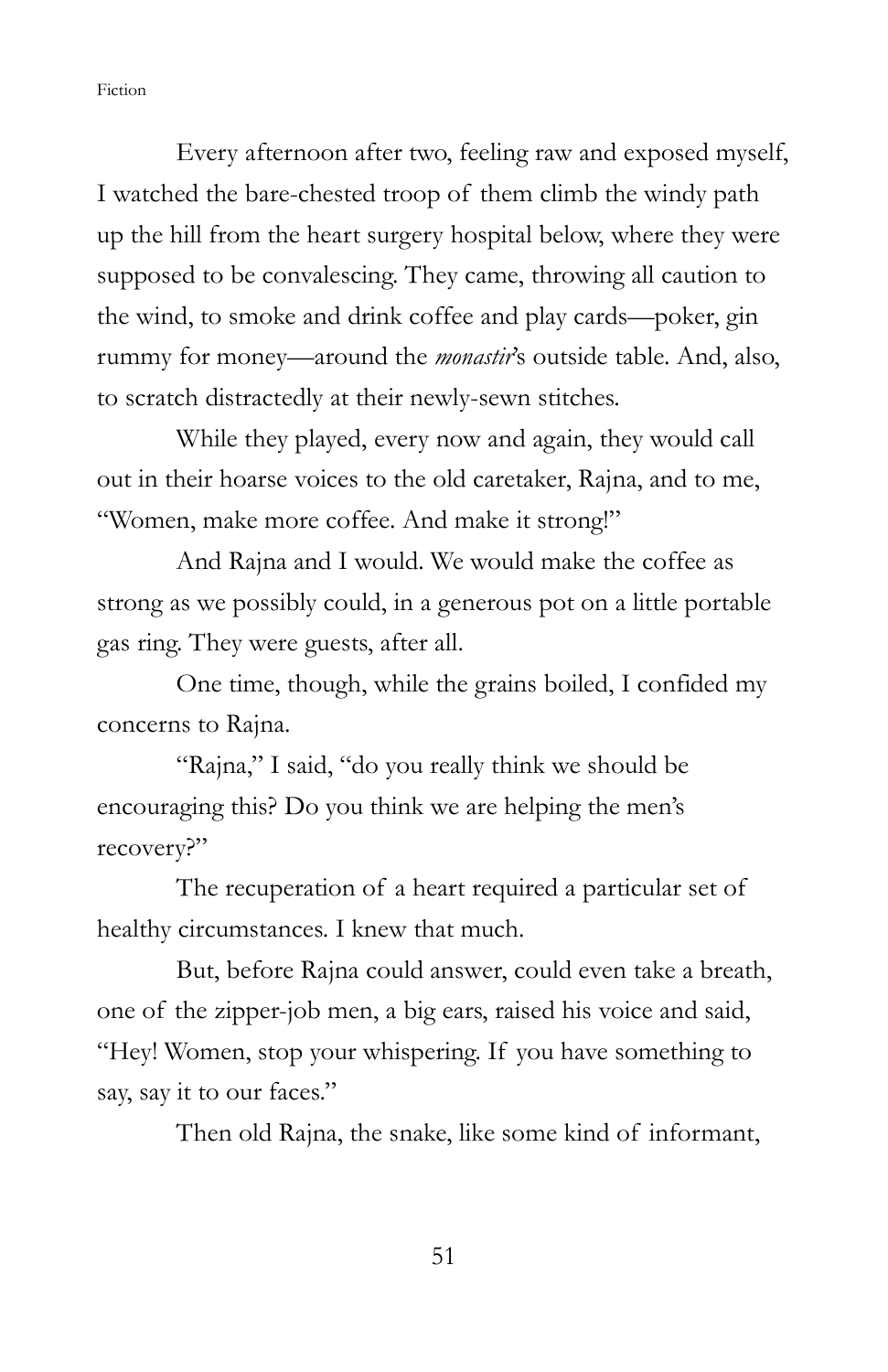reported word-for-word everything I'd said.

 Another zipper-job man, then, sorely wanted to know, "Well, what? Is she a doctor in the country where she comes from? Is she a surgeon? Huh? Tell us that."

Rajna said that no, I was not, not as far as she knew.

 Yet another, a third zipper-job man, piped in now, the one who seemed to smoke the most, the heaviest. He said, "Well then, she should mind her own business, if she isn't a doctor and she isn't a surgeon." He drew extra-deeply on his cigarette to make his point, to take his stand, and then, pushing the smoke out of his two nostrils, bull-like, made further comment to his friends. "They think they can come from their big, rich countries and tell us what to do. They think they always know what's right, what's best." He took another pull, even deeper still, but before he could go on, he began to cough and splutter. He banged his chest with his fist.

 The first zipper-job man now, in emergency, raised his arm above his head. "Why, tell us, why"—he spoke pointedly to me for the first time—"why do you come here and upset us like this? Do you want Dushan here to have another heart attack and drop dead? Do you? Is that what you want?"

I said that, no, I didn't.

I didn't like him, but I didn't want him to die.

I hung my head.

 Then we, Rajna and I, gave the zipper-job men what they wanted—their coffee, strong. We let them play on and do what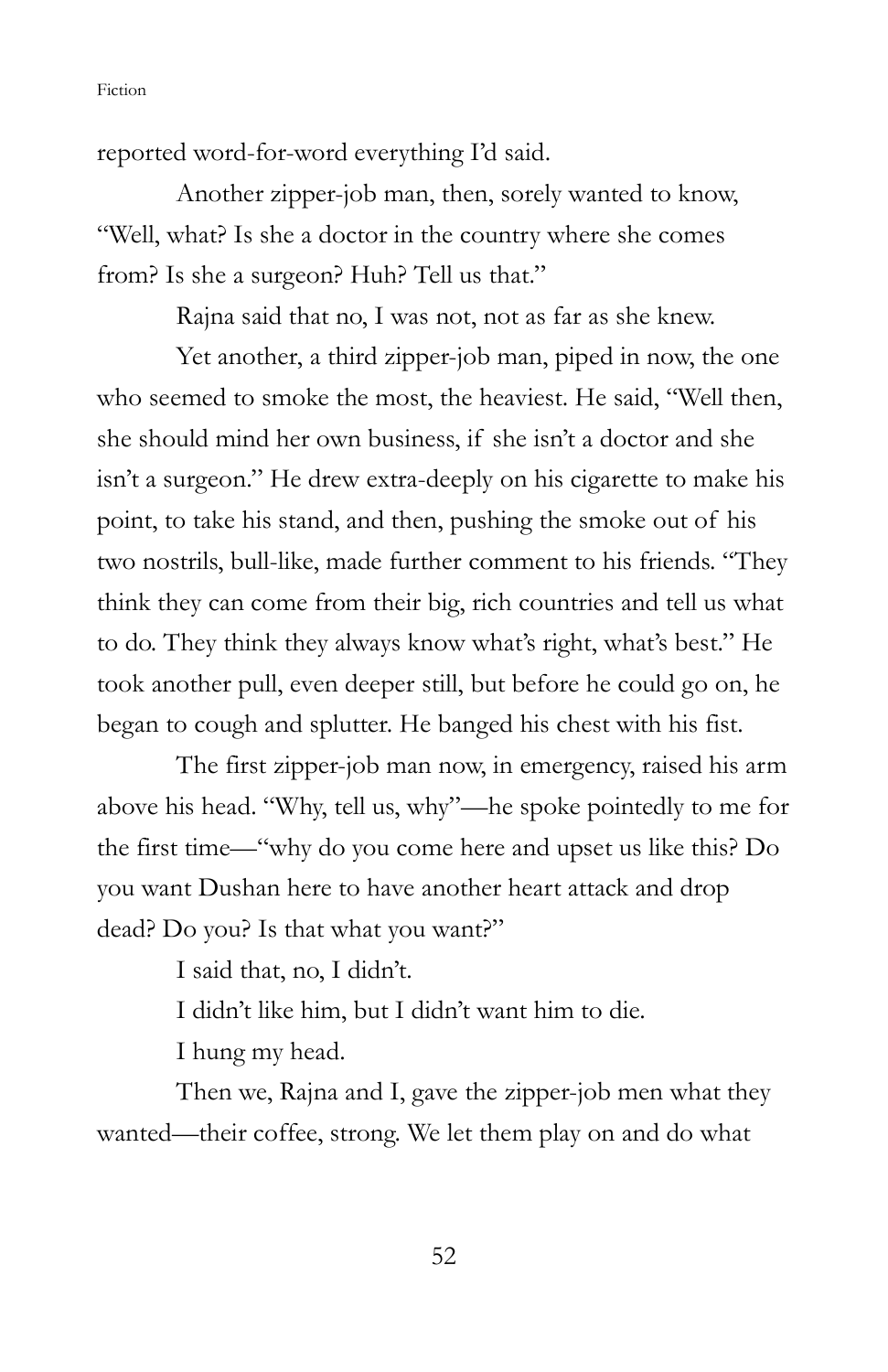they wanted. I even took the dirty ashtrays off the table and replaced them with fresh, clean ones.

 Then, feeling misunderstood, I excused myself and went to pat the lamb—because there was also a lamb at the monastir. It was not a guest, like me, but a gift from a man whose brother was sick. Soon, when the priest next came, it would be sacrificed. But, until then, the lamb had to live and sleep in the stone house with Rajna and me, as the old caretaker worried that if we left it outside it would surely be stolen.

 Every night, then, the lamb bleated and bleated and excreted pellets on the house's hall rug which, in the morning, we had to sweep and sometimes wash. In the days, though, the lamb was tied by its neck with a rope to the tap above the outside trough—so that it could eat from the nearby lush tufts of grass and keep growing fat.

It bleated then, too, as if it knew its fate.

 And I patted the lamb, the lamb that bleated, that was tied with the rope to the tap. I patted its head, and I tickled its throat where soon it would be slit.

Other than that, it was peaceful at the monastery.

There were times, though, that I did have to leave my new home, but only temporarily. I had to walk down the hill and along the lake into town to get to the market to buy fresh food. Then, I always wore big incognito sunglasses and a large hat pulled down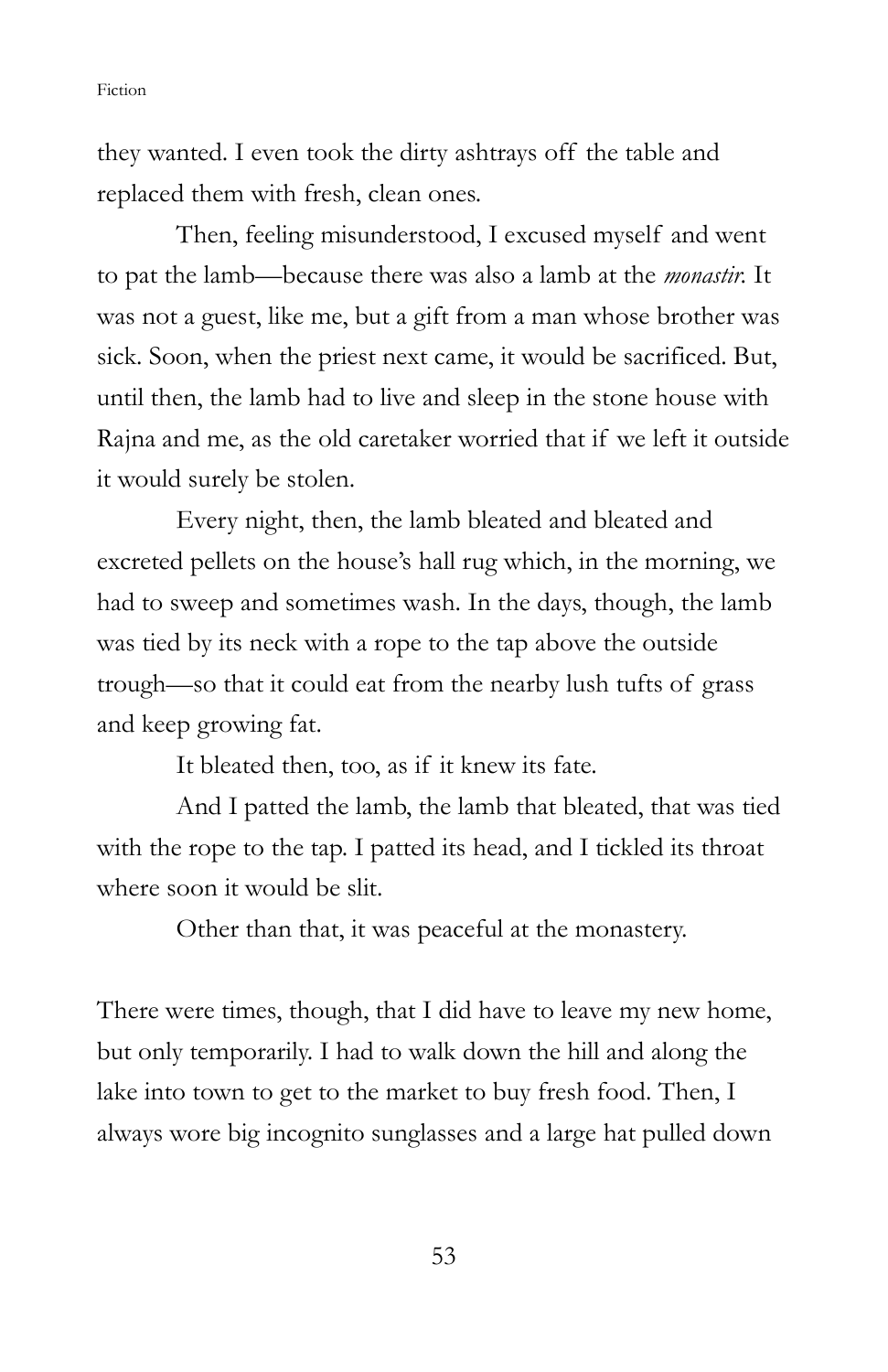to my nose, and I was careful not to go too close to where I knew Zlatko lived and worked. I travelled only the backstreets. I skulked around the corners and, frightened for myself and of how weak I might become, I would scurry back to the monastery again like a fugitive.

 Of course, it was only inevitable that I would see Zlatko again.

It was also only inevitable that he would see me.

 And so it happened, when summer and all its heat, though late, had fully arrived.

 The orchards around the town were in the midst of being harvested. It was the day or week, it seemed, of oranges. The market was full of them. They made the atmosphere feel festive and citrusy and sweet—and me, unusually, off guard. My shopping done, I was making my way with my full bag down the main street, not a side one, taking in the smells and the sights, when there was Zlatko on the corner where the post office and the telephone exchange stood. He was riding his banged-up bicycle slowly, tentatively, in a wobbling way towards me, but I didn't run or turn the other way. I waited for him to arrive and, soon, we were face to face again.

He was the first to speak.

"I'm sorry," he said. "For what exactly, I am not sure. But I always seem to make you angry, and I am sorry for that."

I said, "Alright."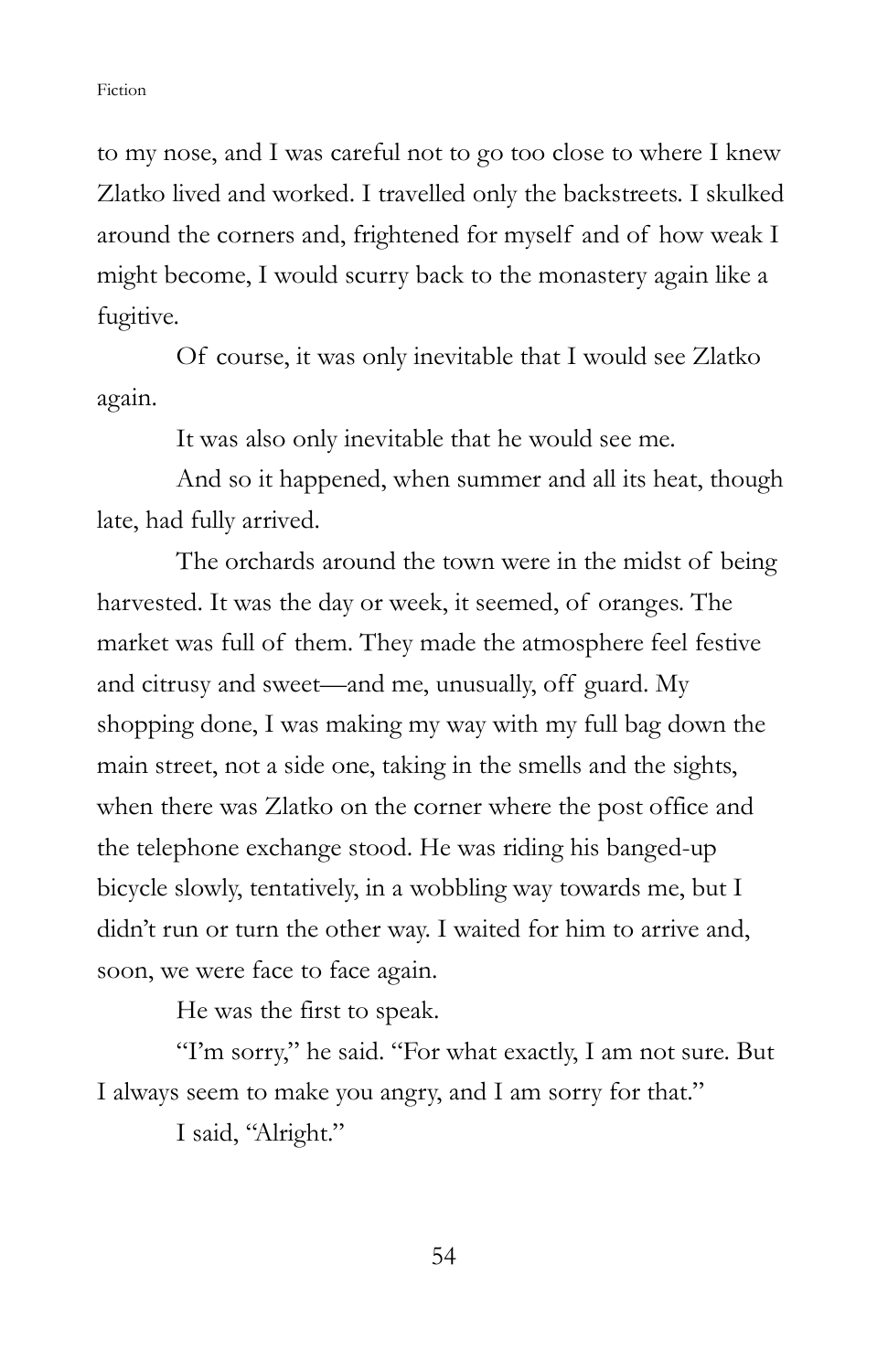And it was alright. In truth, in that moment, there seemed nothing to forgive, no reason to be affronted. For how long, I didn't know. All I knew was that I was glad to see him, and he seemed glad to see me, too. Badly, I wanted to tell him about Rajna, the zipper-job men and the lamb and all, or the little, that had happened since we had last met, but I told myself to keep quiet, not to give away my new address.

 Instead—it seemed the natural thing to do—we took our seats on the low stone wall that separated the market from the footpath. There, we sat together amongst the townspeople, the vendors, their oranges and the festivity of the late afternoon. We took in the scene, peaceably, not speaking. And while we were doing this, I happened to notice on his handlebars that he had tied a small plastic bag in which there were three small oranges—three oranges compared to my full bag.

 He must have noticed me noticing because, to my surprise, he offered me one to eat. I accepted, ashamed, taking the lumpyskinned fruit in my hands. I held it. It looked so small, so tiny, tender, premature. It jabbed at my heart. What could I do? I peeled it. I ate it and, when I was finished, I kept hold of the rind, not wanting to throw it away.

 I said to Zlatko, about it, about the remains, "It smells nice if you crush it in your hands and then put it to your nose."

 "Yes, it would," he agreed, looking not at me but straight ahead.

55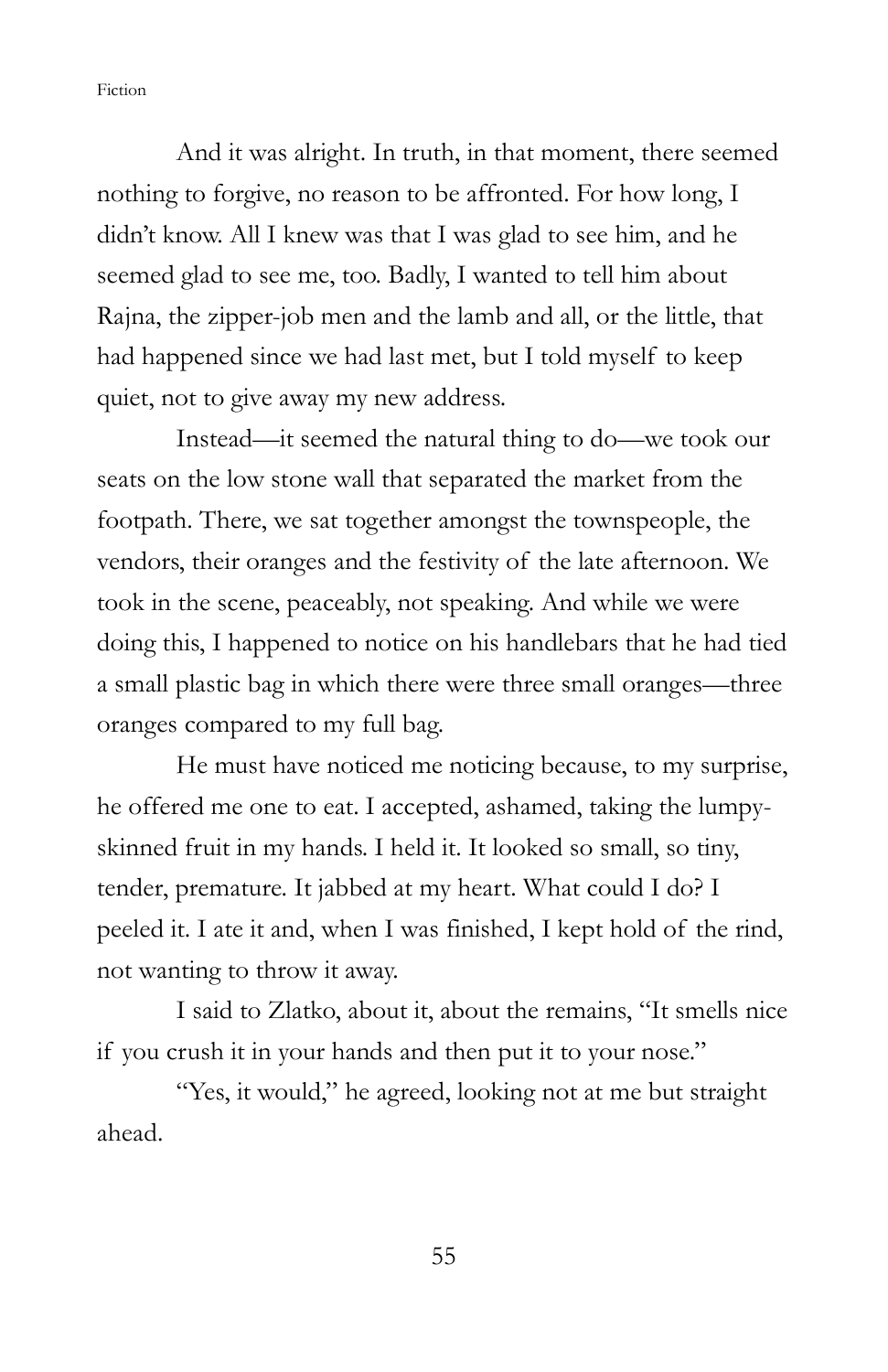Like this, we sat for a little while longer, not saying too much more, trying, I thought, not to disturb whatever tenuous peace we felt we momentarily had.

 After some time of that, Zlatko politely enquired, "So, you moved someplace else?"

 I blurted out, even though I hadn't meant to, "Yes, I went to the monastery."

"Oh," he said.

We went quiet again.

 Then: "I have been busy, too. I have been attending a Tourism Conference. An American has come to teach us how to work with the tourists, how to make them spend more of their money while they are here."

"And how is that?" I asked, genuinely interested.

 "With festivals, free maps and information booths." Zlatko paused. "And by being friendly."

 We both smiled to ourselves, although whether or not it was at the same thing, I couldn't be sure.

 "I hope it works out for you—with the tourists, I mean," I said, raising my eyebrows and then letting them go slack.

 Sighing, Zlatko said nothing but, in one unflinching, sudden movement, opened out his arms as if they were wings. He put one hand around my shoulder and said, "Come, come, old fighting friend. Let's not fight any longer. Why don't you come back with me to my flat? I will make for you tea. Just tea, before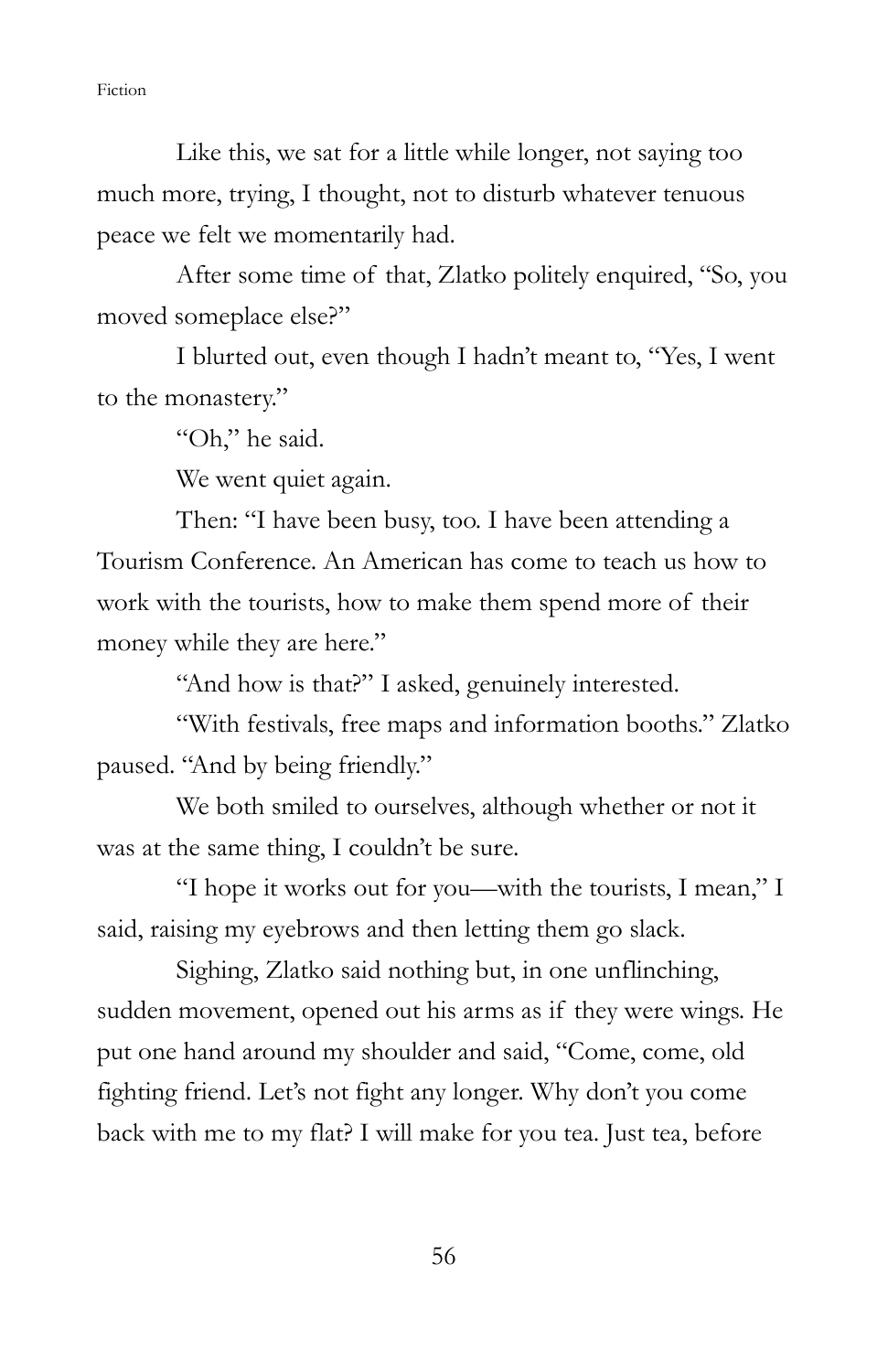you go back to the monastery. You would like that, I think." I said that I would, yes. "Yes."

Up the seven flights of bare concrete stairs we went, passing the cracked, white walls, the neighbors shuffling along the halls.

> I said, "I hate to admit it, but I've missed you." He said, "I know. You like me, but you hate me, too." "I don't hate you."

My laughter echoed up and down the stairwell.

 And then we were at his door, the one with the cool blue light on outside it.

We took off our shoes, as was routine, and, once inside, put on the thick house socks, the crocheted booties, before going down the ever-nutty hall. In the living room, again, nothing strange, nothing unusual. Zlatko simply invited me to sit on the floor with the walnuts and almonds in and out of their shells, while he boiled the water and made the tea for us. When it was ready, he brought the teapot and two cups, and we drank unremarkably, still.

 After a while of that, I asked him if he was hungry, and he said that he was.

 Now—this was the unexpected part—I wanted to be generous, too.

I said that I could make us some food with what I had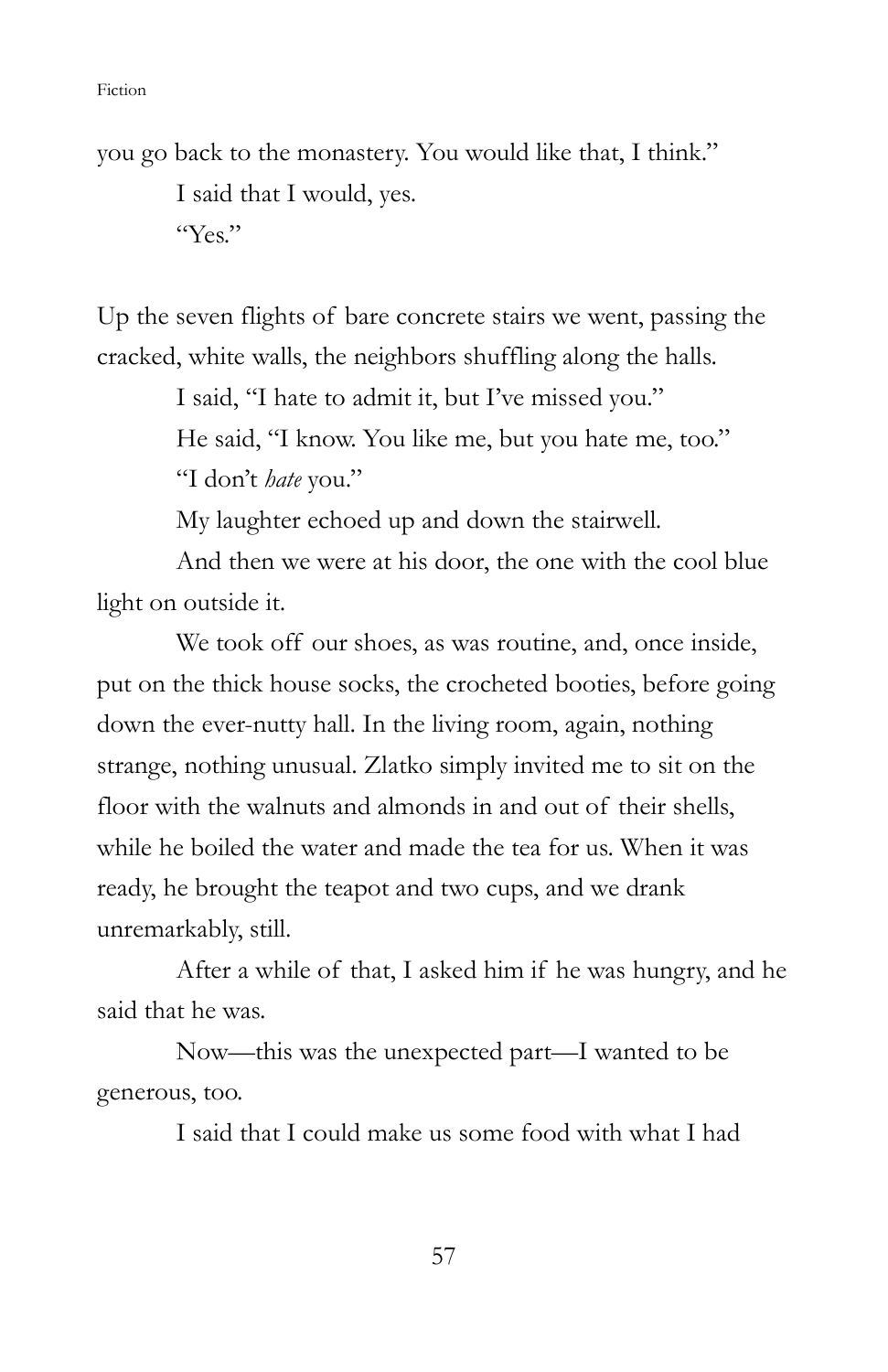bought, with the things that were in my bag. I would have to use some of the electricity and gas that he wouldn't have to pay for anyway—if he didn't mind, that was.

He didn't. He shook his head.

 "It has been such a long time since anybody has cooked for me," he confessed, almost mournfully, but I made no reply.

 In the kitchenette, I got to straight work. I found a knife, a pot, plates, a board. I washed the potatoes. Busily, I peeled them. I diced them so that they would boil quickly with the eggs. Then I cut the cucumbers, the tomatoes, the peppers, the feta cheese. I cut them like they were precious objects, like I was some sort of artisan paying precise attention to uniformity, measurement, size.

Zlatko observed, "You are good with your hands."

 Again, I didn't say anything. I just glanced up, smiled selfconsciously and then looked back down at my chopping board and got on with my task.

 "You know," he admitted. "I normally wouldn't eat two types of protein at one meal, but you… You can tell from your little pot belly that you like to enjoy the pleasures of life."

 Now I stopped my chopping and looked back up, unblinking.

 "No, no, no, Magdalena," Zlatko cooed. "I am not saying you are too fat. It is a compliment that I want to give. It is good to enjoy life. A little pot belly is nice. Anyway," he quickly backtracked. "Anyway, you have me thinking. It is also good that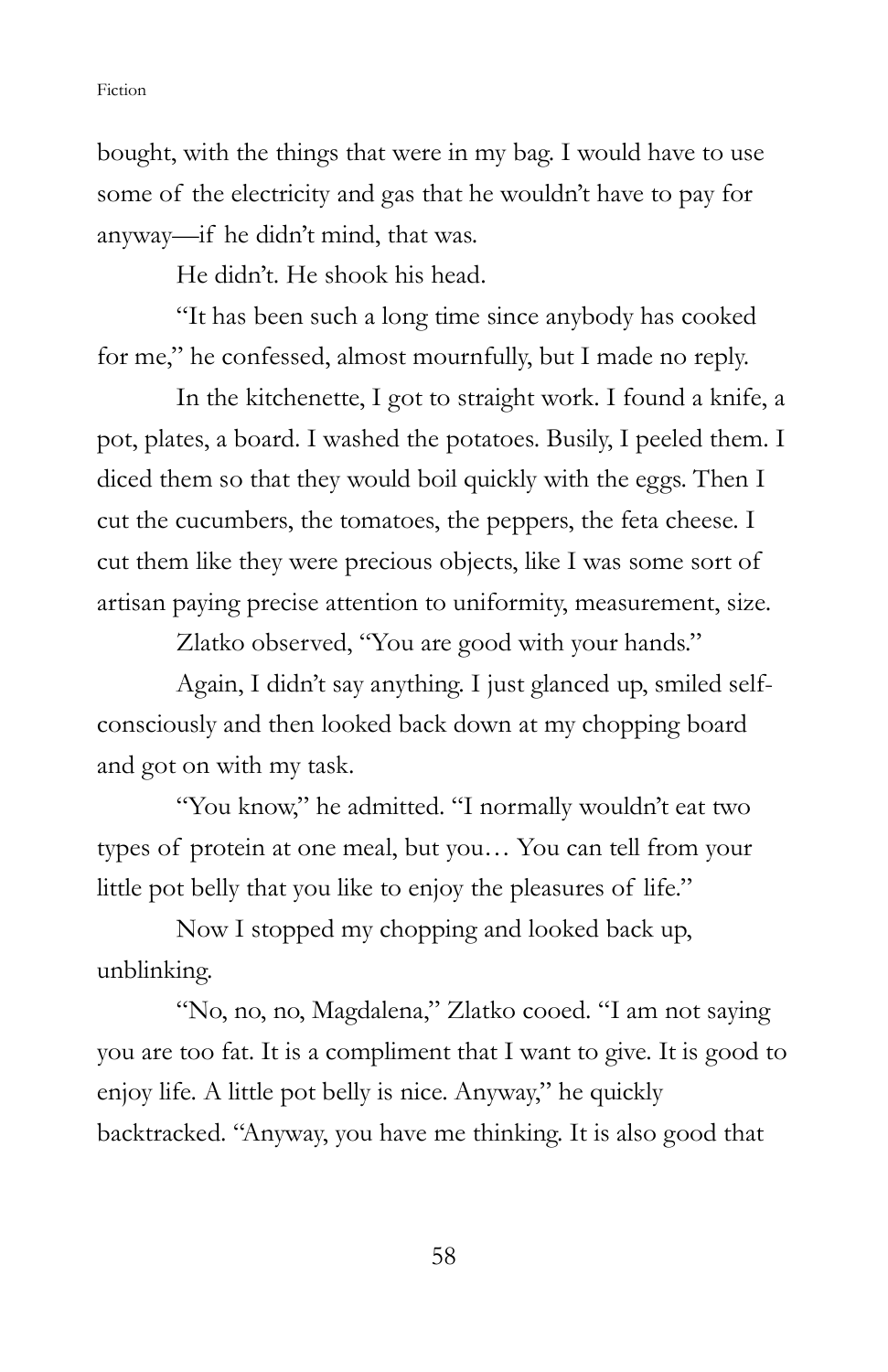you are good with your hands. Because I have a friend here in the town. He is good with his hands, too. He is a jeweler. Maybe you can start a business with him. Maybe the two of you can sell to the tourists"

"And why would I do that?" I said, confused.

 "You would be perfect together," he said. "You could get married."

 I said again, louder, losing patience, "But, Zlatko, why would I do that?"

 "Oh, you are upset again. I don't understand. What is the matter if I try to help my friends? If I want to see them happy. If I want to see them have success."

 "Zlatko, you're impossible. We're just about to eat some lunch. You and me. I don't know anything about your jeweler friend. I don't know anything about jewelry."

 "Well, alright." He smiled, he toyed, "Maybe, then, we could get married."

 I shook my head, incredulous. "What are you talking about?"

 "It doesn't matter about the jewelry." He grinned. "We could just make babies. You with your beauty, me with my brains."

"What?" I said in a deadpan monotone. "Are you saying that I'm not that smart?"

> And he said, "No, I am saying that you are beautiful." Playing along now, deciding not to take any of it seriously,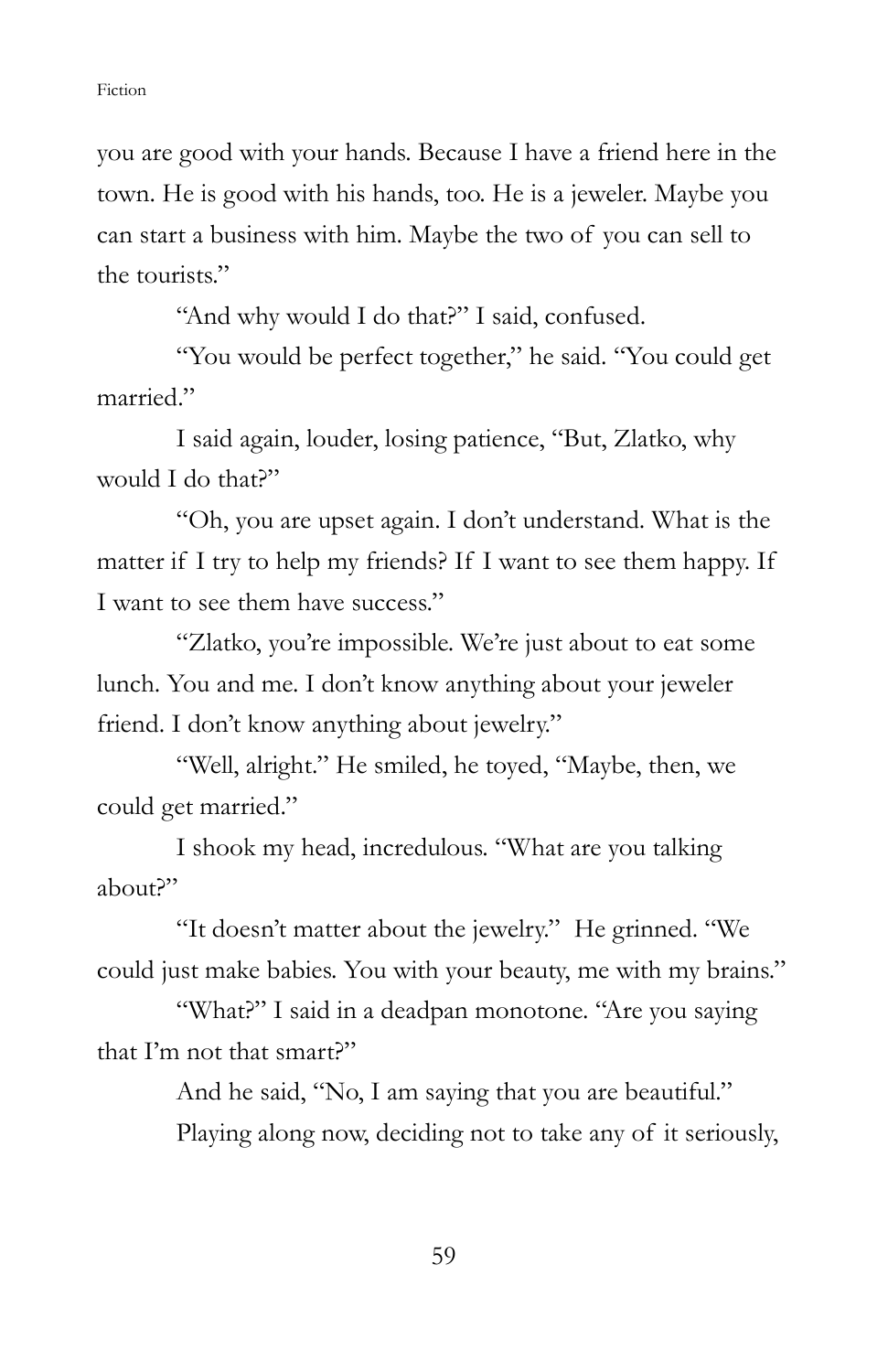I answered, "Well, I am vain."

"In that case, then, you are extremely beautiful."

 "Well, even so, I thought I wasn't your type. Really, Zlatko." I tried to get back to some reality. "I'm not going to marry you, or have your babies. That would be crazy," I told him, gesticulating with the knife, slicing haphazardly at the air.

"Yes, it would be crazy," he agreed. "And that is why when we get married, they will throw nuts, almonds and walnuts, even peanuts, on us when we come out of the church, instead of confetti."

I laughed again. I couldn't help it.

"But wouldn't the nuts hit our heads? Wouldn't it hurt?"

 "Yes, it would," he said. "We might have to go to hospital to get stitches for the cuts. We would grow lumps. But I would kiss yours and you would kiss mine, and then I would lay you down on our honeymoon bed and we would make babies, beautiful and smart."

"Alright, alright," I said, putting an end to that nonsense.

And then the food was ready.

And then we ate.

And then, there was a knock on the door.

"Come in," Zlatko called. "It's open."

 Two figures silhouetted, one tall and the other short and plump, entered and came down the hall. Zlatko introduced them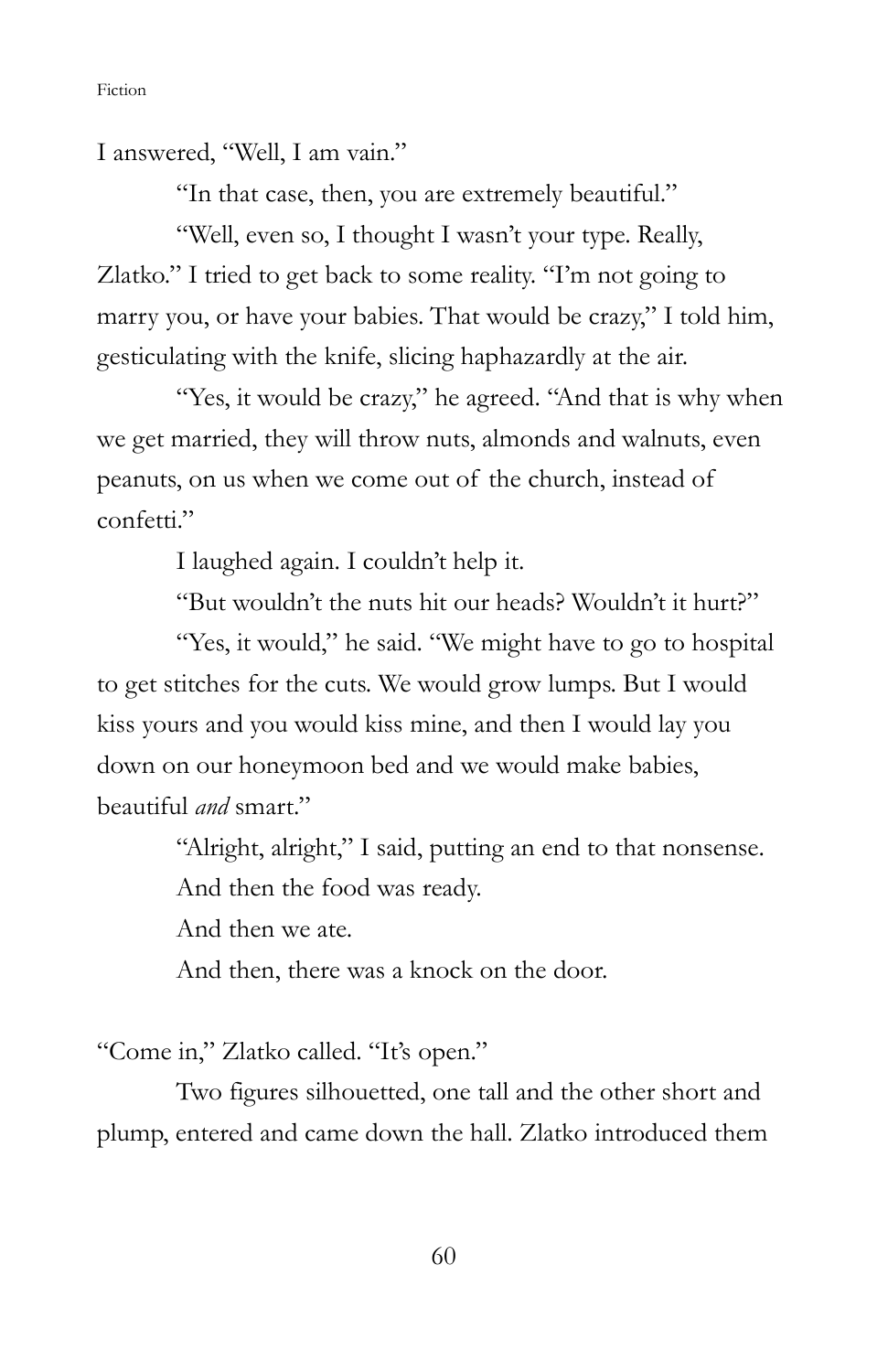to me, the man and the woman when they were in front of us. Instantly, I forgot their names, but not their nationalities. They were American and Romanian—the couple who had taken Zlatko to eat the best trout and to drink the best wine in an Ohrid restaurant only a few weeks or so ago now. They had to be.

 The Romanian woman was funny. She just stood in one spot, looking around, laughing at the spectacle of the walnuts and almonds scattered about.

"What in the hell, Zlatko?" she shrieked. "Why do you have nuts in your flat?" And then she shook her head and her hand. "No, no. Actually, please. I don't want to know."

 "Sit," said Zlatko, smiling. "Please." Always the perfect host.

"But where?" she cried out.

 Calmly, Zlatko directed us all into another room off the living room where I had not been before. There was a single mattress and the same number of nuts, no less, no more than anywhere else I'd seen in his home.

The couple sat on the mattress.

I sat on the floor.

The Romanian woman was still laughing. She had a great laugh, throaty and wild.

 The American just looked around, panting, like a big, friendly dog.

Zlatko announced, "I will make tea."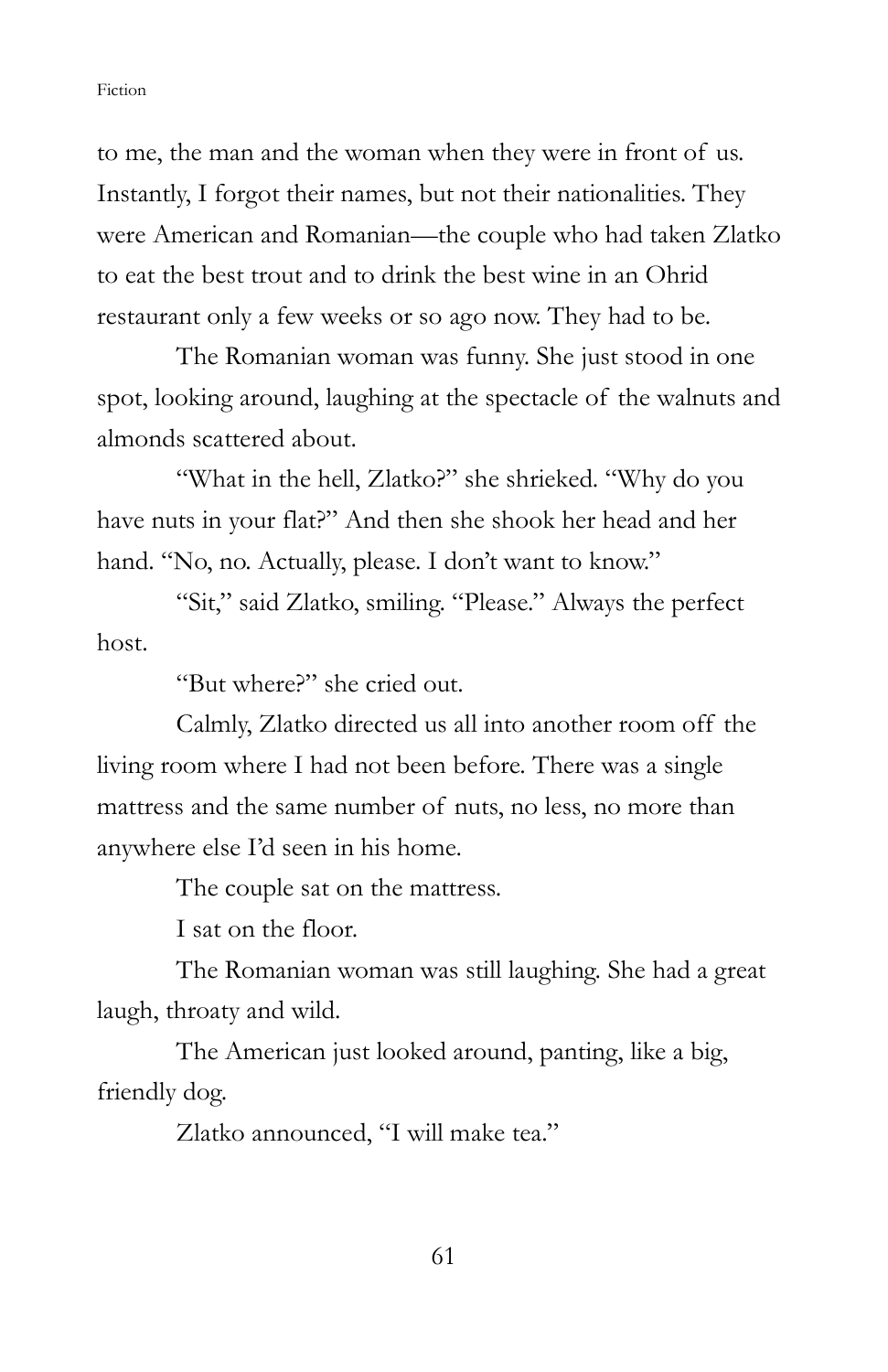Then he left.

 Alone with the couple now, I tried my hand at small talk. I asked them what they were doing in Ohrid, in Macedonia. Were they on a holiday? Yes. For the whole summer? No, just a month. And did they usually live together in Romania or America, or both? Neither. Leaning in, the Romanian woman explained that it was too hard, in fact, for her to get even a tourist visa to visit her boyfriend in the US. So they had to meet when they could, when they both had time off from their jobs, here, in Balkan countries.

 I said that must be hard—not meeting in Balkan countries, but not being able to see each other more. They said it was okay, that they were slowly working things out for the future. I nodded. Then, curious, framing the question as delicately as I could, I asked them how they, you know, how they worked out the economics of their love.

 The big, friendly American guy, in all seriousness, said, "Well, we camp a lot!"

 "Yes," the Romanian woman nodded. "When we meet, we camp. In Romania, I live with my mother, so it's not really convenient to be there—if you know what I mean."

She gave me a wink.

And then Zlatko arrived with the fresh tea and four cups.

 He said, "I put a little grass in the pot. I hope nobody minds"

I said, "None for me. It makes me paranoid."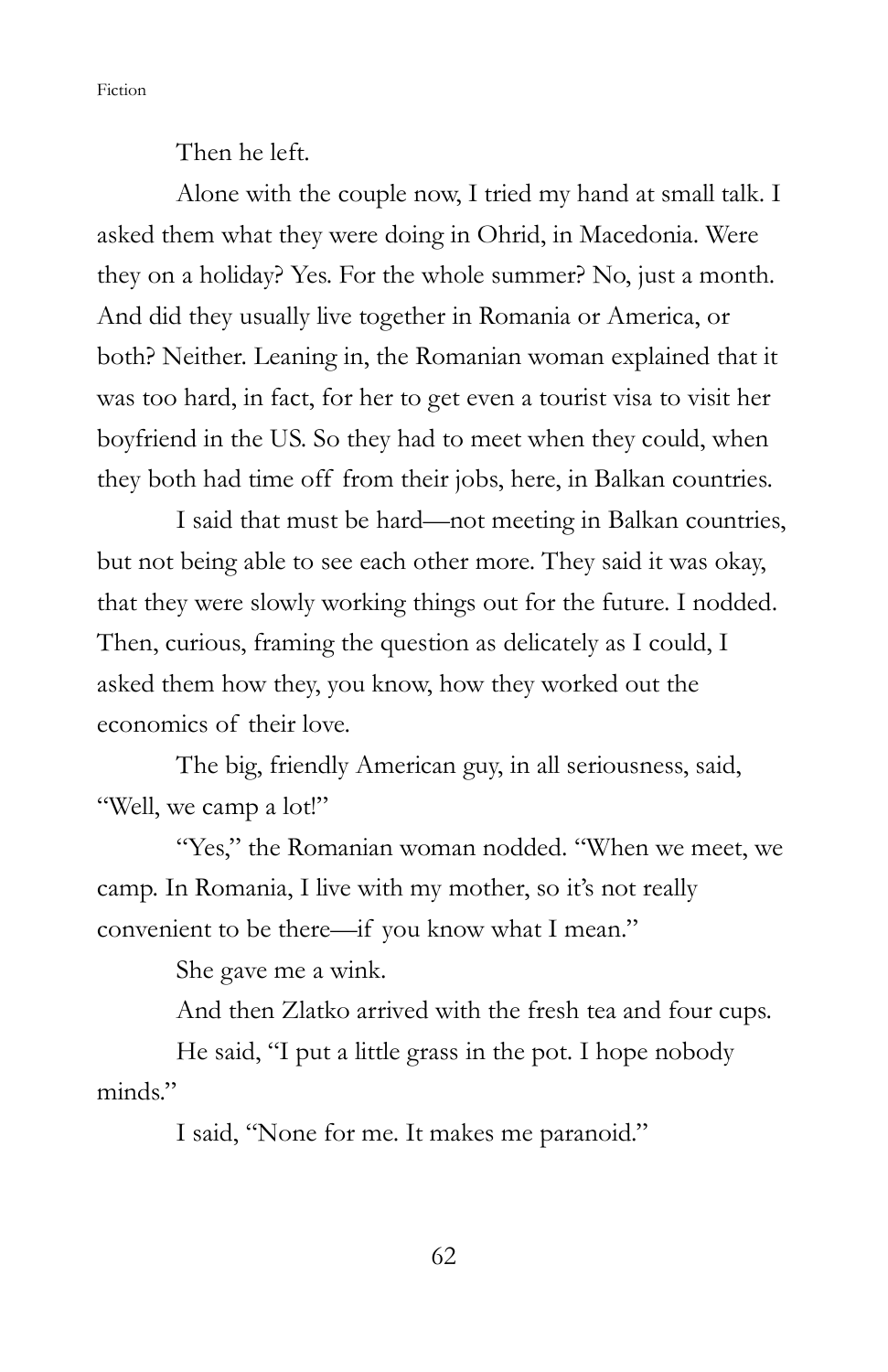Everyone nodded in understanding.

Then Zlatko, while pouring, began, "So, about the nuts…"

 We had to listen, whether we wanted or not, to him talk in a monologue about his eco-living philosophies, about why he lived the way he did, about his fridge and why he didn't choose to plug it in, and all about why he didn't believe in modern-day appliances or the modern world as it was. It all made sense. Of course, it did. I even agreed, but it was boring, annoying to be lectured at. I tuned out.

 The Romanian woman tuned out, too. I saw her eyes glaze over, go dead.

 The American tried to suppress a yawn. He put his big paw-hand over his mouth.

 Then, when the sermon was finished, the woman said, "Well, I admire you, Zlatko, I really do, but I'm not going to throw my fridge out when I get home. I just want you to know that!"

 The American looked at his watch. He was sorry they had to cut their visit short.

"The sun's going down, and we have to set up camp before it gets dark. Our site's way out-of-town, my friend. No fridge there!" he joked.

And then they left.

Soon after, there was another knock at the door.

It wasn't another tourist but a young man of the town, a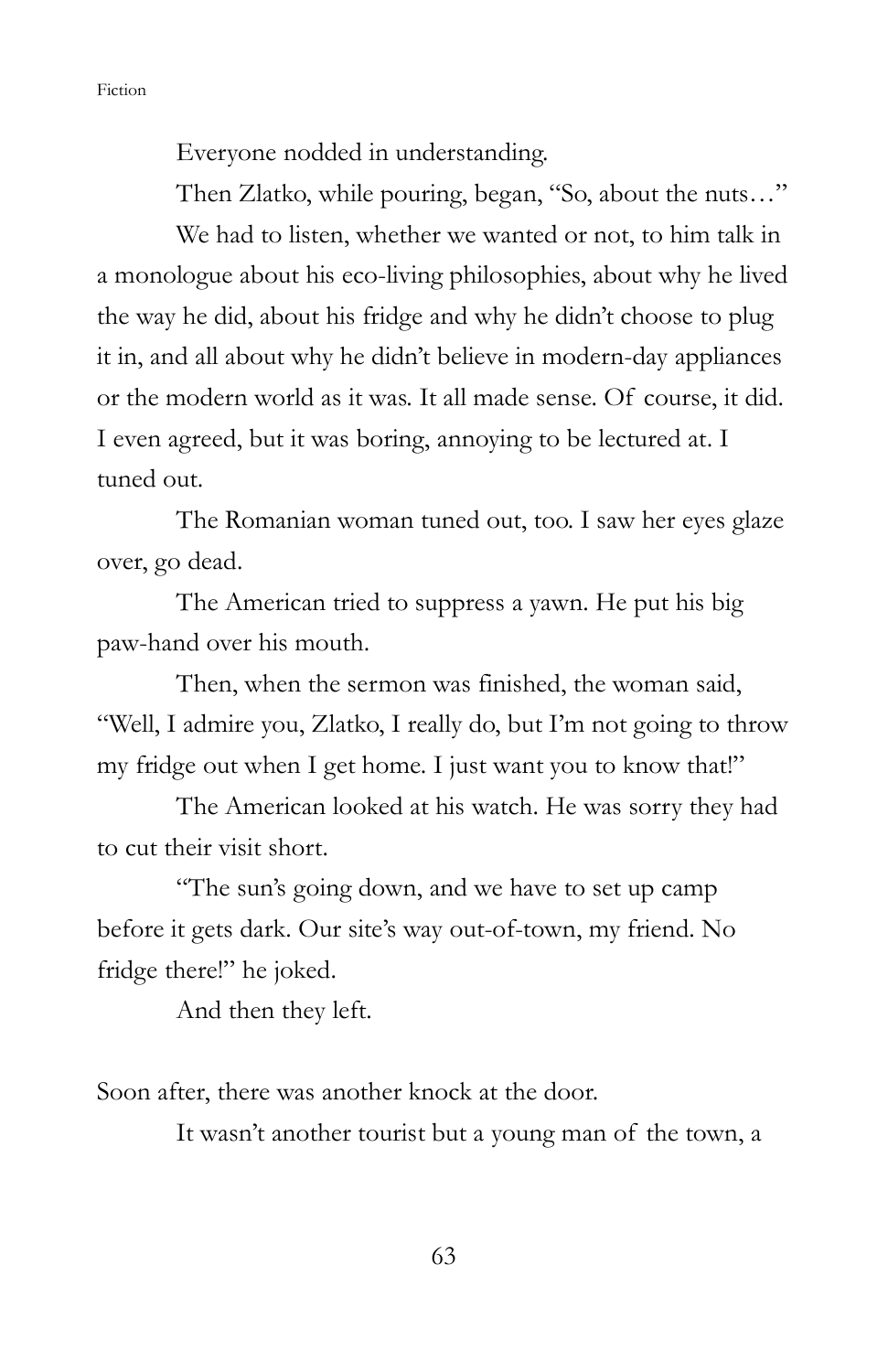friend, who came ambling down the hall after Zlatko had called out his command to enter.

What followed was another introduction.

"Gligor, Magdalena. Magdalena, Gligor."

I looked this Gligor up and down. He seemed harmless enough. He was probably only a few years younger than me and, dressed in dirty work overalls, had to be some kind of laborer or apprentice.

 He nodded a greeting at me as well, and then sat on the mattress where the Romanian and American couple had before. Easily, he replaced them, but he didn't make a fuss. He didn't go on about the nuts. In fact, he didn't say anything about them at all. I supposed he must've been used to them by now, as I was.

 Instead, he began complaining bitterly to Zlatko, who he addressed interchangeably as his brother and his friend, about the fact that he had been up since six in the morning. At his father's automotive repairs, he'd been working, cutting grass in the hot sun, carrying boxes from here to there.

He shook his head. "I'm beaten," he said.

 "Well, usually you wake up at three in the afternoon, so, every now and again, it is good for you to get up early and go to work," Zlatko affectionately chided. "And, anyway, your father, he is a good man."

 Gligor looked pleased to hear it, this praise for his next of kin, even if he was beaten, even if the old man was the cause.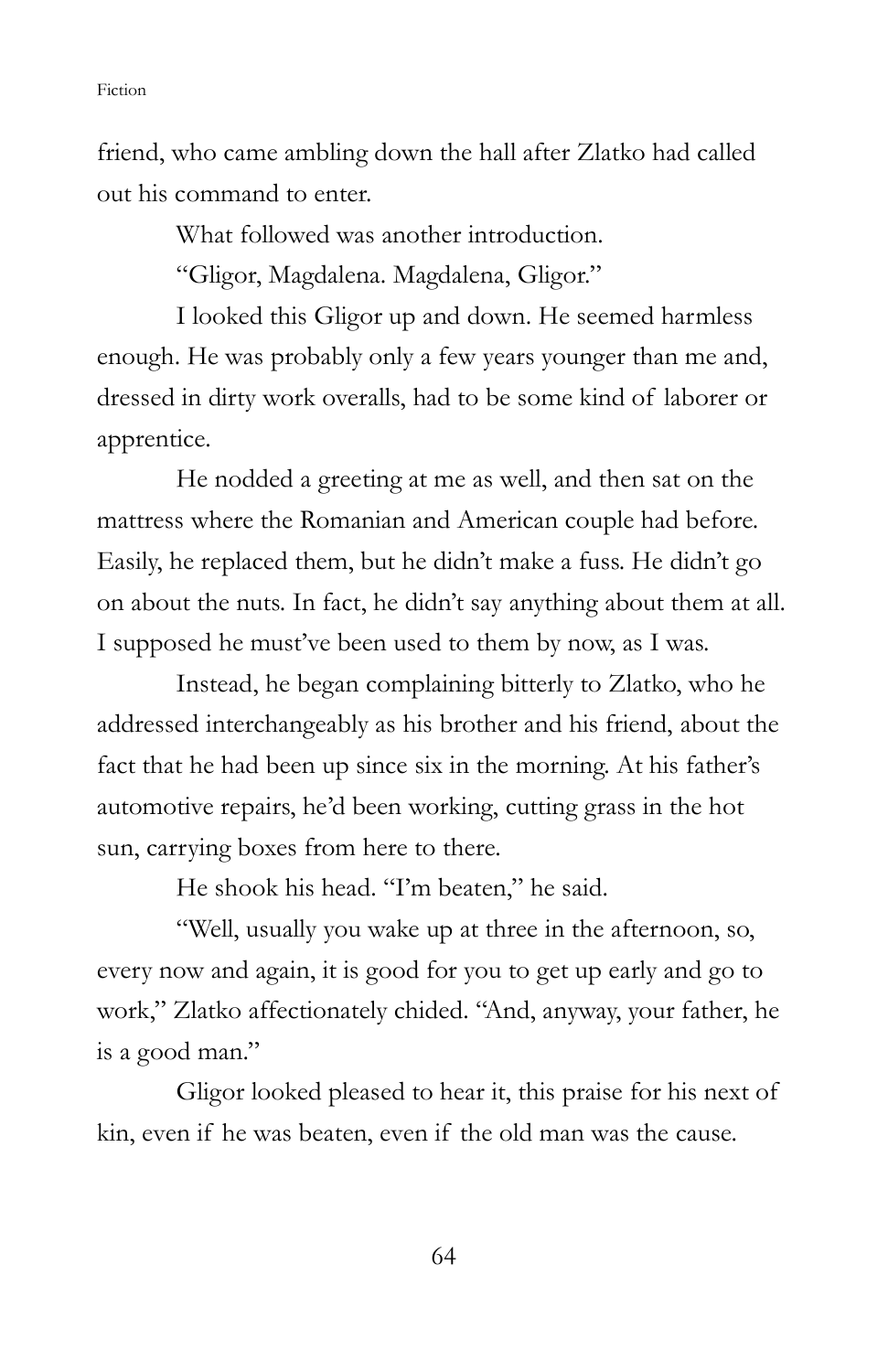Then Zlatko said to me but for the benefit of Gligor, I was sure, "You know, his father was the first person to have a car in this town. When he first took it out for a drive, everyone, the young, the old, came out of their houses to see. It was something wonderful, so red, so shiny. He always took such good care of it, too."

 Now, Gligor had a chance to feel proud again. He smiled, bashful.

 "Wow! The first car," I said, helping with what I thought to be Zlatko's self-esteem project for his young friend.

Gligor smiled some more.

 "And that is why you should listen," Zlatko told him, "to what your father says. He's a good man. He knows what is what and how to take care of things."

 Gligor answered, "Well, sure, yeah, my father's a good man, and he knows what is what and how to take care of things, but, still, he's a pain in the arse when he wakes me at six in the morning and makes me work so hard. Come on, man. Don't you be a pain in the arse, too. Come on. Have you got something to make my hard day worthwhile?"

"Well," Zlatko said, "I don't have much, but what I have is yours."

 Without losing a second, Gligor fished a crumpled note out of his pocket and handed it to his brother, his friend, in exchange for what was already his but still had to be paid for.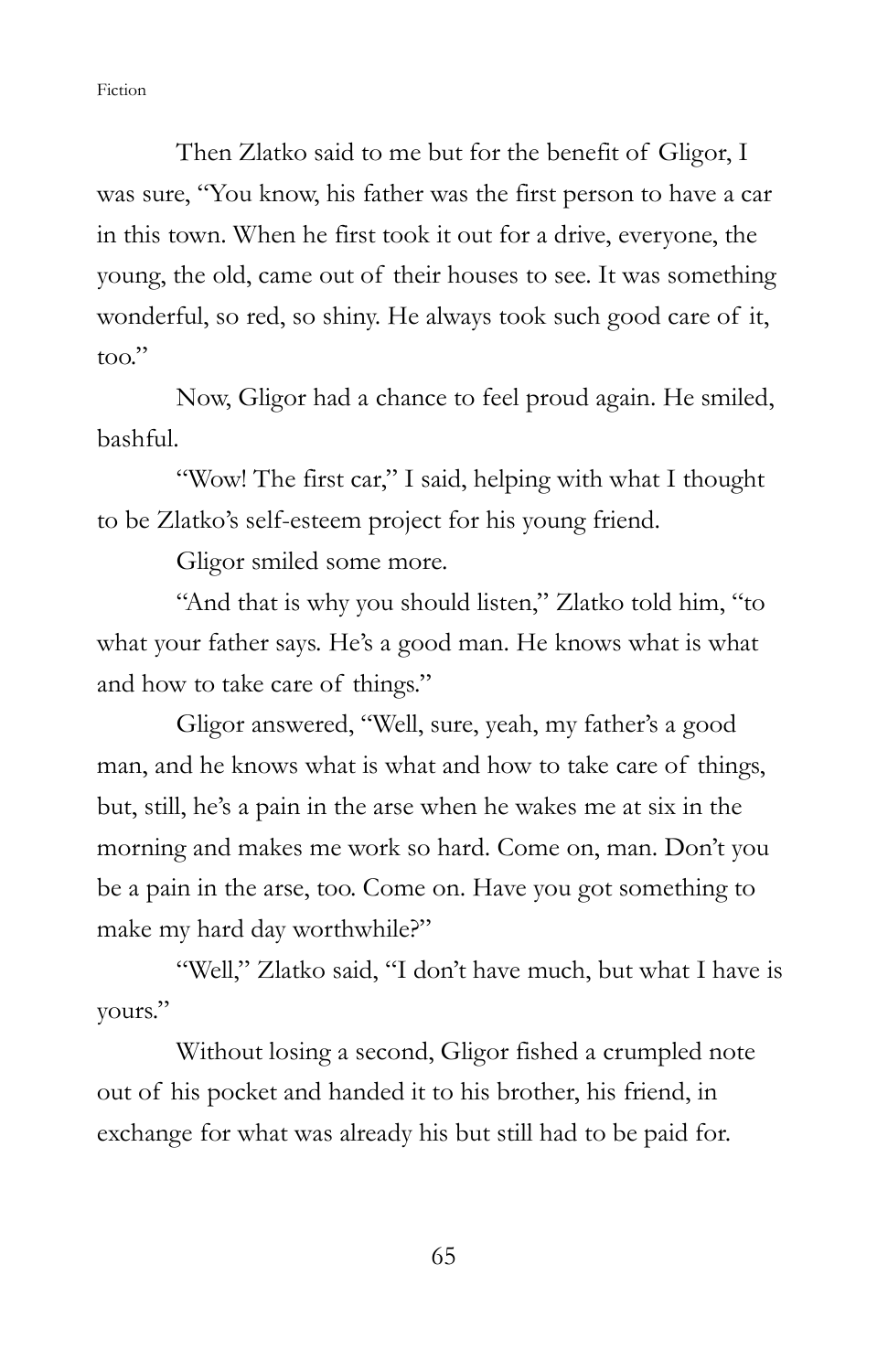Zlatko then went directly to the kitchenette and came back with the little foil packet— a side business, perhaps, on top of the tourists. I didn't care. I watched only Gligor and how, quickly, expertly, he minced and mixed the contents with the tobacco he'd emptied from a cigarette. Carefully, he poured the new blend back in, lit it, took a few puffs and then offered some to me.

 With my hand up in a stop sign, I again said, "No. It makes me paranoid."

Again, no one argued.

 Zlatko himself accepted the joint and took the quickest of puffs before handing it back to Gligor.

"All yours, kid."

 Alone, Gligor finished it off right down to the last two millimeters of butt, which he stubbed out with a look of utter dissatisfaction.

 "All day," he groaned, "all day I've been working for this? Brother, it's not having any effect. Nothing," he spat.

 Shaking his head, he then lay down on the floor on the nuts, the almonds and walnuts in or out of their shells, and looked up at the ceiling.

Out of nowhere, he burst into uncontrollable laughter.

"And he says it doesn't work," said Zlatko.

 Gligor didn't answer. He just went on laughing. He was really cracking up.

"Brother, you know what? You know what I did today?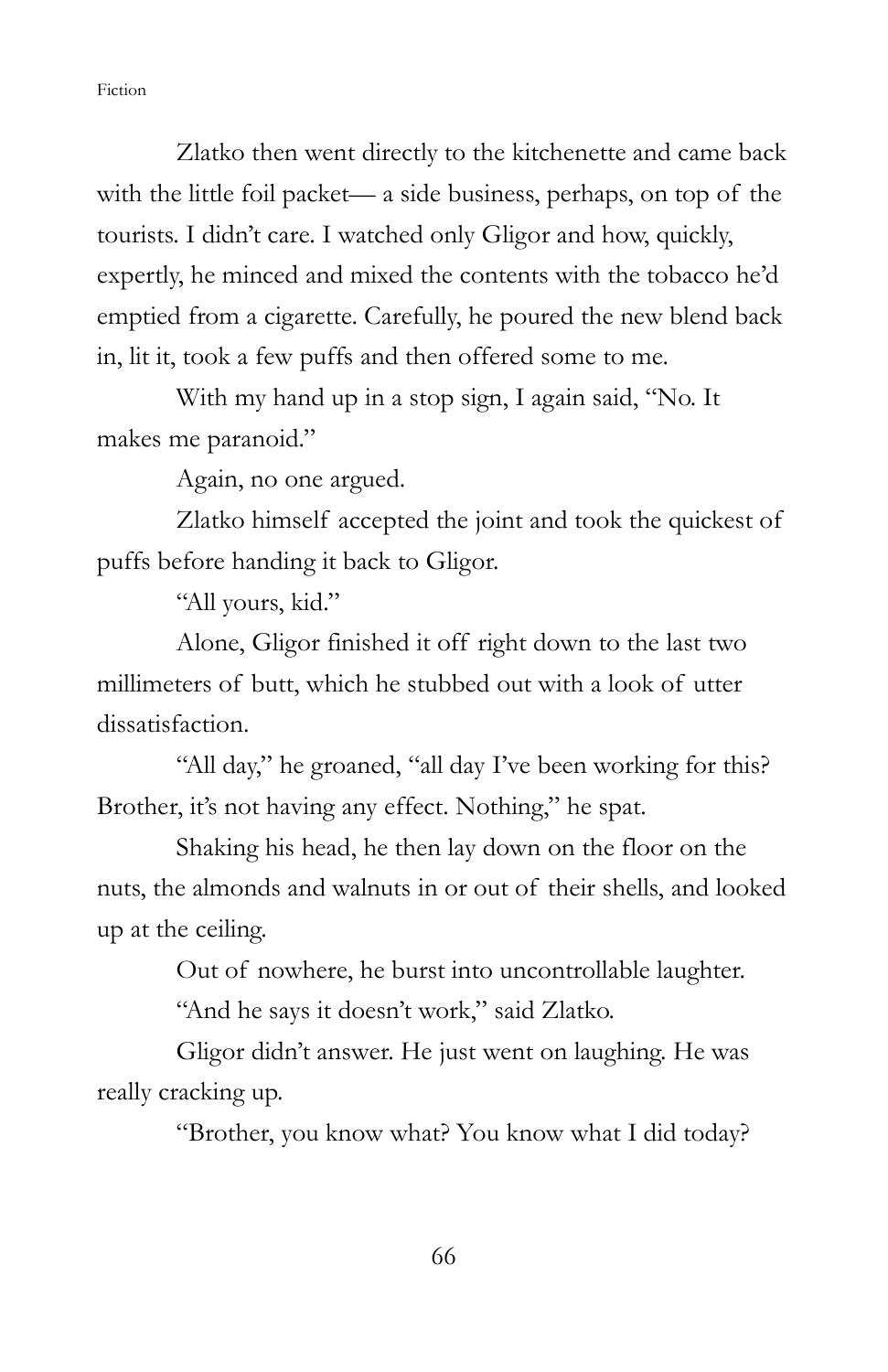You know what I did on my lunch break?" Gligor snickered.

"What, little brother? What did you do?"

"I wrote a little poem on the wall near the lake."

"And what did you write?" was Zlatko's patient question.

 The answer was: "It's stupid. I don't want to tell you. I'm embarrassed."

 Gently, Zlatko coaxed, "Just tell us. It will be good, I promise. I can guarantee."

I nodded encouragingly.

 "Okay," Gligor said, slow, nervous, "but only if you don't laugh."

 Zlatko said, "Well, why do you tell us that? Now, for sure that's what we are going to do. Come on, just tell us your poem."

 "Alright, alright." Gligor swallowed. "I wrote"—he cleared his throat in preface to his recitation—"I wrote: Little fish / please don't bite my dick / when I swim in your deep waters."

The moment that followed seemed to hold its breath.

Then Gligor let out a laugh, a shout, that seemed to rip open the air.

Zlatko began to laugh, too, jubilantly.

It was me next.

 "See," Zlatko smiled, showing teeth. "It is a good poem. An excellent poem."

 I agreed. "Yes, it's very good. I'm going to write it in my notebook—for posterity."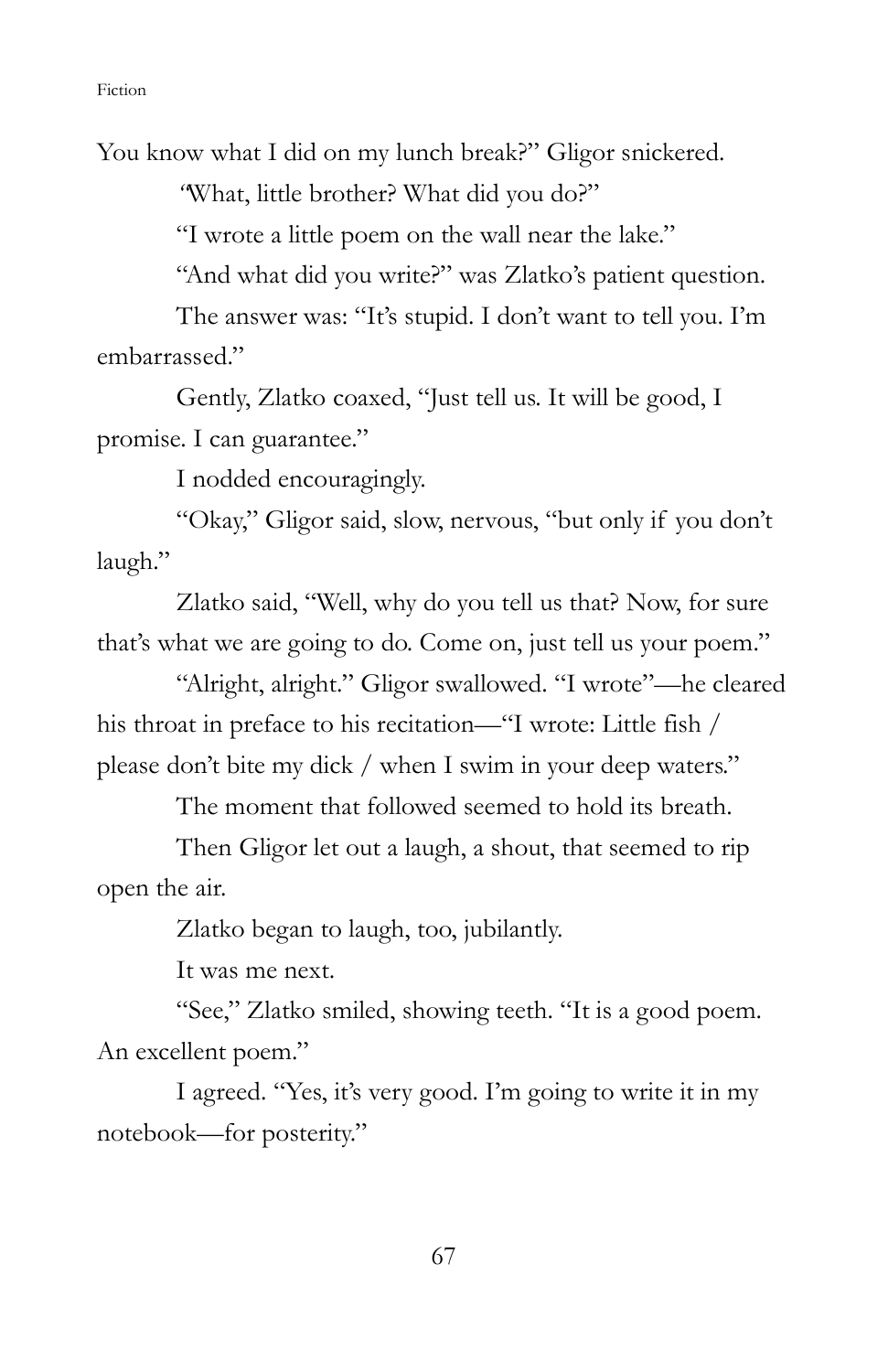Gligor looked on, proud one more time, observing with interest my child-like Cyrillic lettering.

> "It's a haiku," he informed me as I completed the last line. "Is it?" I smiled.

 I didn't want to argue or be pedantic about precise definitions.

 Then Gligor confessed, "You know, it's a true fear I have. I have a complex about swimming in the lake, especially naked."

 Zlatko and I, we tried as hard as we could to take this complex seriously, but then we couldn't help it. We burst out laughing afresh, and poor Gligor had no choice but to join in. Our trio of laughter, it was like an infectious game of disease dominoes. Just when one would stop, another would start up and then the whole loopy business would begin and fall down all over again.

 Gligor wheezed, breathless. "Ha! I'm having a good time, now," he said and then he rolled onto his side and looked up at me and Zlatko with new, eager energy. "Hey, hey, we should all go out tonight. There's a new bar opening in town."

He didn't want the fun to end, it seemed.

 "Sorry. I can't," I said. "I'm sleeping at the monastery, and it's too far for me to go back up the hill in the dark."

 "The monastery?" he said, as if I had to be kidding. "You can pray when you're old. Come on. Stay. You have friends."

He looked over at Zlatko.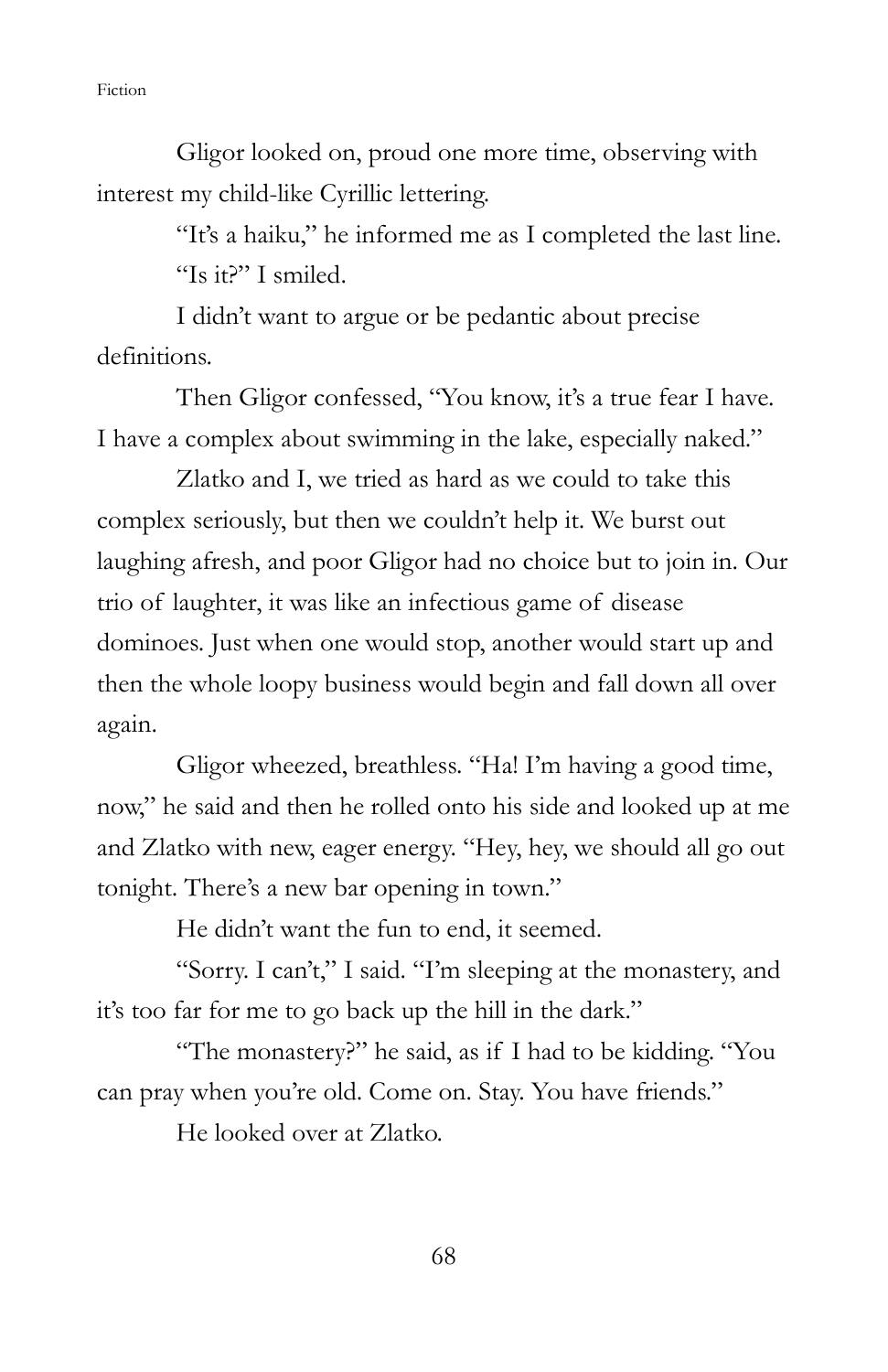Zlatko looked at me.

 I looked at Gligor. He was still looking at his brother, as if waiting for him to do, to say the obvious.

 "Of course," Zlatko finally agreed. "Of course, you can stay here in my flat—as my friend, not as a tourist. You won't have to pay."

I said, "Really? I can stay? As a friend?"

Isn't this what I had wanted all along? To be welcomed.

Zlatko nodded.

"But where would I sleep?"

 He told me firmly, "Please. I told you before not to insult me. There is another room for guests. You will sleep there, and I will sleep here on this mattress."

 "See. Stay," begged the young man, again. "Your monastery will still be there in the morning. Don't you know, the summer isn't going to last the whole of the year?"

> I nodded my head and shrugged my shoulders. It was true. I said that I would stay. And so, I stayed.

> > ……

In Zlatko's flat—five o'clock, six o'clock, seven—Zlatko and I waited for the night, along with its darkness, to arrive. Finally, it did at around eight, at the same time as Gligor. He, unlike us, had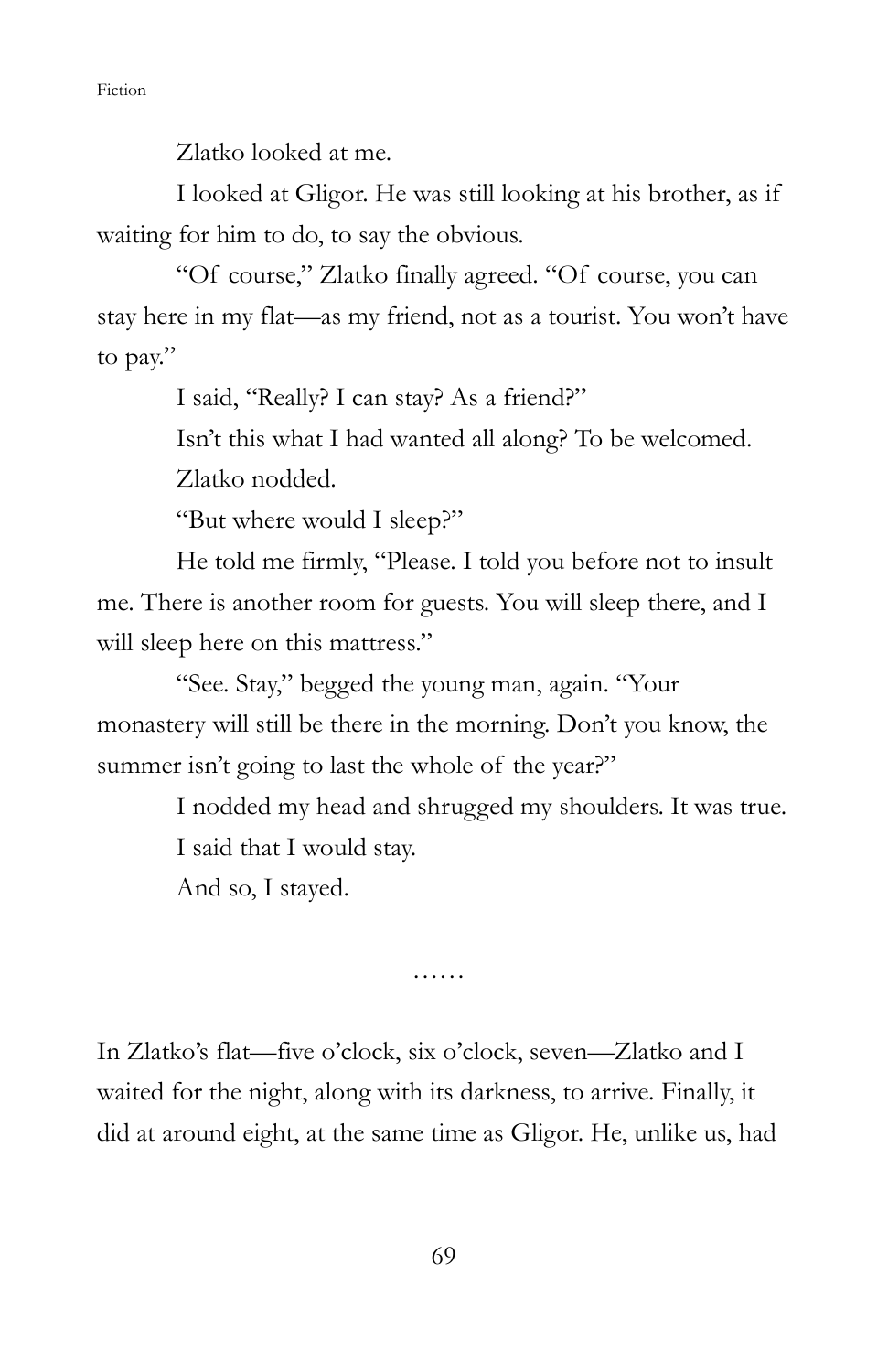gone to some trouble with his appearance.

 He had obviously showered, shaved and doused himself in some sort of diesel cologne. He had dressed himself in fresh clothes. It was a too-tight suit with cuffs and pant legs that were also too short. Standing before us, he looked sweaty, uncomfortable.

 "Little brother, little brother," Zlatko teased. "Are you going to a wedding? You didn't say you were getting married."

I tried to suppress my hoots, but it was no good.

 With all that thick, dark hair poking out from his chest, his exposed ankles and wrists, I couldn't help thinking he looked, unfortunately, like a baboon from a zoo that had been stuffed into human clothes and let loose.

 "I'm so sorry," I apologized, still laughing. "You look good, really."

 Gligor only grimaced and then—nothing left to see or do here—directed us, uncharacteristically, to go, to leave the flat now. Under Gligor's command, silently, the three of us walked down the concrete stairs, through the swinging front doors and out onto the noisy street. We turned left, went straight to the first corner of a small public park where there was another young man waiting, a friend of Gligor's who was not dressed in a suit but jeans and Tshirt. After a quick introduction, he joined our group, too.

 Together, then, the four of us made our way to the town square, passing by the post office, the new McDonalds, the old-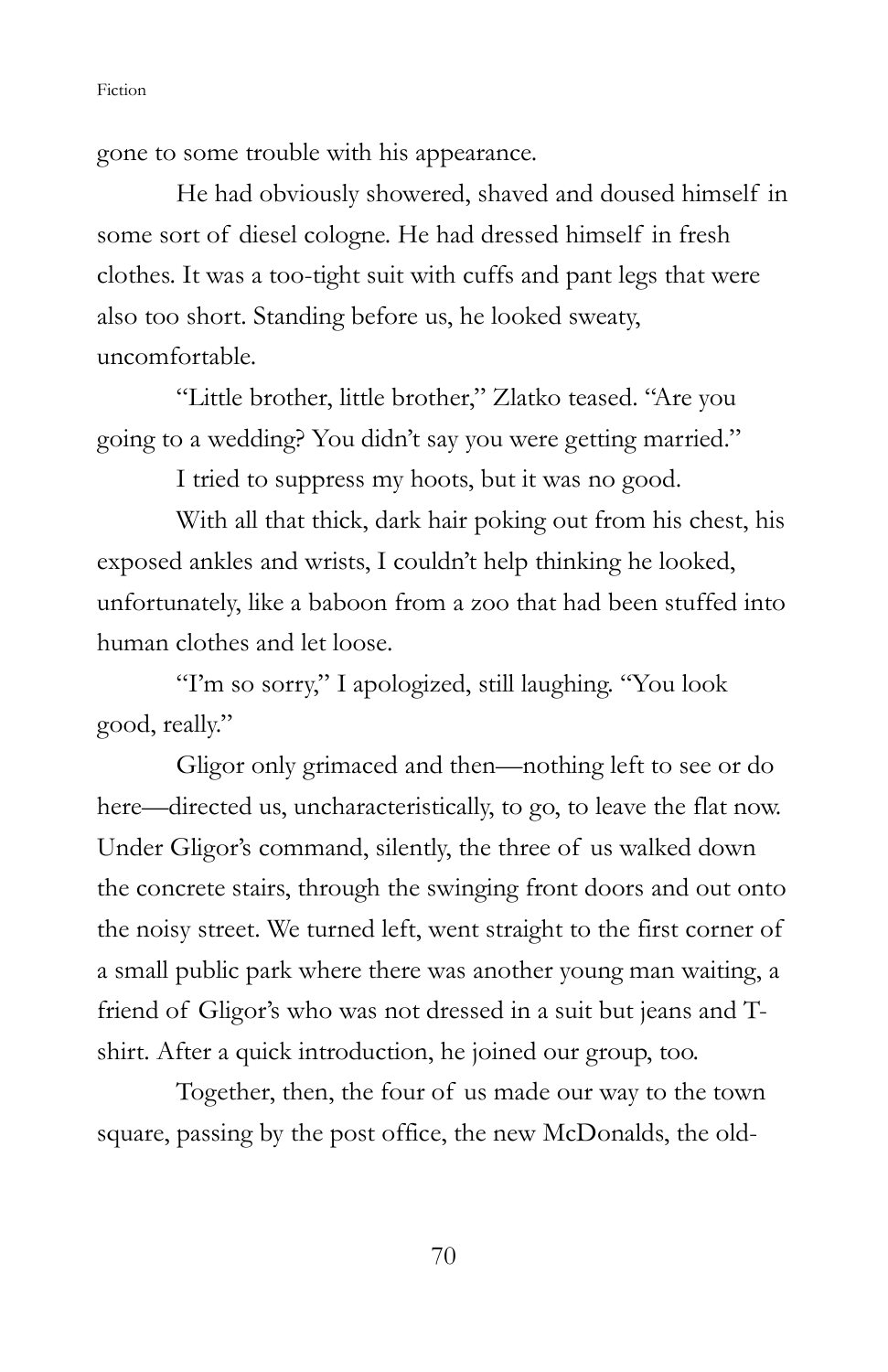style cafes, souvenir shops, the cabbage-grater salesman and a stillopen mobile phone outlet. At every turn, we had to press our way through the ever-thickening crowds.

"Where did all these people come from?"

 Since I had been at the monastery, the town's population appeared to have doubled, tripled in size.

 "They come from everywhere," Zlatko said, waving away my apparent shock. "Serbia, Hungary, Poland. From all over the Balkans and Eastern Europe. Western Europe, too. And why wouldn't they? Ohrid is beautiful in the summertime. It is a good place to relax, to swim, and to party."

 Through the crowds we continued to move, to find our way. Gligor and his friend were up ahead. Behind them, Zlatko pushed and I followed. I locked my arm into his so that we would not be separated, so that we couldn't lose each other.

 Zlatko smiled a supreme smile of satisfaction and, without looking at me, announced, "Together, we look exotic."

 I supposed we did. At least, we looked different, as if the both of us did not really belong there in that place, in that town, in that country. Me in my long peasant skirt and loose-fitting, earth-toned top among the other women in their short, tight dresses and stilettos. And him with his blondness, his goldenness and leanness, compared to the short, dark, brute handsomeness of most of the other men around us.

And just then the night felt dangerous, like there was a

71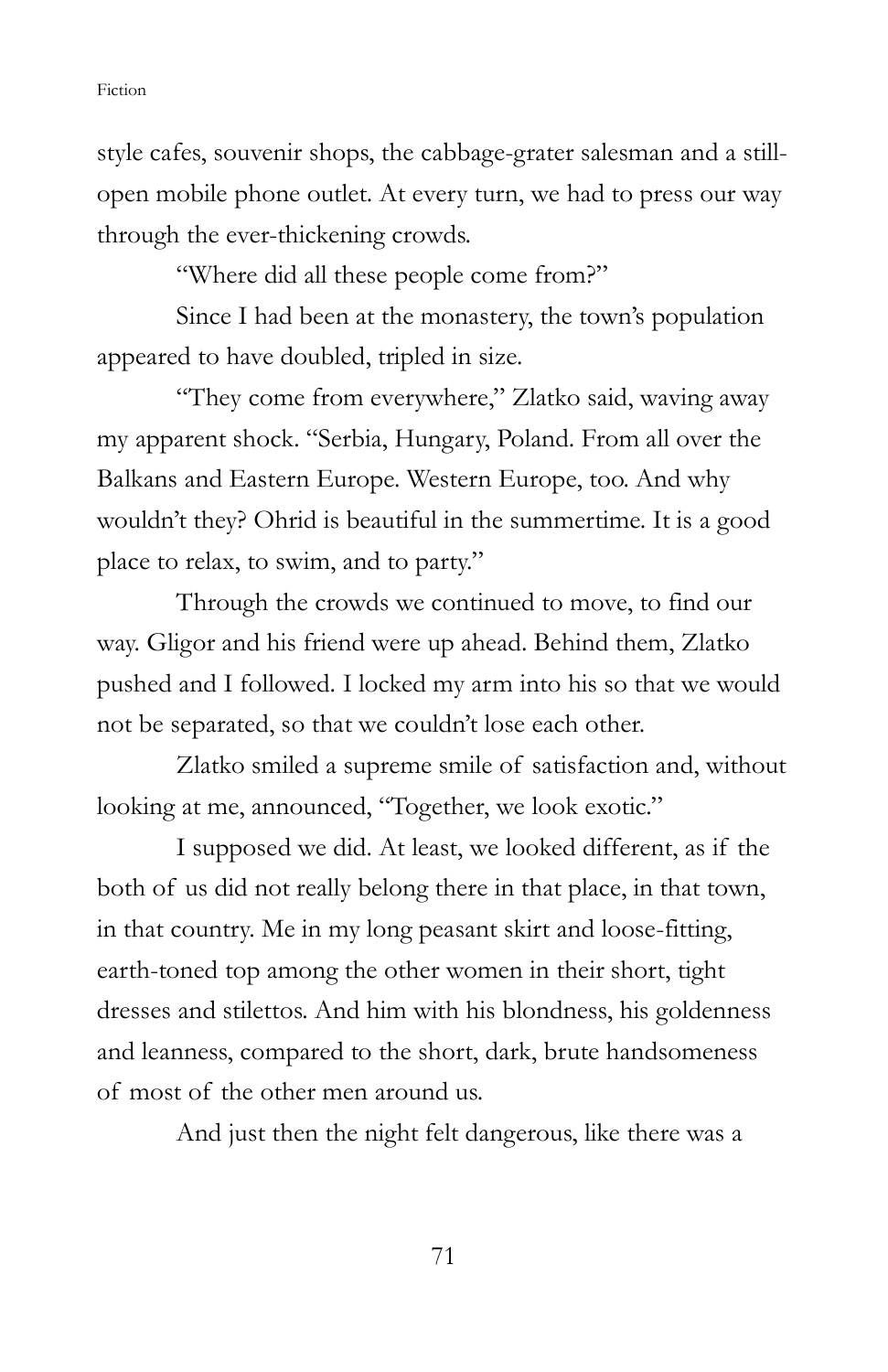knife-edge of threat.

At last we turned down a back street, into an alleyway where we found the new bar we had come to see, and Gligor and his friend standing outside, waiting. As we approached, I let go of Zlatko's arm—I didn't need it anymore—and then we all proceeded inside, single-file, as the entrance was narrow. So was the passageway. At its end, however, it opened out into a dark red, triangular room where we formed something of a diamond shape of attendant observers. We watched the expressionless DJ play his loud Eurotechno to the empty dance floor.

 After some moments, then, as if we all shared the same mind, we turned as one and arranged ourselves back into a single line. Wordlessly, we made our way back along the narrow corridor until we were outside the entrance of the bar again. There were a few small tables—for patrons only, a sign said. We squashed two of them together and sat down on the provided wooden chairs, me next to Zlatko and Gligor opposite with his friend.

 The music was still blaring—there was a speaker outside so it was hard to speak or hear each other, let alone the waitress who came to ask what we wanted. Zlatko shouted our order in her ear. It was beer, beer, vodka, and a tea with milk on the side for me. The waitress nodded in understanding and went back inside, presumably, to get the drinks.

Then the mood changed.

Gligor, in his too-tight suit, got up out of his chair and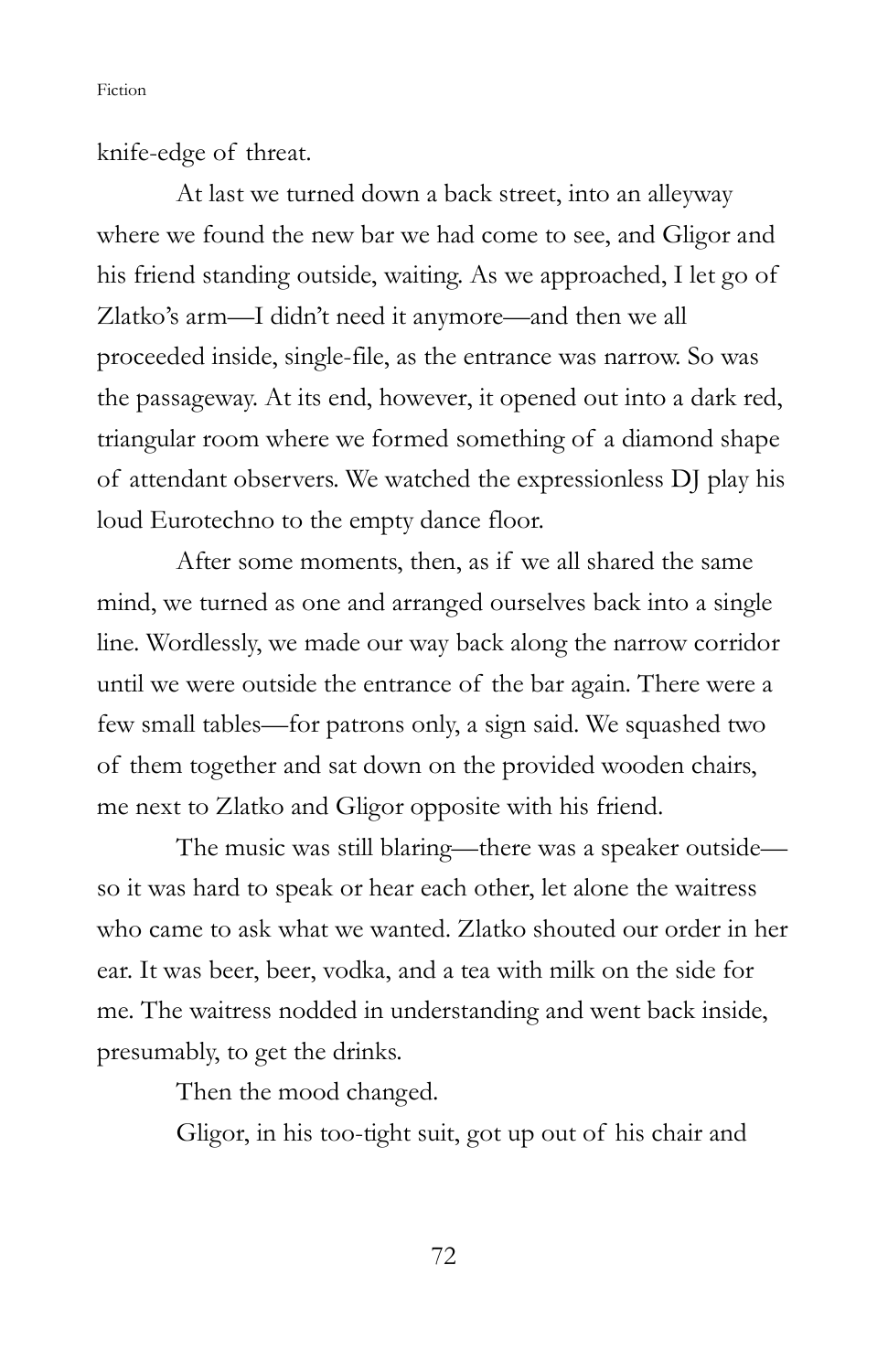leaned across the table so that his face was very close to Zlatko's face, close enough to kiss him. He started to shout and spit. What exactly he was saying I couldn't make out as the Eurotechno had morphed into a louder Euro Garage. In any case, Zlatko did not react. He just sat there and took whatever was being given to him with a placid look on his face.

 Next, the drinks arrived. The waitress, without so much as a blink at Gligor's aggressive posturing, put the three bottles and one teacup and tiny metal milk jug down on the now shaking table. She gestured, with her hands and the eyebrows of her otherwise blank expression, that we could pay inside when we were finished.

 When she turned, Gligor straightened up and dusted down his suit jacket, as if to recover his dignity. By the T-shirt collar, he pulled his young friend away to a table adjacent, but the distance didn't seem to lessen his anger. He lit up a cigarette and smoked it, menacingly. He didn't take his eyes off Zlatko or me. He just shifted focus—Zlatko, me, Zlatko, me—alligator-like.

Then it all happened so fast.

 Gligor picked up the chair that he had been sitting in and lifted it above his head. He threw it to the ground. One of its leg broke like a matchstick, a twig. Wood flew. I watched its arc, frozen-faced, slow-witted, confused.

 Still on his feet, Gligor then began to pace, two steps forward, two steps back, hand to chin, as if considering his next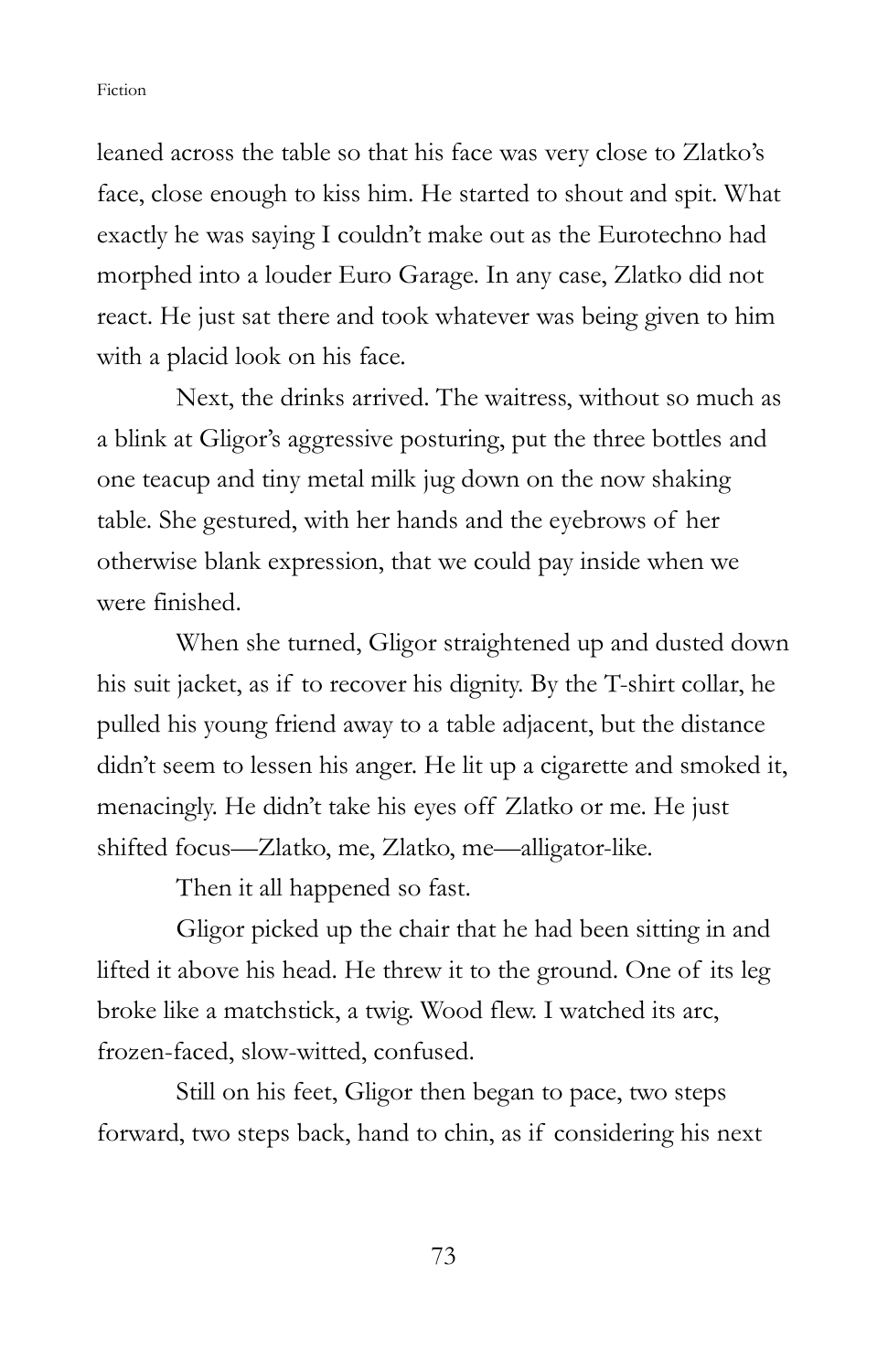action. In a flash, he had made his decision. He was at our table again, not shouting or spitting at Zlatko but now at me. I still couldn't hear what he was saying. I couldn't understand why he was doing what he was doing. Neither, perhaps, did he. He stopped for a moment and began to pace one more time, backwards and forwards, backwards and forwards, hand to chin an unconscious parody of The Thinker.

 In this lull of action, I looked left to Zlatko and motioned with the tilt of my head that now might be a good time to leave. Zlatko, in response, shouted in my ear that first I should pay.

"You must pay!"

 I did so quickly, without question, without the slightest resentment or wince or flinch. I gave the waitress a large note—it was all I had. I didn't even wait for the change.

On the way back to the flat, Zlatko was moving impossibly slowly, in his relaxed way. I, on the other hand, was nervously turning every few steps to see if Gligor was following. He was not, as far as I could see.

 Still, I maintained my alertness, my vigilance as we passed the now shut mobile phone outlet, the spot where the cabbagegrater salesman had stood demonstrating his wares, the souvenir shops, old-style cafes, the new packed McDonalds, and, at last, the park on the corner where we had met Gligor's friend. By now the crowds had thinned, but we did not stop. Walk, walk. We had less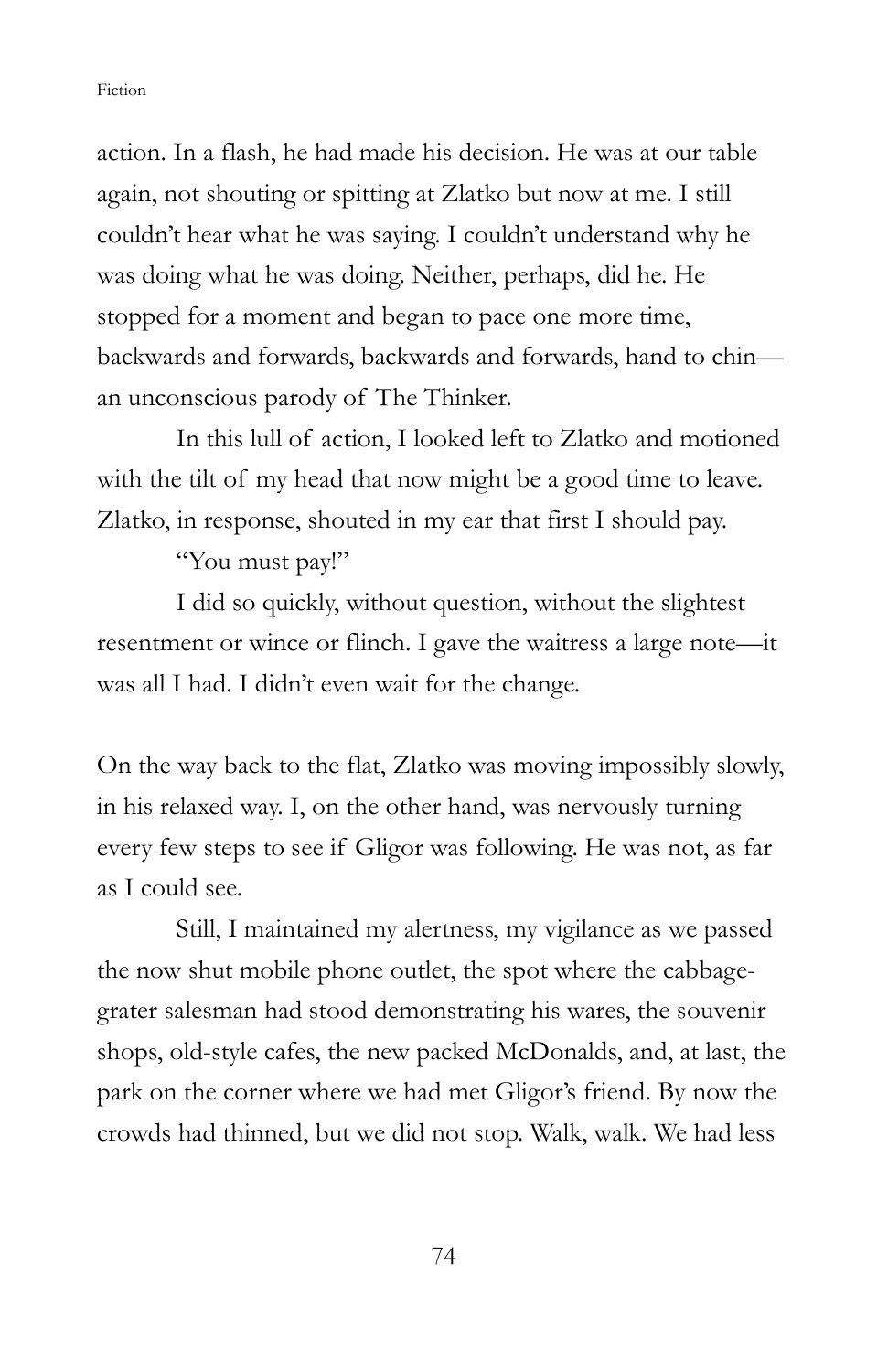than a block to go. And then we were pushing through the doors to Zlatko's graffitied building, going up the concrete stairs and crossing Zlatko's threshold into his nutty interior. I had never been so relieved to see it or to close the door behind us.

 Once inside, we did the usual things, though with more of a sense of urgency, at least on my part. We took off our shoes, put on the nut protection booties and then, protected, secure, proceeded down the hall to the living room where we sat on the floor. Zlatko lit a candle. The shadows its light cast danced on the walls.

 Finally, I could ask, "Well, what was all that about? What just happened there? Do you know?"

 Zlatko told me, evenly, "Gligor thought that you would be with him tonight."

"What?" My jaw dropped. "Why would he think that?"

Zlatko explained, "Gligor is young. He is not well. Mentally, he is suffering. He takes pills, and sometimes he forgets or he does not want to take them."

"Oh," I said, not knowing what else to say.

 Zlatko went on. "And it is not only Gligor. It is his whole generation. You see, when Yugoslavia broke apart, here, in Macedonia, we did not have a war like in Serbia, Bosnia and Croatia. The young people did not have a chance to let out their anger."

"So, you're saying," I said, "—tell me if I've got this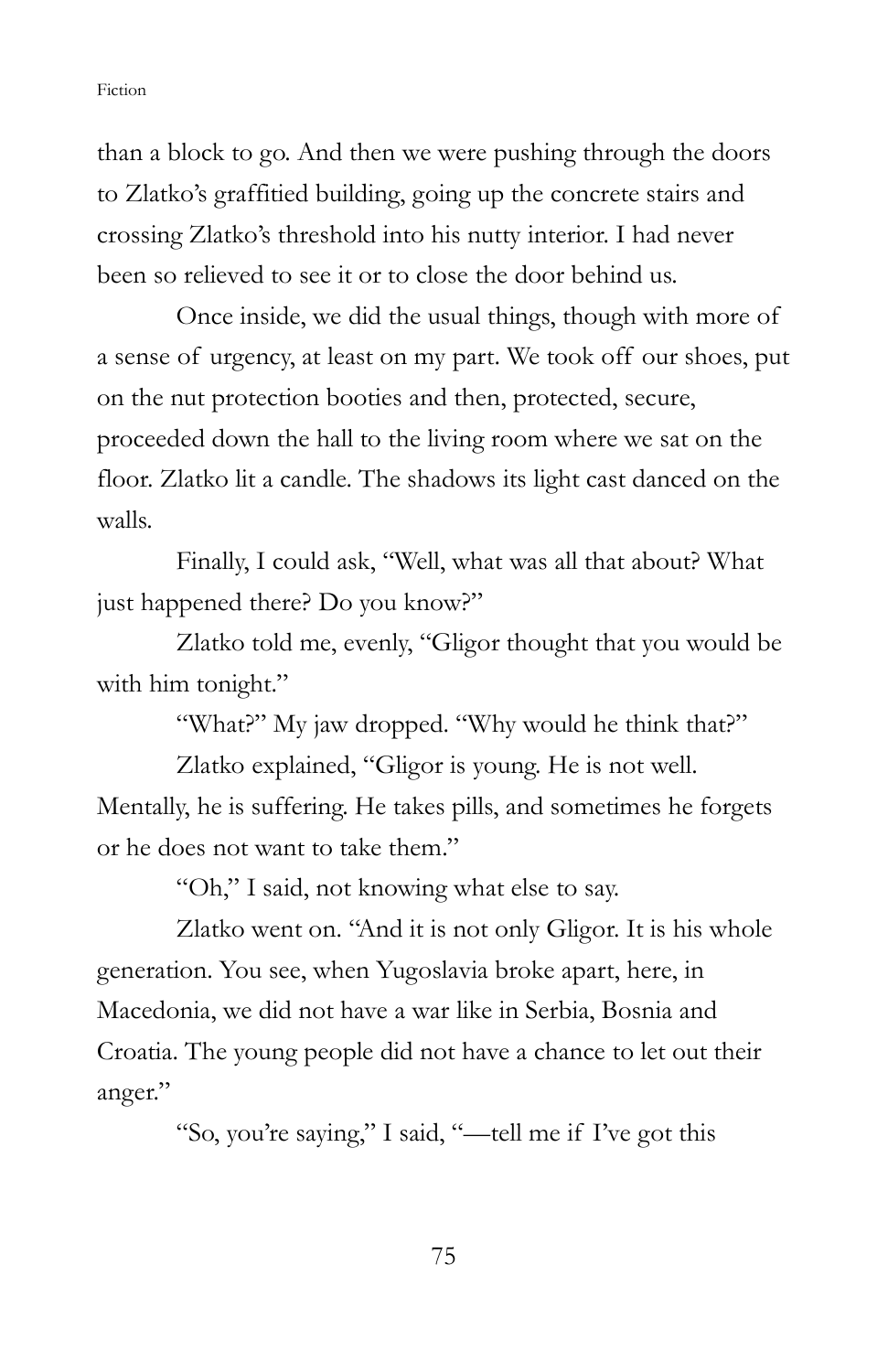wrong—that you think a war would have been good? For the young people?"

"What I'm saying," he clarified, "is that the young people of Macedonia have no future. There are no jobs. There is no security. They are angry, but they can do nothing. They cannot easily leave to go to a better place. You know we are not a part of the EU. And that is why I try to be patient and help Gligor in the ways that I can."

 I nodded, taking in the information, remembering back to the way Zlatko had praised Gligor's father and given him the little foil of grass for a little cash—had taken care of him in the ways that he could. Then I tried, I tried my best—my brain performed triple somersaults, in fact—to understand the logic in Zlatko's argument: that a war would help someone, would help Gligor who takes pills and breaks things when he doesn't get girls, feel better in the short and long term. I really considered it.

Then I panicked.

 I said, "Listen, Zlatko. I want you to tell me. Do you think Gligor will come here tonight? Will he do something stupid? Will he try to do harm?"

Zlatko smiled gently. "No, he won't."

"But are you sure? Are you one hundred percent?"

Zlatko assured, "I am ninety-nine point nine."

 "Okay, that leaves a chance. Listen, listen." My eyes darted around. "I know it's against your philosophy, but, please, do you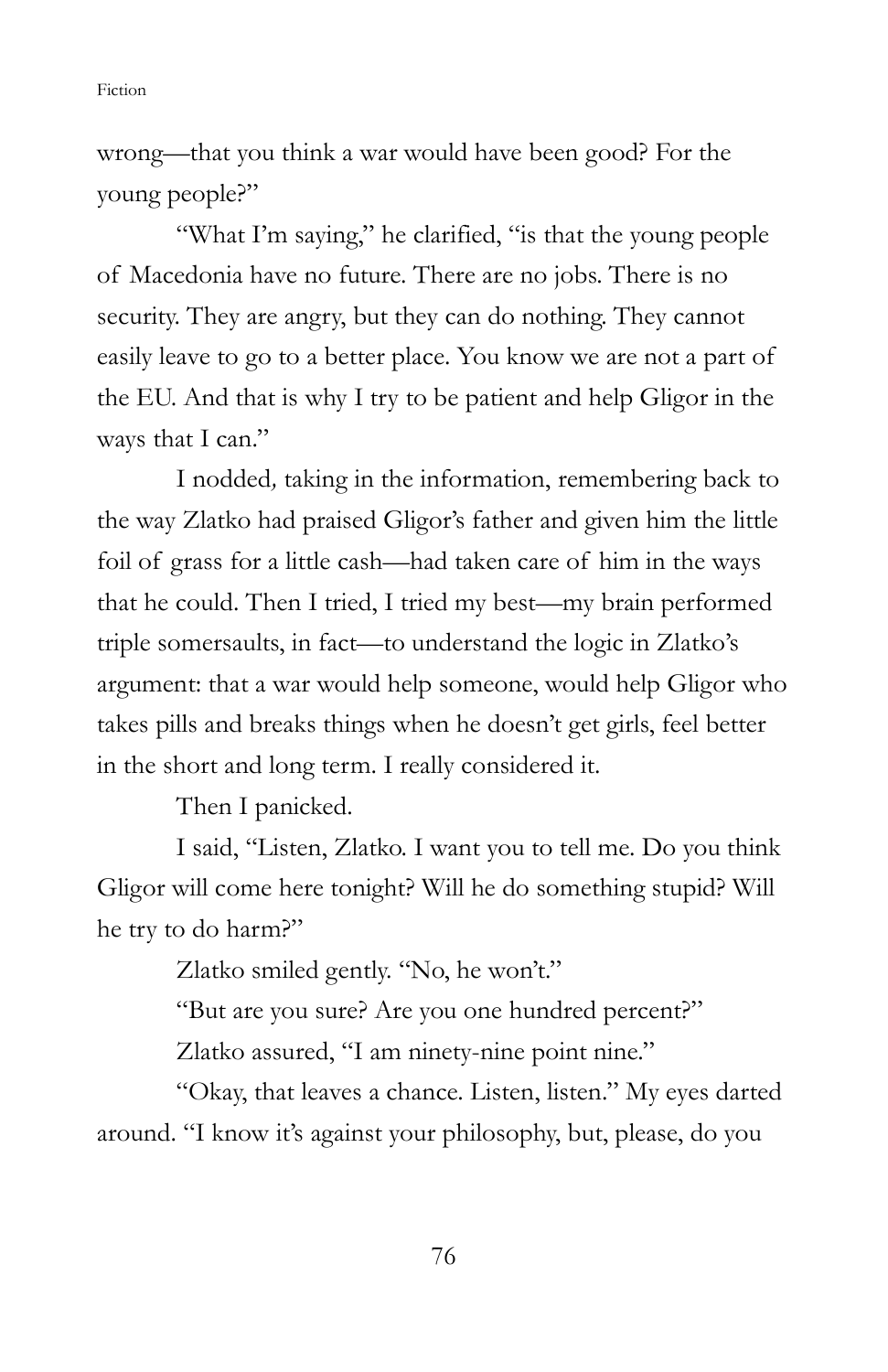think you could lock your door just for tonight? Just in case he does come"

 "Of course I can lock the door, Magdalena. If it will make you feel safer."

"It would, it would," I said in my jittery state of agitation.

 Calmly then, maybe too calmly, Zlatko rose and glided across to the kitchenette where he fished out a key from a place underneath the sink. With it, he went down the hall and inserted it into its lock. He turned it.

"The chain, too!" I called.

 I listened for the metal clanking in and across its slot. It was done.

 And then Zlatko returned, loose, in no hurry, and sat himself down in the same place he had been before.

The irony of the situation was not lost on me.

 Since I had first met Zlatko I had been fighting hard against this: staying at his flat, being bound to him without an independent exit strategy. I had resisted successfully. Now, here I was worried about some Gligor kid, seeking refuge when perhaps what I had just done was ask to be trapped, locked in with the real monster.

Zlatko cocked his head.

"Alright?"

I was not.

My mind, having done a sideways swerve, was inventing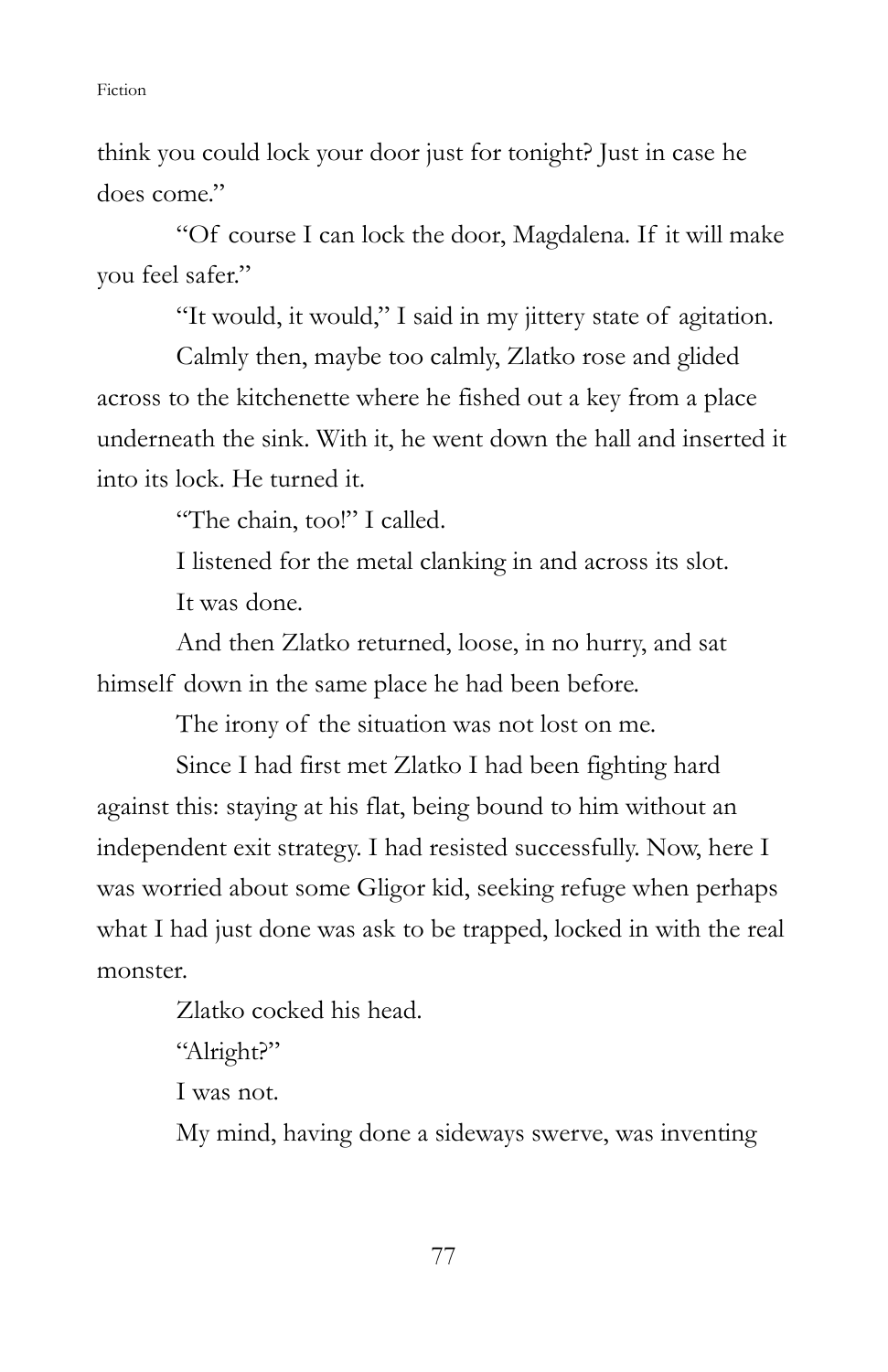possible schemes, plots. The whole bar scene, for instance, I was sure had been engineered so that Zlatko could finally get me here alone. Gligor was in on it as well. Soon, he would arrive with his own key, his own way to open the sliding lock—with a heavy push and a shove. He'd bring with him the friend we met at the park, plus three other angry, young men with no futures and no jobs, and nothing more to lose. I berated myself imagining worst case scenarios: You're an idiot. You don't even have a phone. No one knows you are here, not even Rajna the caretaker at the monastery.

Zlatko yawned. He really didn't hold back. His whole mouth stretched open exposing the meaty, pink insides.

 "Oh-oh-oh, I am tired," he said. "And you must be, too. I will take you, now, to your room. I should. Oh, but," he interrupted himself, "how rude. You must want to wash your face and brush your teeth. I will show you the bathroom first."

And so, he did.

 Inside, alone now, I turned on the tap. I looked at my reflection in the mirror, maybe for the last time, I thought. Then I told myself to breath, to get a grip. I held myself up with the sink trying to decide on my next possible action, if needed. Could I just say that I needed to go out and get something—juice for the morning, a feminine hygiene product—and not come back? I could ask him to unlock the door. If he refused, and worse came to worse, I could climb out of a window. I could shout for help and hope a neighbor heard. How thin were these walls? I knocked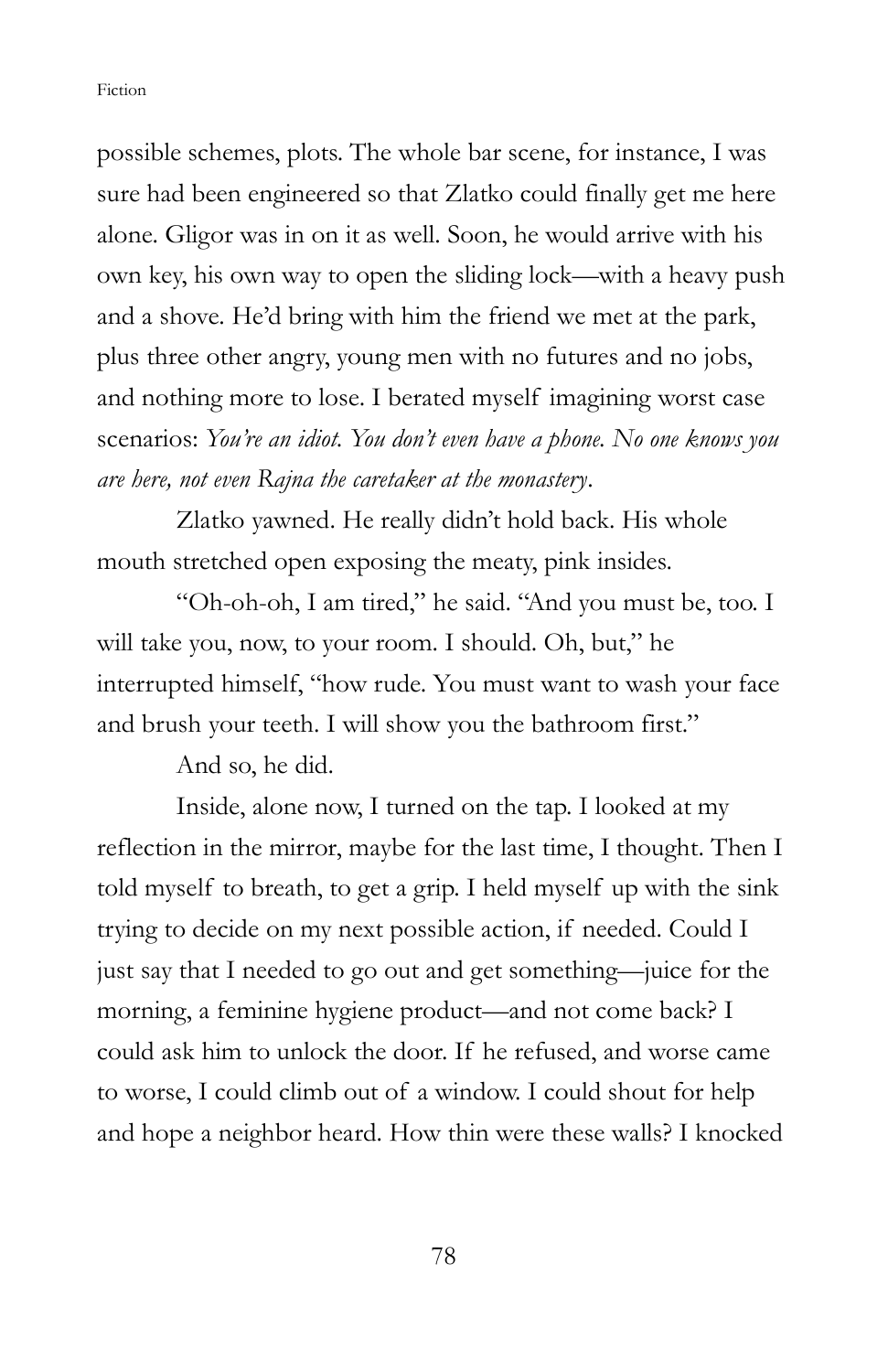at one, testing.

 At the same time, there was a knocking on the bathroom door.

 "Do you want me to see if I can find you a fresh toothbrush? You can use mine if you want."

 "It's okay," I called, tucking one of his razor blades into my pocket, in case I needed a weapon.

I turned the tap off, steeled myself and came out, ready.

 But down the hall, Zlatko was only plodding around being domestic. In the little kitchenette, he was washing up his visitors' teacups and our plates from lunch in a sudsy sink. On the floor, there was a little pile of dirt. The broom was out. He had swept, I guessed, in the spaces between the nuts. Or he had picked them all up and then swept and, in my absence, carefully laid them back down. As ever, he was wearing his nut protection booties. They were pink and green, striped. In them, he reached up to return a cup to its shelf and, as he did, I studied his face, his profile, trying to discern any bad intentions. I could find none.

"Finished, done."

 He patted his hands on his front and then, looking at me directly, said that *now* he would show me where I could sleep. I followed him back down the hall and, in a moment, we arrived at a door on the left which I had not noticed before.

 "This is the room for guests," he announced. "It is the same room you would have slept in in the beginning, if you had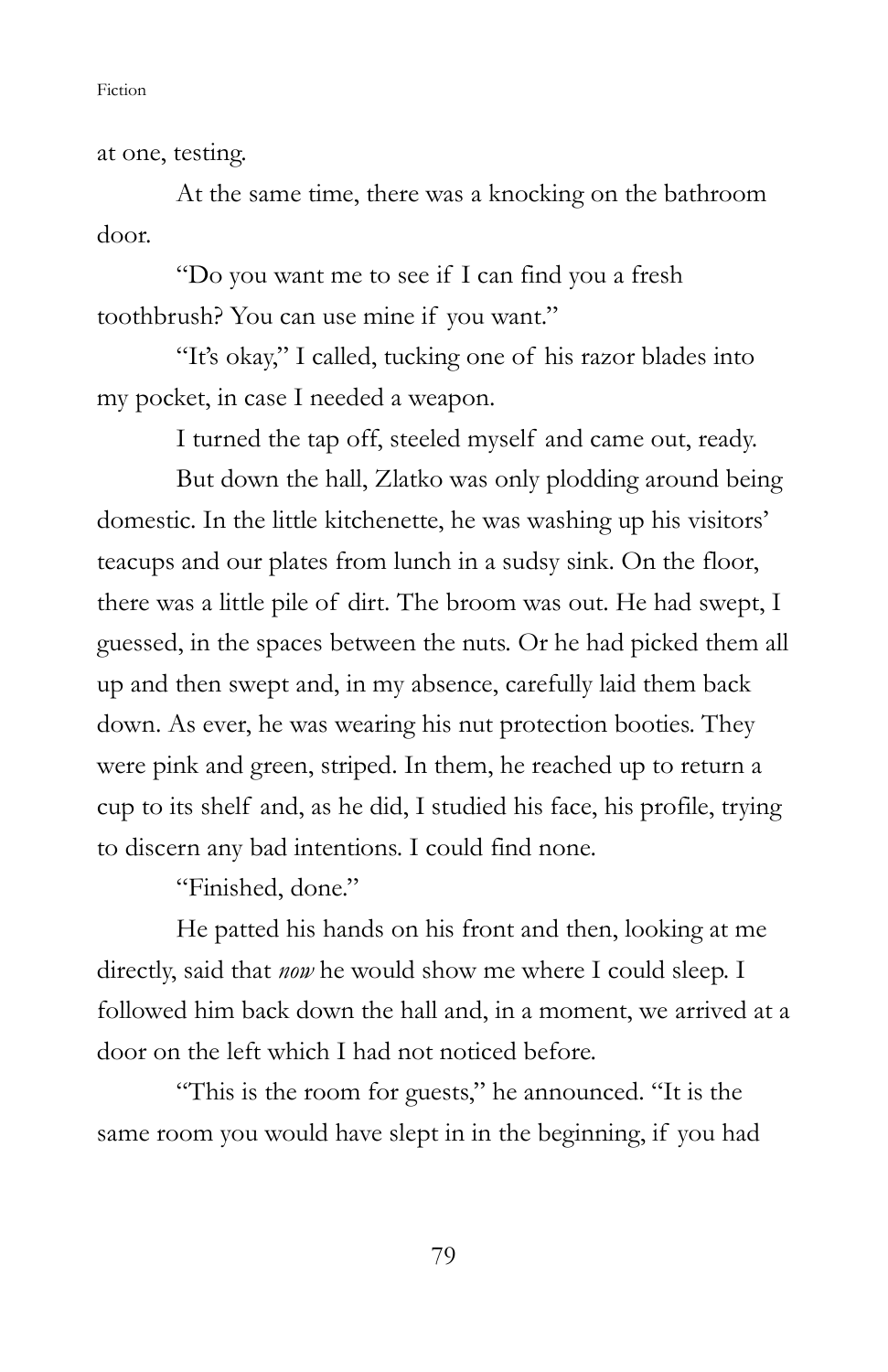stayed when I first invited you. Do you remember?"

 I did, but what point was he trying to make? That all this was only inevitable?

In answer, he opened the door.

Both curious and afraid of what I might see, I peered over his shoulder, but there were only things any reasonable person might expect to find in a room for guests. From the doorway—he did not overstep this boundary—Zlatko began to itemize the contents and their functions in case I was stupid and did not understand.

 "There is the bed. You can lie in it when you feel tired. There are also two pillows. They are for the comfort of your head and neck. A blanket, of course, is provided. You can pull it over yourself if you get cold during the night."

He mimed the action of tucking himself in.

 Quizzically, I looked at him, thinking that his whole, unnecessary explication was a bit like the taxi driver's—the good taxi driver's. The one who had actually taken me to my mother's village, known which bumpy road to veer off the highway onto, all the while giving me his calm running commentary, the obvious verbal descriptions about scenes we were passing outside the windows. They were, I'd imagined, designed to comfort me, to make me feel less anxious, more secure. Was Zlatko doing the same?

He nodded.

80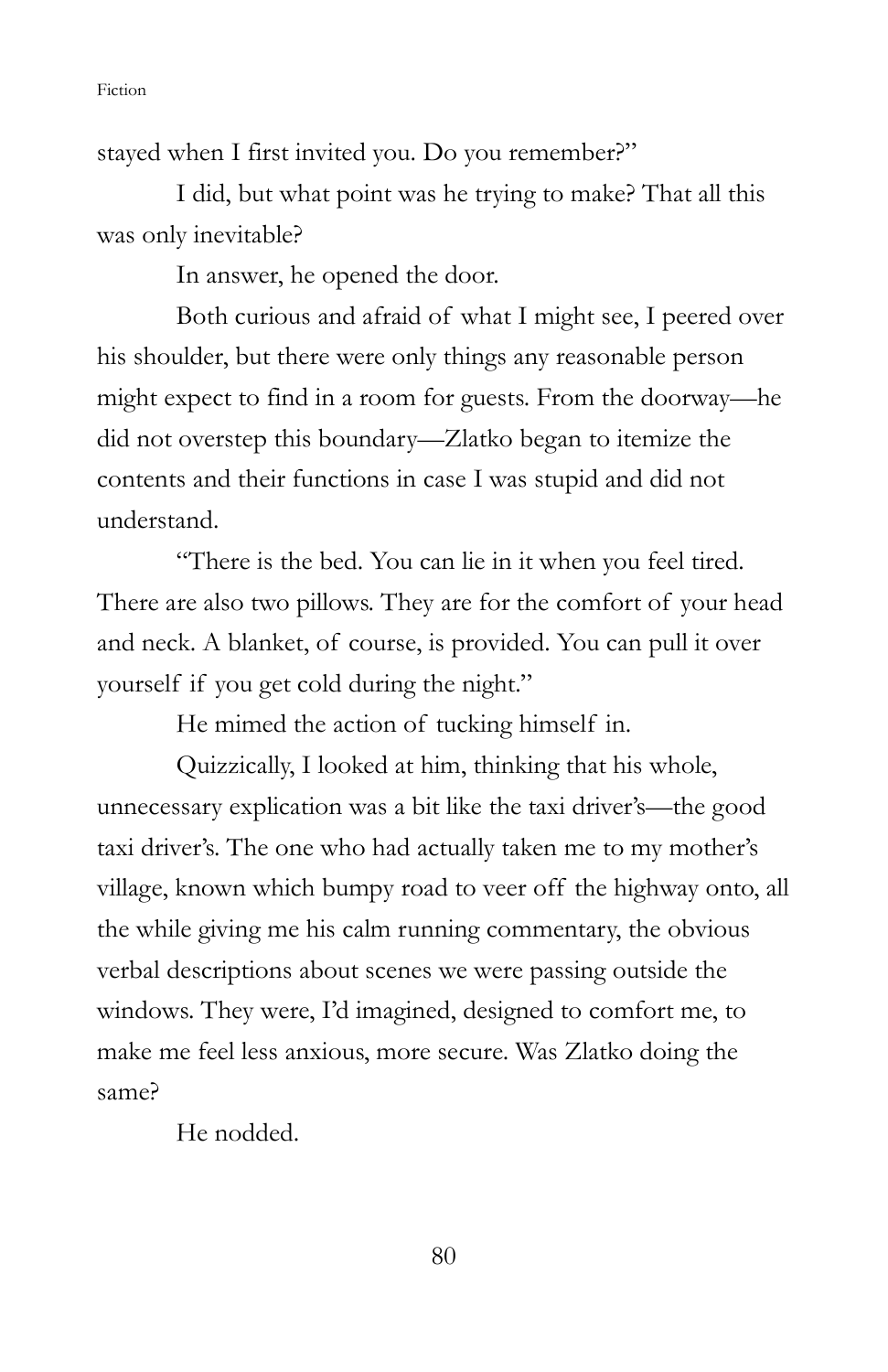"The lamp," Zlatko carried on. "You can turn it on when it is dark but you want to see. And, finally"—here he paused briefly as if gathering his last bit of energy—"behind the curtain there is a window. You can open it if you need some fresh air. You slide it like this."

He modelled the sliding action with his whole body.

 But what he didn't mention, what he should have at least acknowledged, if not fully explained, was the strange fact that in this room for guests there were no nuts on the floor, no nuts anywhere. The whole room was completely nut-free.

> And with that, Zlatko closed the door behind him. "Good night," he said, wishing me good, sweet dreams.

For at least an hour, I must have sat on that guest room mattress, listening, waiting, eyes wide open. Too on edge, I had not undressed. The only things I'd taken off were the nut protection socks. Hot, I'd slipped them off my feet. Finally, I'd laid the razor down underneath the bed. Time had passed and passed, but nothing had happened.

 Gligor had not come. There had been no loud knocks or threats of violence at the front door.

 Zlatko had not made any feeble excuses, either, to bother me. In fact, I had heard him, once or twice, snoring loudly.

 Only I could not sleep. Sleep was far from me. I felt so alive, so awake. In fact, I had never felt more so, not for the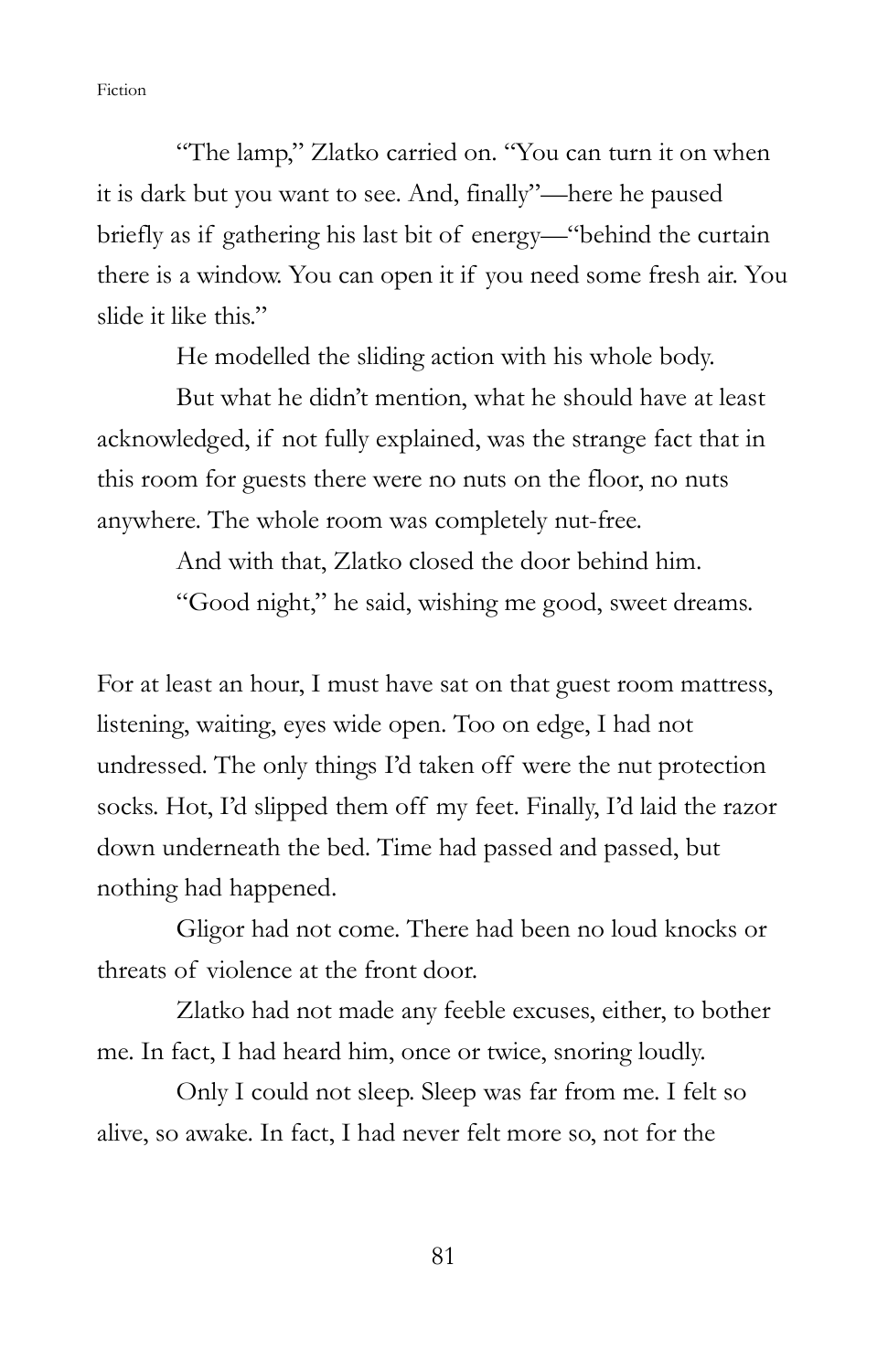longest time, not since my mother had gotten sick. I wanted to live, or at least to be connected to life and to the living. So, I got up and went to open the window. I slid the glass across its groove as Zlatko had earlier demonstrated I could. I let in the sounds of the night, of the town and all its holiday hollering and hooting, its drunken laughing and singing. To these things I listened and, from my seven stories of height, I imagined, like a god, all of the associated mistakes the people down there might be making, the things they would regret in the morning—or not. And then I made my own decision.

 I walked over to the door to the room for guests. I opened it and, eyes adjusting to the dark, with my bare, unprotected feet, I padded down the nutty hall to see where Zlatko was sleeping. He was there in the room he had said he would be in. On his mattress, he was a lump under a sheet lying on its side with its back to me. I watched that lump rise and fall as it breathed. Then I turned and went back down the hall, not knowing exactly what I was doing, what I was hoping for. Like that, back and forth, up and down, I did a few more laps until, at last, I stood uncertainly at the foot of Zlatko's bed.

In a loud whisper, I called, "Zlatko, are you asleep?"

 When there was no answer, I raised my volume slightly. "Zlatko. Are you sleeping?"

Then: "Zlatkol"

"Huh?" He jolted upright and then relaxed back down,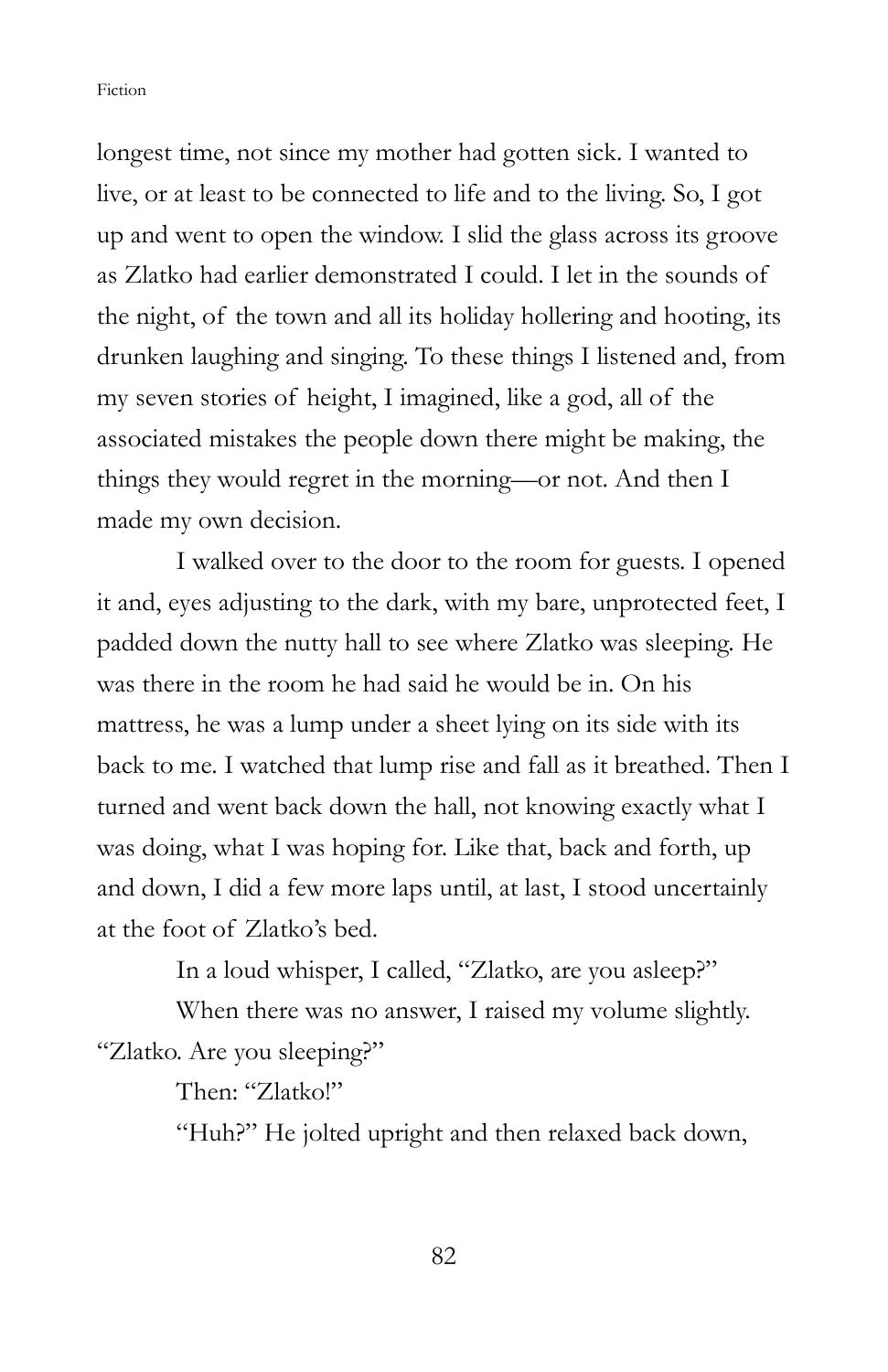moaning sleepily, "What? What happened? What is it?"

I waited for him to settle.

"Nothing. I was just wondering if you were asleep."

"Now, no. I am not."

He propped himself up onto his pillow.

"Me either," I smiled brightly. "Actually, I'm wide awake."

 Zlatko leaned back on his elbows and looked over at me, not saying anything, probably wondering what, if anything, he was supposed to do about it—my insomnia.

 I suggested, "You could keep me company? You could come to the room for guests."

 He paused as if my proposition was a trick. "Do you want me to come?"

"Will you come?" I said.

"Is that what you want?"

"Yes," I said.

"Then I will come."

And so, he did.

 He got up out of his mattress and, together, we went back down the nutty hall to my bed. There, side by side, we laid down and looked at each other, somewhat sadly, for what felt like a really long time.

Finally, Zlatko closed his eyes to rest.

I did not do the same.

Still wired, I studied his face, the fine lines, the shadows,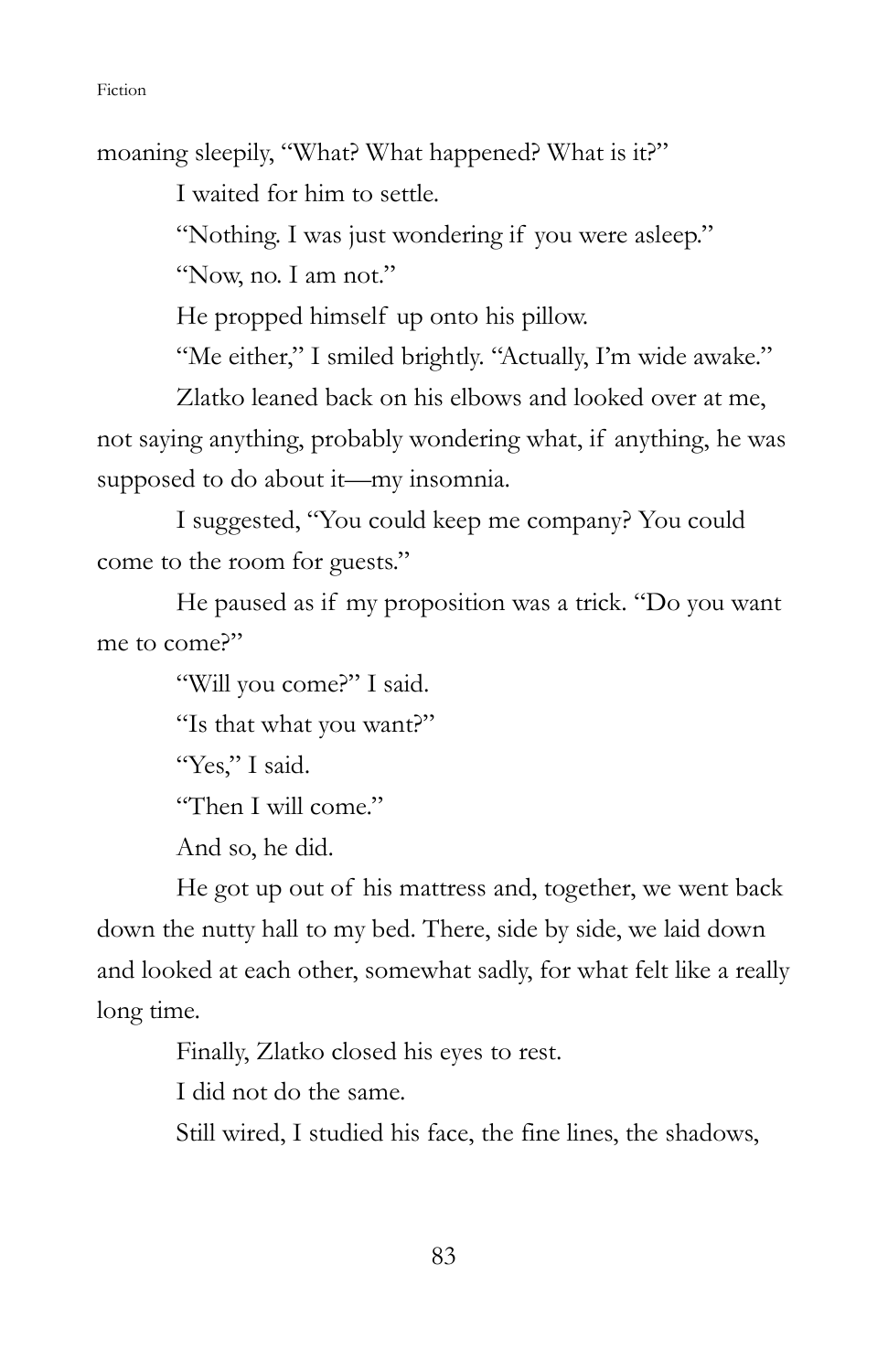the bones under his skin, never growing bored of them. Then I began to touch that face, those lines, those shadows, those bones under his skin, and I was not afraid. I followed the contours of his eyebrows' ridges, his cheeks, his neck, the muscles and tendons that ran down them. I traced his shoulders, his arms, the muscles and the tendons that ran down them, too, that ran along each finger from each wrist. I sculpted them. I carved them out and, as I did, I started to feel even more alive, more awake, as if I were plugged into some kind of socket receiving raw universal energy.

 All night, in this way, I continued caressing him, but he did not caress me. That was not what I wanted. I only wanted to make beauty. I wanted to make what was not-beautiful beautiful, in him and in me, if only temporarily. And so I did. With my touch, slow and soft, we became so. We became bathed in a night which no longer held danger or threat but was quiet, still, serene.

Then morning came.

Zlatko opened his eyes.

 He confessed, "Nobody has ever touched me with such tenderness. Not even my own mother."

"I know," I said.

I knew myself.

 And then, suddenly tired, so tired again, I got myself out of the bed for guests.

I picked up my bag. I tried to leave.

"Wait," Zlatko said. "I will go with you."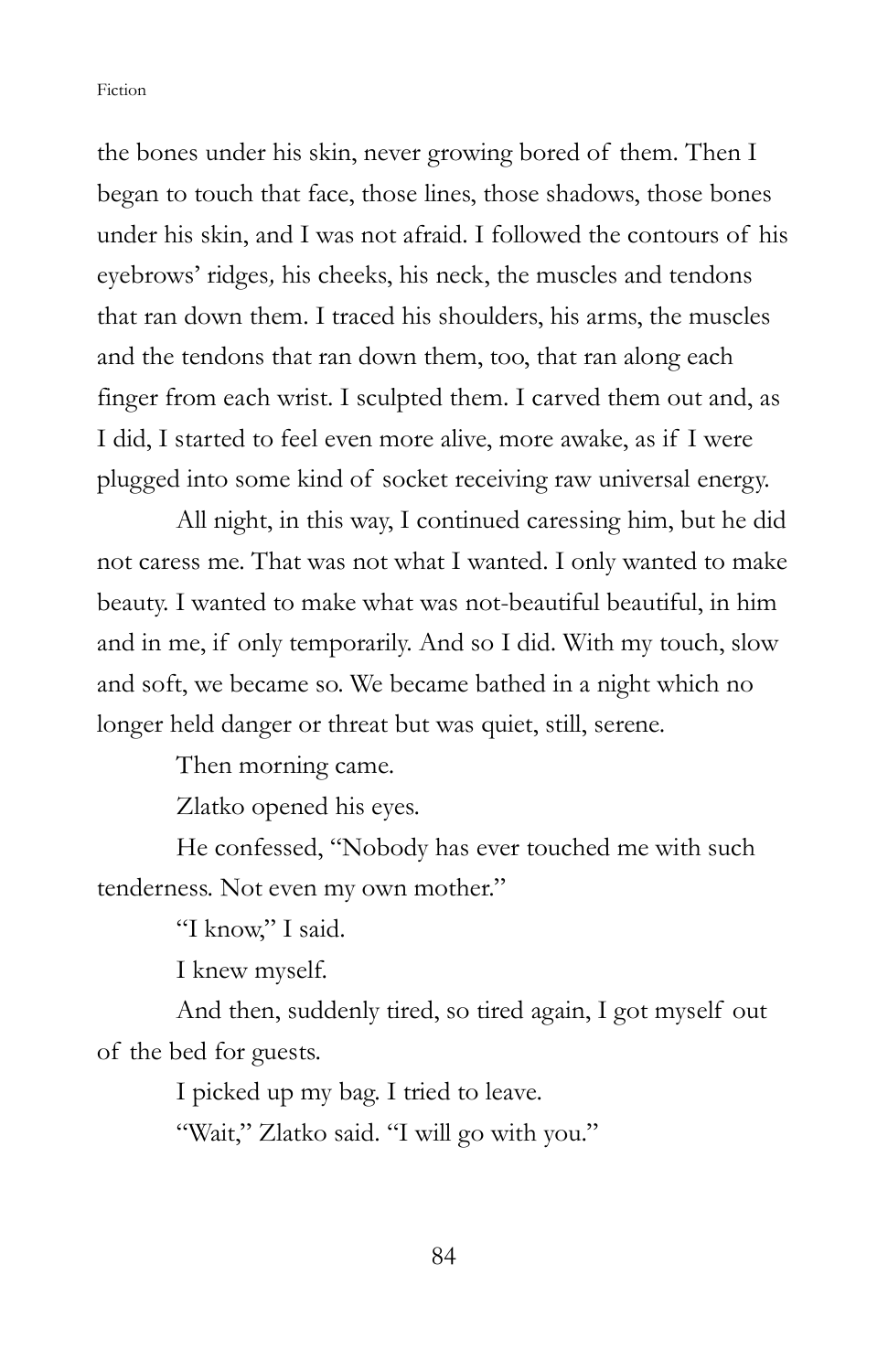"No, don't," I said. "I can at least go halfway." "No." "At least to the square."

"It's not necessary, really," I told him.

 And so, for the last time, alone I went down the nutty hall. I put on my shoes. I opened the front door—the key had been in it all along—and, without looking back, I took myself down the stairs. I pushed through the front doors onto the street and made my way along the esplanade back to the *monastir*. It took over an hour by foot, even at my half-jogging pace, but I did not stop even once I got there. Quickly, I packed my bags. I said my goodbyes to Rajna, the caretaker, and the lamb. Then—I was privileged, it was true—I took the first bus I could out of town. Where it went, I cannot definitely remember, though I do know that wherever it was I got on with doing more of the bigger things, in my dead mother's homeland, I thought I had come to do.